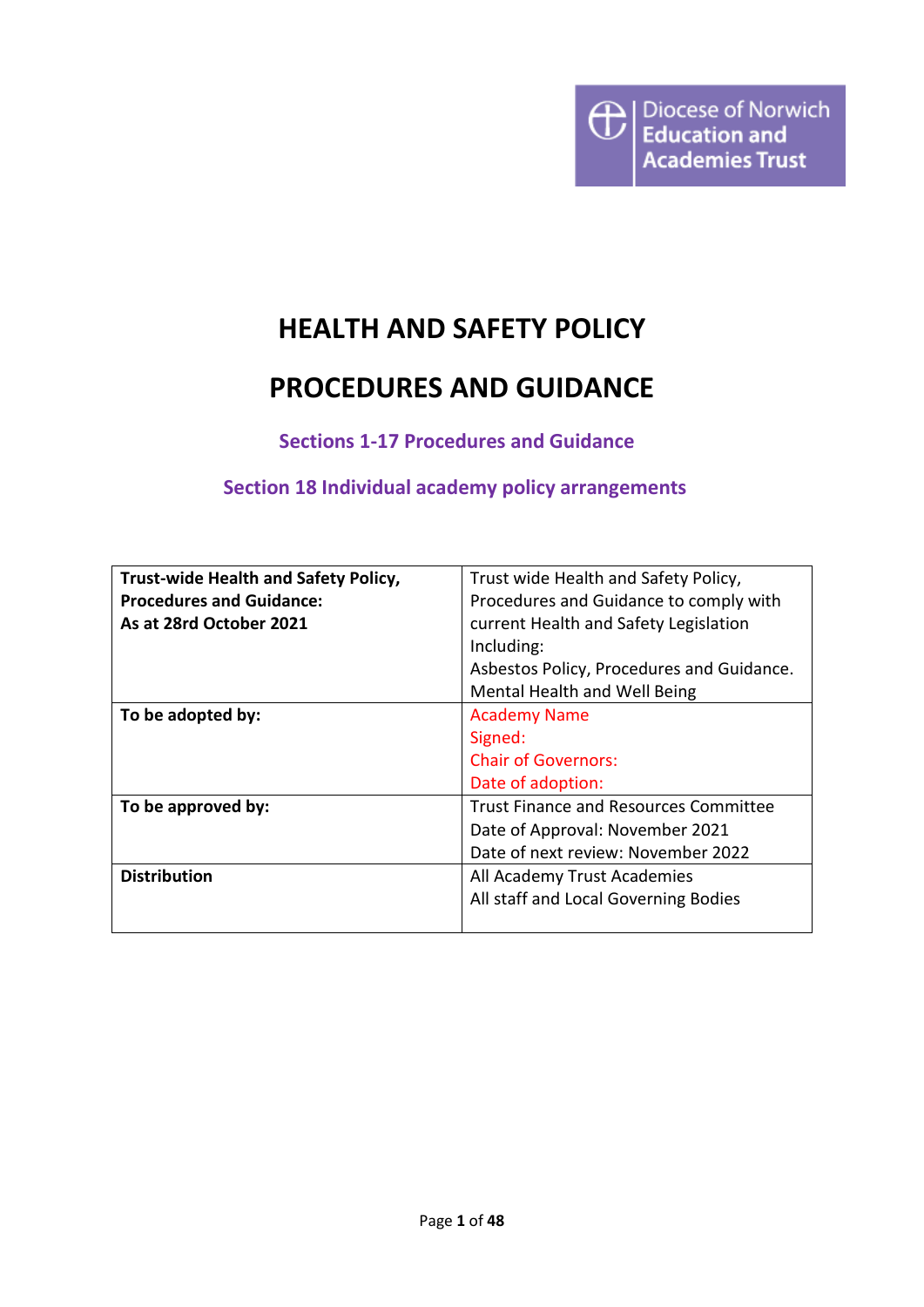# **Summary of Changes**

The model policy has been revised to reflect these changes to the statutory guidance as outlined below.

| Page | <b>Section</b>         | <b>Amendment</b>                             | Date of  |
|------|------------------------|----------------------------------------------|----------|
| Ref. |                        |                                              | Change   |
| 8    | <b>Building Safety</b> | Updated contact details for DoNESC Estate    | Oct 2021 |
|      | Management             | Manager                                      |          |
| 33   | 12b Training and       | Updated reference to include Training Matrix | Oct 2021 |
|      | competence             | (audit requirement)                          |          |
|      |                        |                                              |          |
| 46   | <b>19 COVID 19</b>     | Updated to include links to current COVID 19 | Oct 2021 |
|      |                        | templates and guidance on case               |          |
|      |                        | management during pandemic                   |          |
|      |                        | Removal of section 19.2/HS 21 due to change  |          |
|      |                        | in reporting case management                 |          |
| 47   | Appendices             | Reviewed and updated as required             | Nov 2021 |
|      |                        | HS06 Premises H&S code of practice updated   |          |
|      |                        | to include changes to Ladder safety          |          |
|      |                        | HS10a First Aid needs assessment updated     |          |
|      |                        | <b>HS21 New Training Matrix added</b>        |          |
|      |                        |                                              |          |
|      |                        |                                              |          |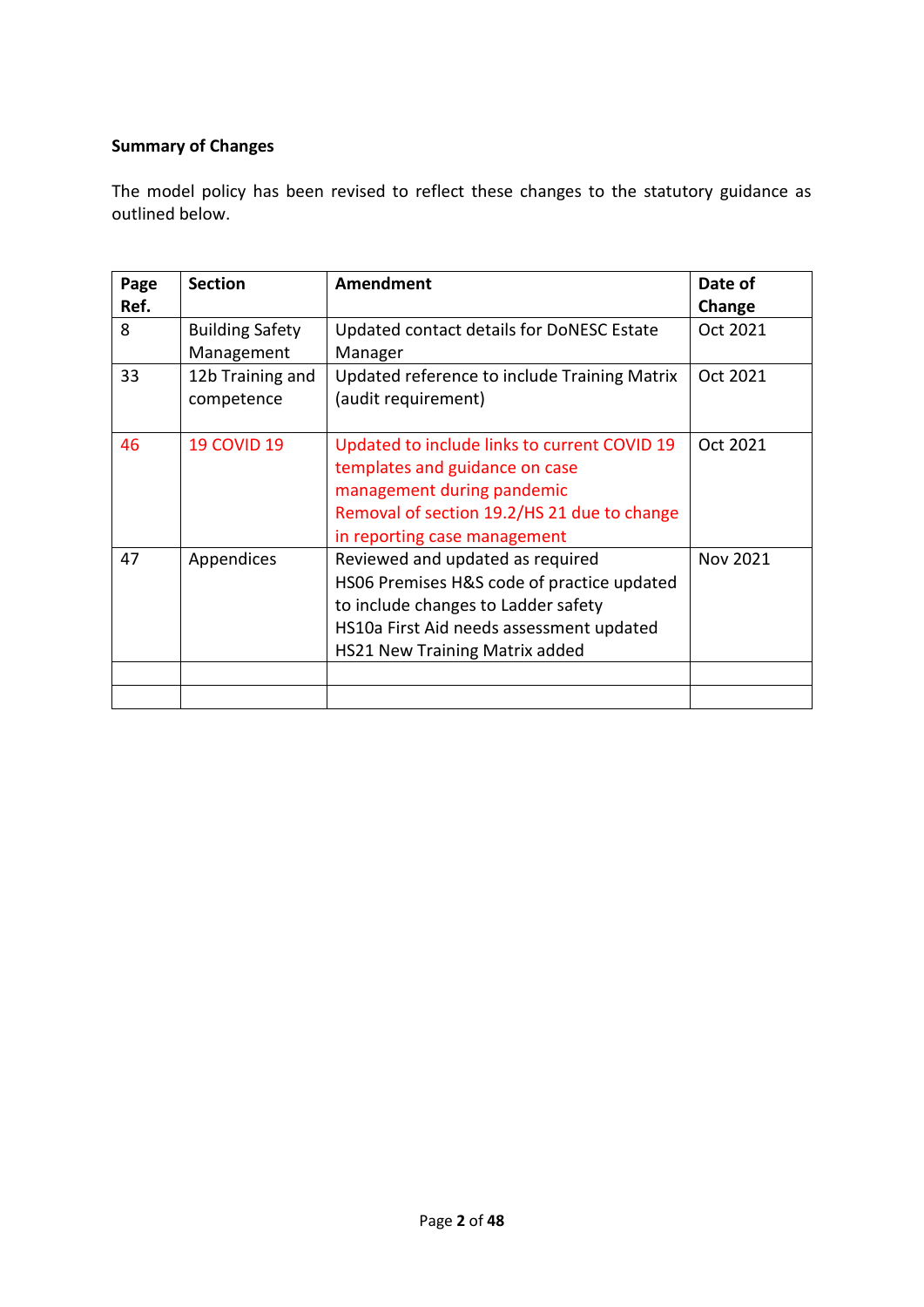## **Contents**

## **Introduction**

## **1. GENERAL STATEMENT OF INTENT**

## **2. ORGANISATION**

- a) Responsibilities of the Trust and the Central team/DoNESC
- b) Responsibilities of the Local Governing Body
- c) Responsibilities of the Headteacher/Principal
- d) Responsibilities of all Senior Managers
- e) Responsibilities of the Site Manager/supervisor/caretaker
- f) Responsibilities of all Employees
- g) Special obligations of Class Teachers
- h) Pupils/Students
- i) Visitors
- j) Health and Safety Representatives
- k) Health and Safety Committee
- **3. GUIDANCE AND REPORTING ARRANGEMENTS**
- **4. Reporting of Accidents/Incidents/Near Miss**
- **5. Electrical Safety**
- **6. First Aid**
- **7. Fire Policy**
- **8. Buildings Safety Management**
- **9. Legionella Control**
- **10. Manual Handling**
- **11. Display Screen Equipment**
- **12. Training/Inductions**
- **13. Control of Substances Hazardous to Health**
- **14. Gas Safety**
- **15. Asbestos Management**
- **16. Keeping Livestock and School Dogs**
- **17. Mental health and Wellbeing**
- **18. Individual Academy Policy Arrangements**

**APPENDICES – to this Health and Safety Policy, Procedures and Guidance are detailed on the last page.**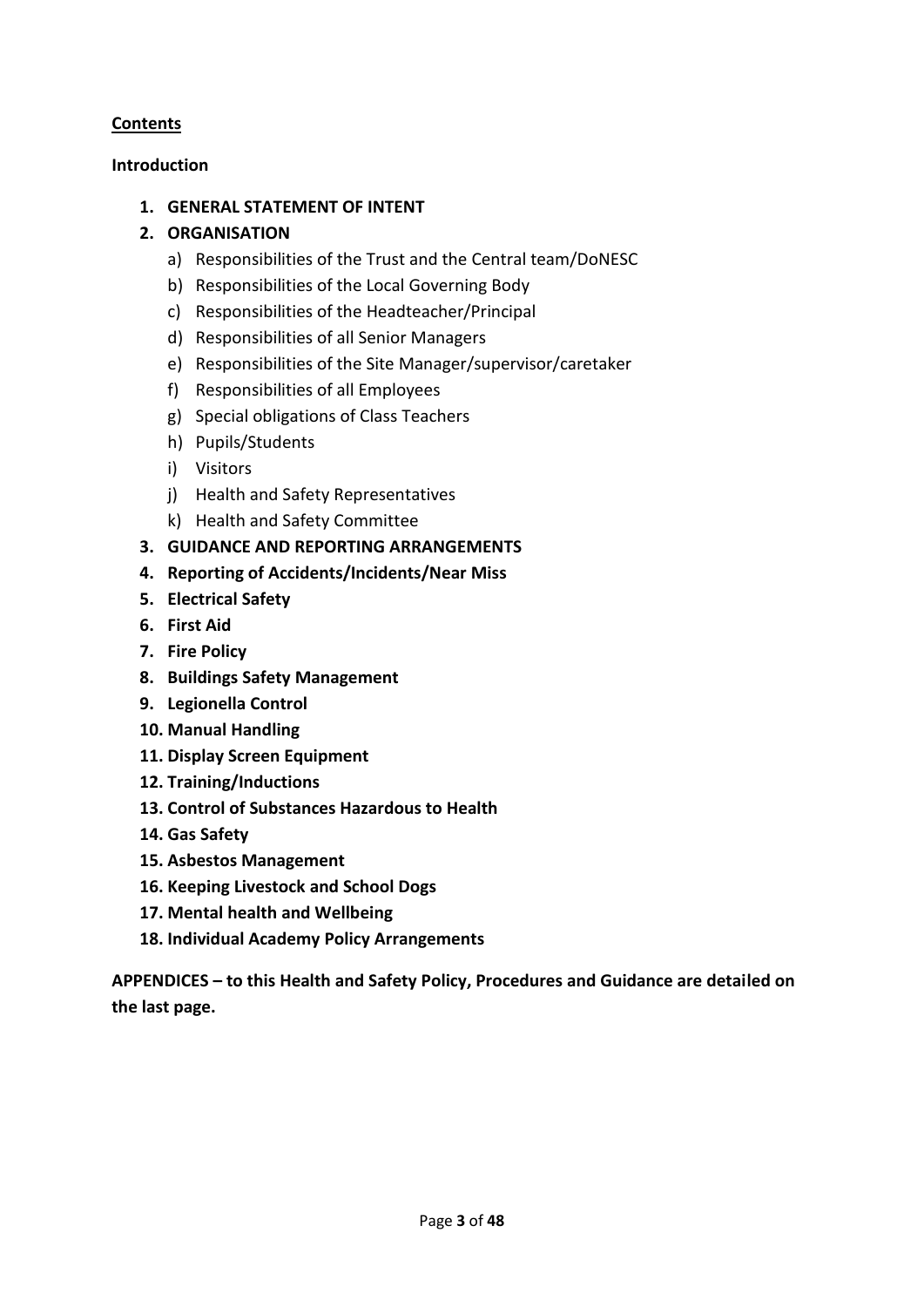#### **INTRODUCTION**

As the employer of staff, the Diocese of Norwich Education and Academies Trust (hereafter "the Trust") has the overall responsibility for the health, safety and welfare of all staff and pupils in its academies. The Trust recognises that decisions about workplace health and safety should take into account the views/priorities of the workforce and the management

This document provides an overarching framework within which each academy individual Health and Safety procedures sit.

The Local Governing Bodies of Academies within the Trust are not the employers of staff but play an important role in ensuring strategic direction and will work in close partnership with the Headteacher/Principal and Senior Management Team of the academy and the DoNESC Head of Operations and other staff of the Trust to monitor, support and promote good health and safety management. The Trust will support its academies in putting in place clear policies that focus on the key risks and in checking that control measures have been implemented and remain appropriate and effective.

In order to fulfil the Trusts monitoring role and to initiate and review health and safety policies and procedures, the Finance and Resource Committee (FARC) has been established at Trust wide level with responsibilities to undertake the role of the Trust and DoNESC Central Health and Safety Committee covering all the academies within the Trust.

This committee meets at least twice every academic year and is in addition to academy-based committees dealing with health and safety. The Joint Consultative Committee (with nominated Trade Union representatives acting as Safety Representatives), and academy-based health and safety committees will report to this central committee operation across the Trust. Where there is no academy-based health and safety committee the Local Governing Body will report to the FARC.

Although overall accountability for health and safety lies with the Trust, the Headteacher/Principal is responsible for the day-to-day health and safety of staff and pupils in individual academies in line with the Scheme of Delegation. The Headteacher/Principal will then delegate some functions to other staff, in particular the Academy Business Managers/Premises Managers/Caretakers/Supervisors etc.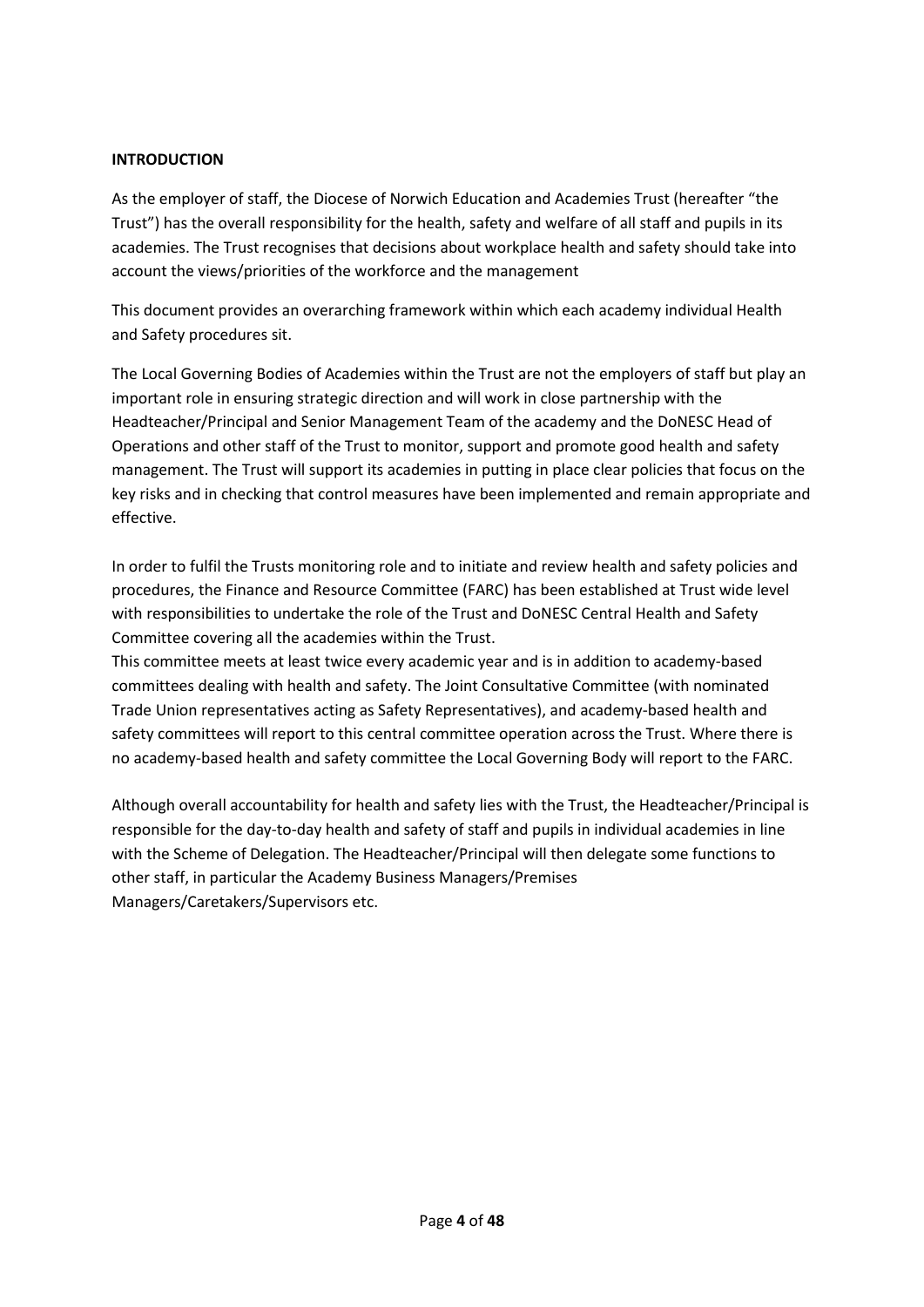## **1. GENERAL STATEMENT OF INTENT**

It is the aim of the Trust to comply with The Health and Safety at Work Act 1974 and all subsequent legislation.

The Trust is committed to taking effective action "*so far as is reasonably practical"* to ensure the health, safety and wellbeing of all the academy staff, employees, pupils, visitors, contractors and any other person affected by its activities. This includes effective communication and consultation with employees, monitoring of performance across the Trust in relation to health and safety, and nominating a member of the Trust Board to be the appointed Health and Safety Trustee.

Where necessary, the Trust will seek and recruit specialist advice to determine the risks to health, safety and wellbeing in the establishment and the precautions required to deal with them.

All employees must follow policy, procedures and guidance to ensure the maintenance of high standards of health and safety in all academy premises and activities. Serious breaches of the health and safety policy may be treated as disciplinary offences.

This Health and Safety Policy Statement of Intent and Organisation and Arrangements that support it will be reviewed annually or more frequently where there have been significant changes to the Trust

 $O.8$ Signature:

Chief Executive Officer

Date: November 2021

Review Date due: November 2022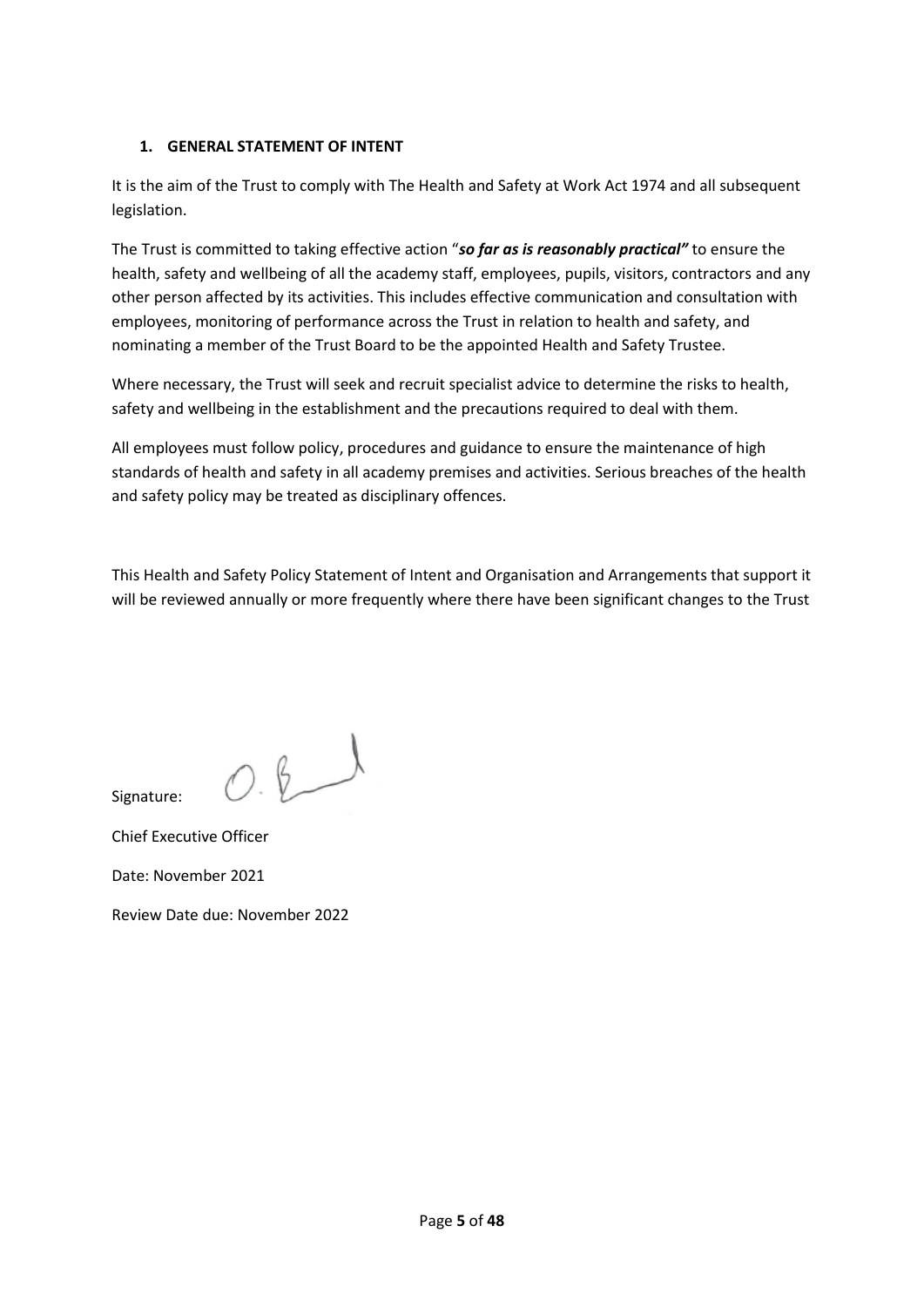**The following Trust wide Health and Safety Policy, Procedures and Guidance are required for adoption by all Trust academies.**

## **2. ORGANISATION**

## **a) Responsibilities of the Trust and the Central Team/DoNESC**

The ultimate responsibility for health and safety in the academy rests with the Trust as the employer. DoNESC will support the Trust through appointment of a qualified and approved Health and Safety Officer.

The Trust will ensure that:

- A competent person is employed and ensure that the assessment of reasonably foreseeable risks is undertaken, and control measures put in place that will reduce risks. This falls under the remit of the DoNESC Head of Operations.
- Health, safety and well-being are integral throughout the Trust academies and the central team by implementing a system of managing safely so that all academies are rated as "low risk".
- Support advice and guidance are available either through the DoNESC Head of Operations or outsourced health, safety and well-being services and procedures.

## **b) Responsibilities of the Local Governing Body**

The LGB will work together with the Headteacher/Principal, the Trust and where applicable the Local Authorities (District and County Council) to establish and meet health and safety objectives.

The LGB will address health and safety matters via Governing Body meetings and committees. The LGB will appoint a Health and Safety Governor to monitor and undertake an annual health and safety walk/check throughout the academy (HS07) Termly updates on health and safety will be submitted to the LGB by the Headteacher/Principal as part of the Headteacher/Principals report and an annual report submitted regarding the academy's health and safety performance. (HS08)

The Local Governing Body will ensure that:

- The Headteacher/Principal produces a school health and safety policy for the academy, for approval and adoption by the local governing body.
- Suitable and sufficient risk assessments of buildings and work activities are undertaken, and a written record of the assessments are kept, and appropriate control measures required are implemented "so *far as is practicable".*
- Sufficient funding is allocated for health and safety e.g., in respect of training, protective equipment, any remedial work/service and maintenance of building.
- Inspection reports, including those from the Trust/DoNESC or trade union health and safety representatives are considered and acted upon.
- Health and Safety is a standing item on all agendas.
- An annual health and safety report is published.
- A positive health and safety culture is established and maintained.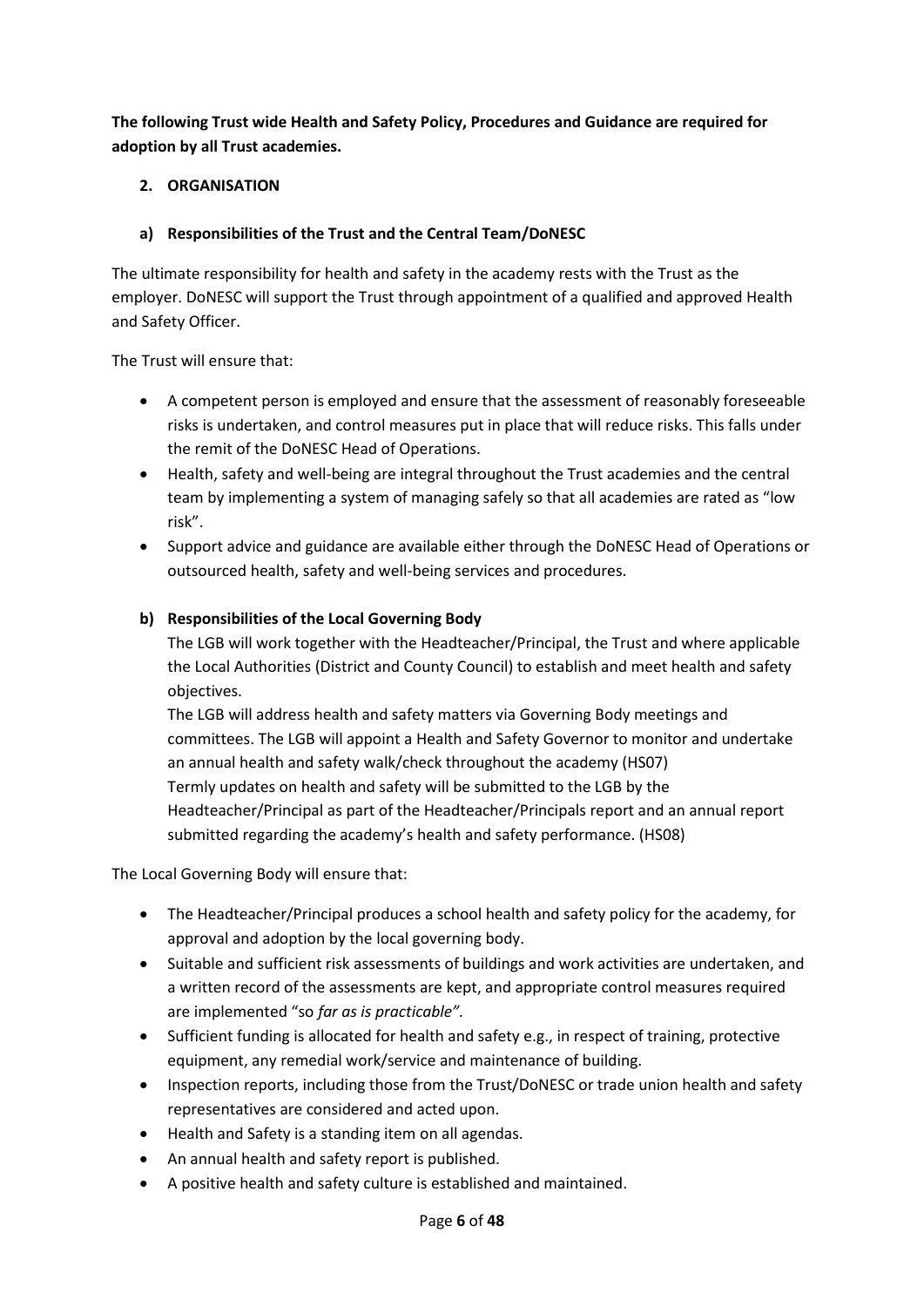## **c) Responsibilities of the Headteacher/Principal**

The Headteacher/Principal will ensure that:

- A health and safety policy is produced for approval and adoption by the Local Governing Body and that the policy is regularly reviewed and revised annually.
- They report any Accidents/Incidents/Near Misses as required under The Reporting of Injuries, Diseases and Dangerous Occurrences Regulations 2013 (RIDDOR) (HS09)
- They complete an accident/incident/near miss investigation where appropriate and implement actions required to eliminate/reduce the risks to the health and safety of people and buildings/equipment etc(HS09)
- Suitable and sufficient risk assessments of work activities are undertaken, that a written record of the assessments is kept and uploaded onto the Trust Asset register (PS Assets) and that the assessments are reviewed annually or upon change of circumstances. This includes pregnancy risk assessments and guidance for new and expectant mothers (see appendix HS14/HS14a)
- For high-risk activities, safe systems of work are identified via a risk assessment.
- Adequate and appropriate first-aid provision is in place.
- Information and advice on health and safety is acted upon and circulated to staff and governors.
- Regular inspections are carried out with reports submitted to the Local Governing Body and the DoNESC Head of Operations/Finance Manager.
- An annual report is provided to the Local Governing Body.
- There is co-operation with the Trust in meeting its legal requirements in respect of monitoring of health and safety practices and procedures.
- Staff are competent to undertake the tasks required of them and have been provided with appropriate training by competent persons.
- Staff are provided with equipment and other resources to enable their work to be undertaken safely.
- Those who receive delegated responsibilities are competent; their responsibilities are clearly defined, they have received appropriate training and are provided with equipment or other resources in order to ensure they can fulfil such duties.
- There is co-operation, with, and provision of necessary facilities for trade union health and safety representatives.
- Appropriate tasks are delegated to the Academy's Site Manager/Supervisor and other premises staff.

## **d) Responsibilities of all Senior Managers**

Deputy/assistant Headteacher/Principals, Head of School and Academy Business Managers may be required to undertake any of the Headteacher/Principals duties which have been reasonably delegated to them which may include responsibility for health and safety management.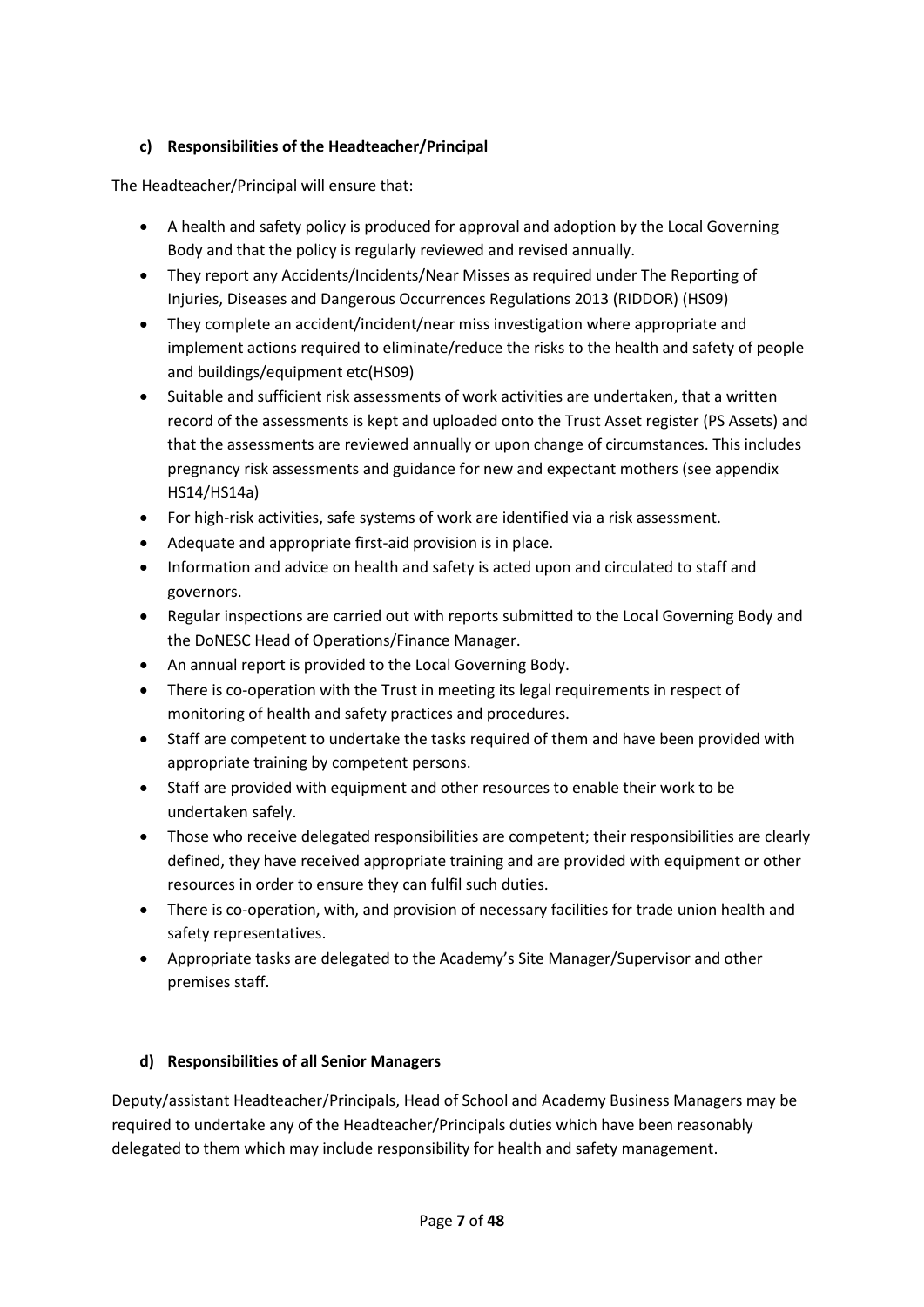Main functions are:

- Day-to-day management of health and safety in accordance with the Trust wide Health and Safety Policy, Procedures and Guidance and local codes of practices etc.;
- Drawing up and reviewing departmental/faculty procedures from the relevant local codes of practice;
- Carrying out termly inspections and making reports to the Headteacher/Principal;
- Ensuring appropriate action is taken;
- Arranging for staff training and information;
- Passing on health and safety information received to appropriate people:
- Acting on reports from above or below in the hierarchy;

## **e) Responsibilities of the Site Manager/Supervisor/Caretaker**

The Site Manager/Supervisor/Caretaker will ensure that:

- Safe means of access and egress are maintained.
- The premises are kept clean and that adequate welfare facilities are provided.
- Safe working arrangements are in place when contractors are working on the premises.
- Adequate security arrangements are maintained.
- Adequate fire safety arrangements are implemented.
- Regular testing and maintenance of electrical equipment including portable equipment takes place.
- Adequate systems are in place for the management of asbestos (where relevant) and for the control of legionella.
- All premises-related accidents/incidents/near misses are recorded and investigated.
- Regular inspections of the premises take place with safety representatives invited to take part and records kept.
- A copy of the Health and Safety Law poster is displayed in an easily accessible location.

## **f) Responsibilities of all Employees**

Implementation of the policy is a management responsibility, but the co-operation of all employees is essential.

All staff employed by the academy will act responsibly to ensure that:

- They are familiar with, and comply with, the academy Health and Safety Policy, Procedures and Guidance.
- They take reasonable care for their health and safety at work and that of other persons who might be affected by their acts or omissions both at work and during off-site activities.
- They report immediately, to the Headteacher/Principal or to their line manager any serious or immediate danger of which they become aware.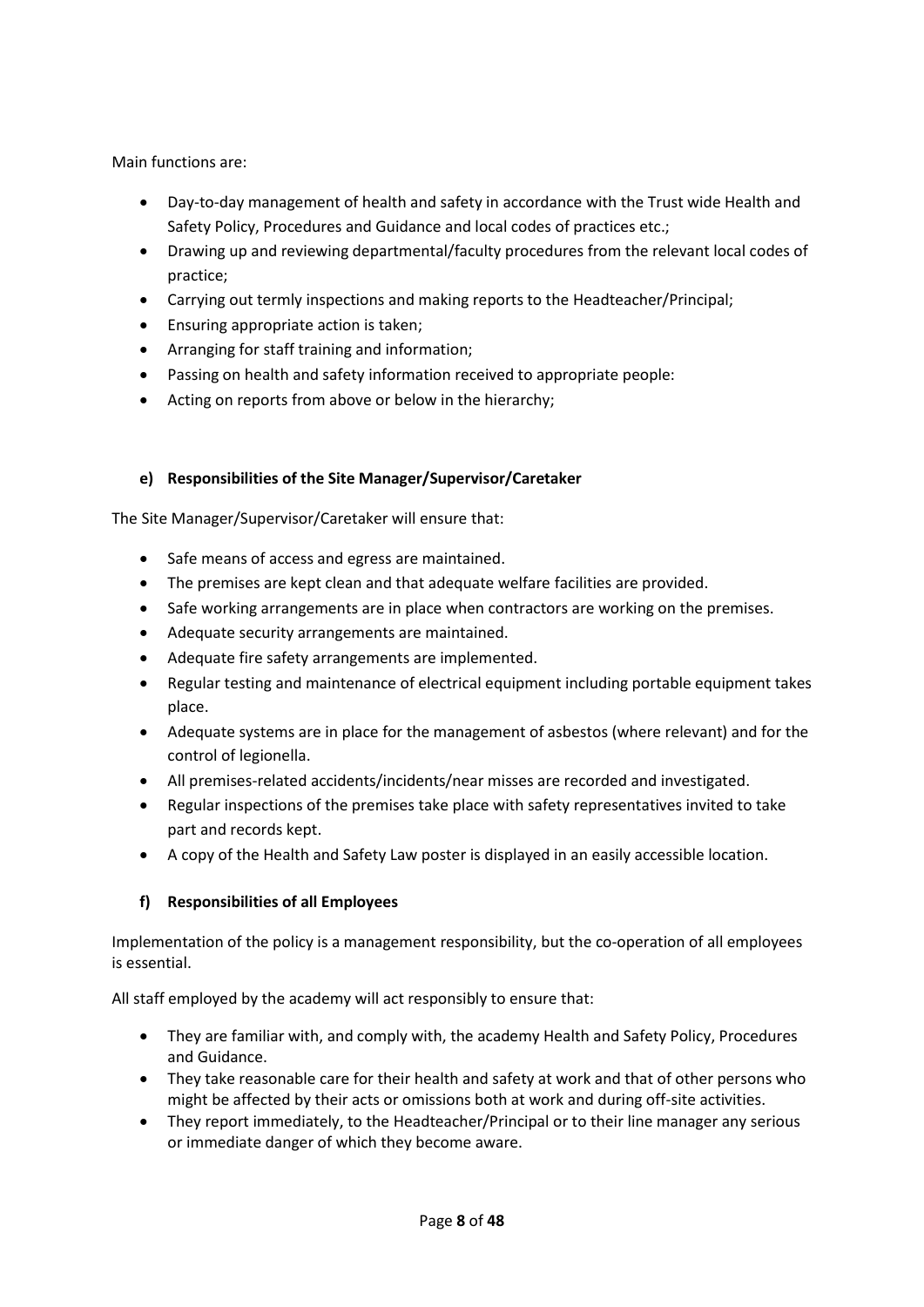- They report immediately, or as soon as practicable, any defects noted with plant, equipment, machinery or the workplace generally to the Headteacher/Principal or to their line manager.
- There is no misuse of anything that has been provided for health and safety purposes.
- They use the correct equipment and tools for the job and any protective equipment that may be necessary.

The Health and Safety at Work Act etc. 1974 states:

"It shall be the duty of every employee while at work;

- To take reasonable care for the Health and Safety of him/herself and of any other persons who may be affected by his/her acts or omissions of work, and
- As regards any duty or requirement imposed on his employer or any other person by or under any of the relevant statutory provisions, to co-operate with hem/her so far as it is necessary to enable that duty or requirement to be performed or complied with"

#### The Act also states:

"No person shall intentionally or recklessly interfere with or misuse anything provided in the interest of health, safety or welfare in pursuance of any of the relevant statutory provisions"

In order that the laws be observed and responsibilities to pupils, students and other visitors to the school are carried out all employees are expected:

- To know the safety measures and arrangements to be adopted in their own working areas and to ensure they are applied.
- To observe standards of dress consistent with safety and/or hygiene.
- To exercise good standards of housekeeping and cleanliness.
- To know and apply the emergency procedures in respect of fire and first aid.
- To use and not wilfully misuse, neglect or interfere with things provided for his/her own safety and/or the safety of others.
- To co-operate with other employees in promoting improved safety measures in their academy.
- To co-operate with the union safety representative and the enforcement officer of the Health and Safety Executive.

## **g) Special obligations of class teachers**

The safety of pupils and students in classrooms, ICT rooms, libraries, halls and workshops etc. is the responsibility of class teachers who have traditionally carried responsibility for the safety of pupils and students when they are in their charge.

If for any reason, (e.g. the condition or location of equipment, the physical state of the room or the splitting of a class for practical work) a teacher considers he/she cannot accept this responsibility, he/she should discuss the matter with the Headteacher/Principal before allowing practical work to take place.

Class teachers are expected:

 To exercise effective supervision of the pupils/students and to know the emergency procedures in respect of fire, bomb scare/threat under the PREVENT duty and first aid, and to carry them out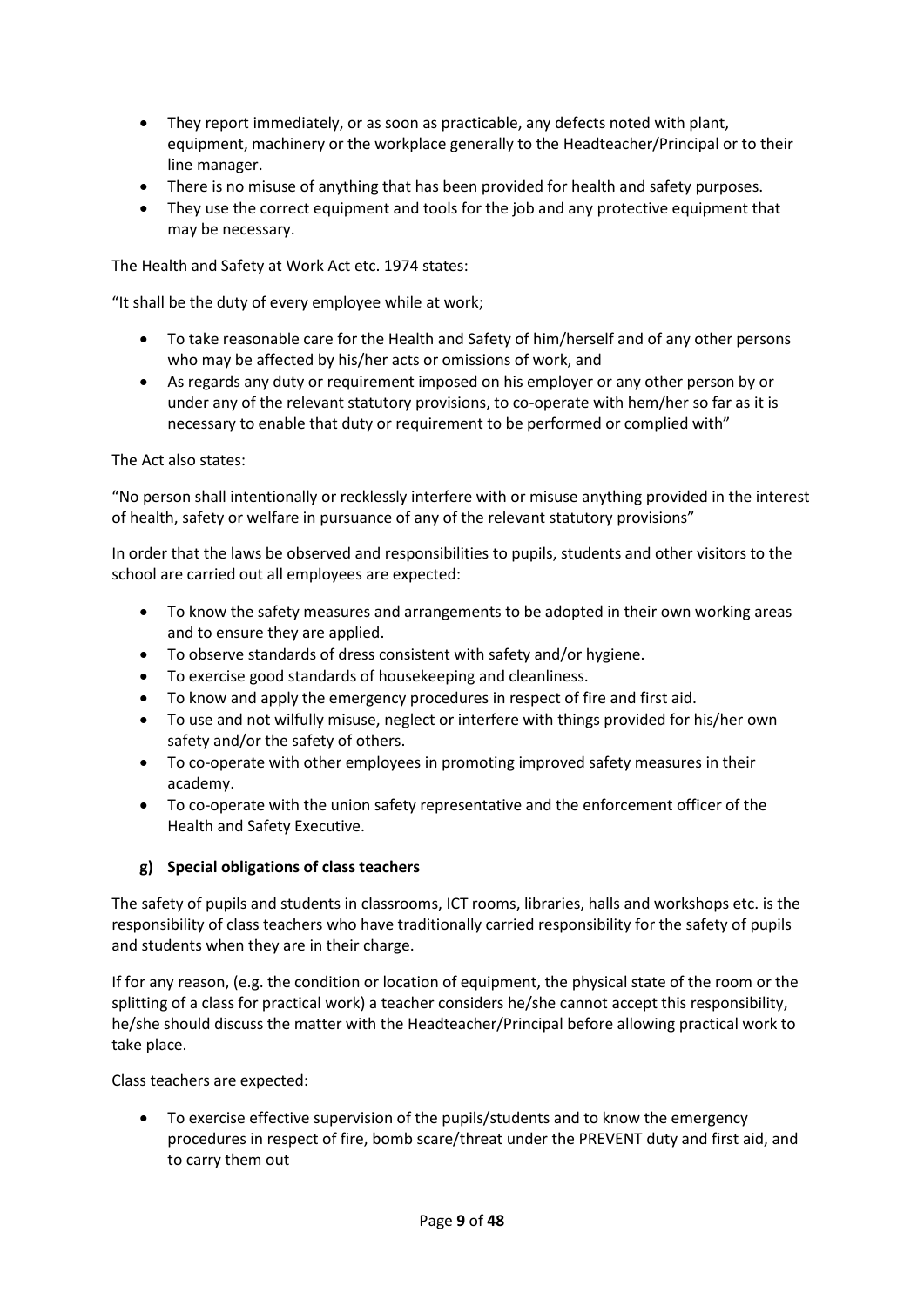- To know the safety measures to be adopted in their own special teaching areas and to ensure that they are applied.
- To give clear instructions and warning as often as necessary.
- To follow safe working procedures personally.
- To call for protective clothing/equipment, safe working procedures, etc. when necessary.
- To make recommendations to their line manager etc. on safety equipment and on additions or improvement to plant, tools, equipment or machinery which are dangerous or potentially so.

## **h) Pupils/Students**

All pupils and students will:

Follow safe practices and observe safety rules including:

- To exercise personal responsibility for the safety of self and classmates.
- To observe standards of dress consistent with safety and/or hygiene (this would preclude unsuitable footwear, knives and other items considered dangerous -see Trust Offensive Weapons Policy).
- To observe all the safety rules of the academy and in particular the instructions of teaching staff given in an emergency.
- To use and not wilfully misuse, neglect or interfere with things provided for his/her safety**.**
- **i) Visitors**

Regular visitors and other users of the premises (e.g. contractors and delivery persons from specific companies) are required to observe the safety rules of the academy. In particular parents/carers helping out in school will be made aware of the health and safety arrangements applicable to them through the teacher to whom they are assigned. All visitors must report to the reception office where a "signing in" system is in operation.

## **j) Health and Safety Representatives**

Under the Safety Representatives and Safety Committees Regulations 1977, a recognised independent trade union has the right to appoint safety representatives. Recognised trade unions will inform the academy in writing when a health and safety representative has been appointed and, where this is the case, the academy will consult with that representative on health and safety matters. Trade union health and safety representatives are entitled to raise any issue of health and safety as it affects employees. The academy will consult in good time with health and safety representatives on any measures, which may affect the employees represented by the health and safety representative. The academy will ensure that paid time off is provided for the inspections that the health and safety representative is entitled to undertake as well as for training necessary to enable the health and safety representative to carry out their function effectively.

The members of staff who are health and safety representatives for the recognised trade unions are named in the list of recognised Trade Union H&S representatives (see appendix HS02).

## **k) Health and Safety Committee**

The academy's Health and Safety Committee (where relevant/in place) or Local Governing Body will report to the Trust Finance and Resources Committee which incorporates Health and Safety. The Safety Committee at both MAT level and where in operation within the individual academies, is essential to enable management and trade union representatives to work together to ensure not only compliance with the law, but to develop a positive health and safety culture within the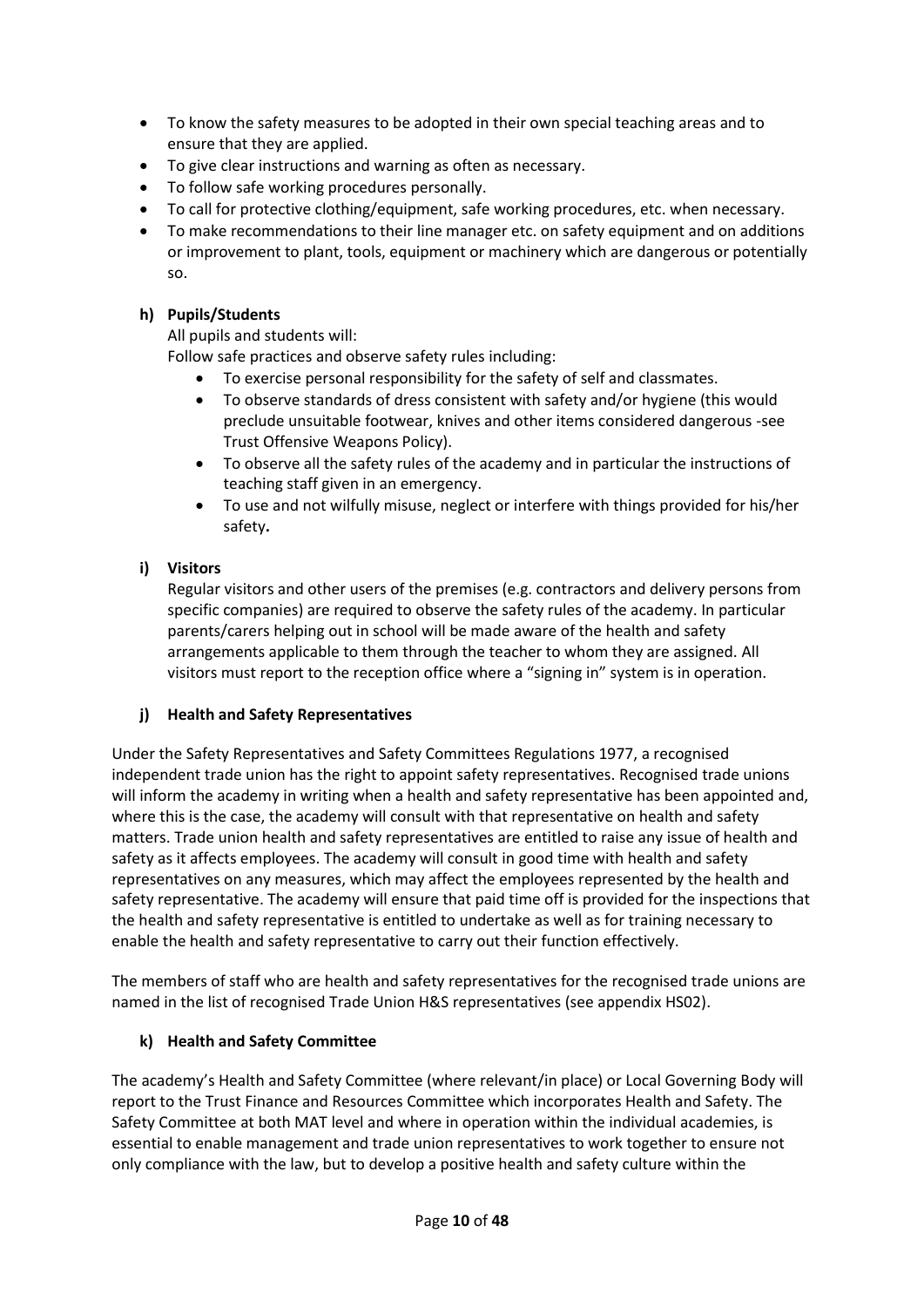workplace. The academy recognises that when employees are pro-actively engaged in health and safety, workplaces have lower accident rates.

The Health and Safety Committee shall consist of:

 Management and employee representative with the number of management representatives not exceeding the number of employee representatives.

Management participants should include people with senior management responsibilities for health and safety including:

- Headteacher/Principal (or their representative) and other representatives with the necessary knowledge, expertise and management authority to play a full role.
- "Link" governors(s) for health and safety
- The school workforce contingent should include the health and safety representative from each union

The employee representatives will include the accredited safety representatives from the teaching and support staff trade unions.

Membership of the safety committee is regarded as part of an individual's normal work.

Health and Safety Committees shall include the following *functions:*

- Promoting co-operation between management and employees on matters of health, safety and welfare at work.
- Studying accident and absence statistics (including absence levels due to stress) in order that unsafe conditions, acts and practices can be identified, and consideration given to the formulation of policies and guidance to eliminate the hazard and/or reduce the risk.
- Assisting in the development of safety guidance and safe systems of work.
- Monitoring the effective implementation of the Trust wide health and safety policies and procedures.
- Monitoring the effectiveness of the safety content of employee training.
- Developing policies and arrangements that will safeguard the health and safety of persons other than employees such as pupils, students, visitors and contractors.
- Participating in periodical joint inspections
- Monitoring action taken following trade union and management site inspections.

## **3 GUIDANCE AND REPORTING ARRANGEMENTS**

The academy will adopt the Trust Health and Safety Policies, Procedures and Guidance, or if/where necessary; establish its own individual policies where Trust-wide policies do not cover the academy requirements. The academy policies must be approved by the Trust to ensure it meets the employers legal and moral requirements and will be in addition to the Trust wide policies, procedures and guidance.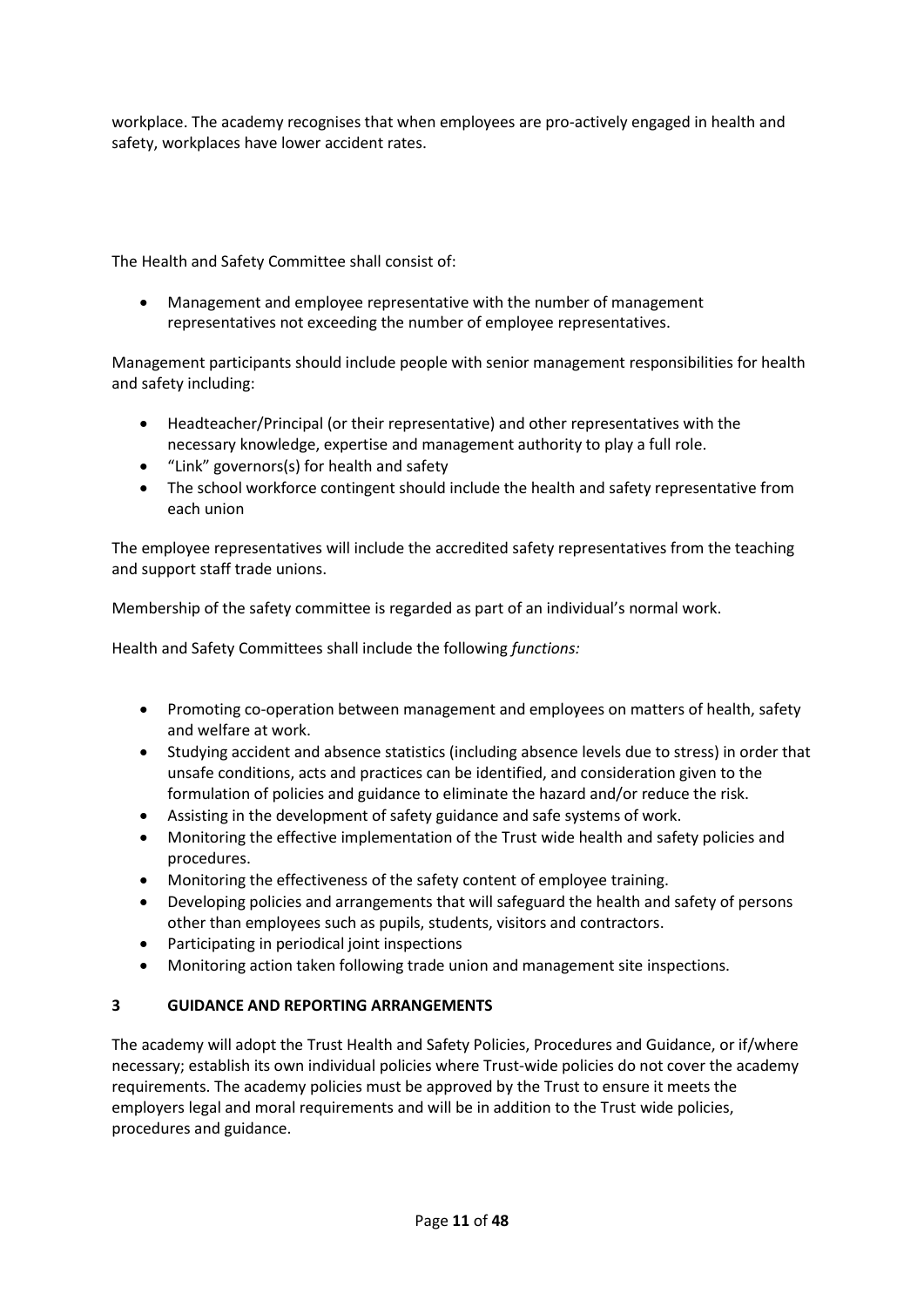The Trust wide Health and Safety Policies, Procedures and Guidance **must not be amended, either to add to or remove, in any way,** apart from inserting the name of the individual Academy and on the General Statement of Intent.

Any review proposals raised by the Local Governing Body and the Trust Health and Safety Committee will be required for approval by the DoNESC Head of Operations and/or the Trust Finance Audit and Resources Committee.

## **4 Reporting of Accidents/Incidents/Near Miss**

The Reporting of Injuries, Diseases and Dangerous Occurrences Regulations 2013 (RIDDOR) requires employers and others in control of premises to report certain accidents, diseases and dangerous occurrences to staff, pupils, on site contractors, visitors and all members of the public when on school premises, arising out of, or in connection with work.

## **a) Clarification of definitions**

It is the understanding of the academy the definition of accidents/incident/near miss (AIN) are:

- **Accident** any unplanned event that results in personnel injury or damage to property, plant or equipment.
- **Incident** an unexpected and usually unpleasant event that has happened. Including acts of aggression/verbal abuse.
- **Near miss** is an unplanned event that did not result in injury, illness, or damage, but has the potential to do so. Other familiar terms for these events are a "*close call*" a "*narrow escape*", or in the case of moving objects, "*near collision*" or a "*near hit*"**.**

## **b) Prevent Future Incidents**

A faulty process or management system invariably is the root cause of AIN's and must be the focus for improvement.

Most AIN's producing events both serious and catastrophic were preceded by warning or near miss incidents. Recognising and reporting of AIN's can significantly improve worker safety and enhance our organisation's safety culture.

## **c) Accident/Incident/Near Miss report form**

The academy collects personal information about the injured persons(s) on the form in relation to AIN, diseases and Dangerous Occurrences arising out of or in connection with work. We may be required to share our information with the Health and Safety Executive to ensure we meet our legal responsibilities under the RIDDOR regulations 2013.

**NB** The General Data Protection Regulations 2 requires that employee's personal information must be kept secure **after** the form has been completed.

The record form must:

- Be kept safely and accessible to all staff members.
- The accident report form must be completed for all AIN's
- Be reviewed at least half termly to identify any potential or actual hazards which in turn are to be reported to the Health and Safety Committee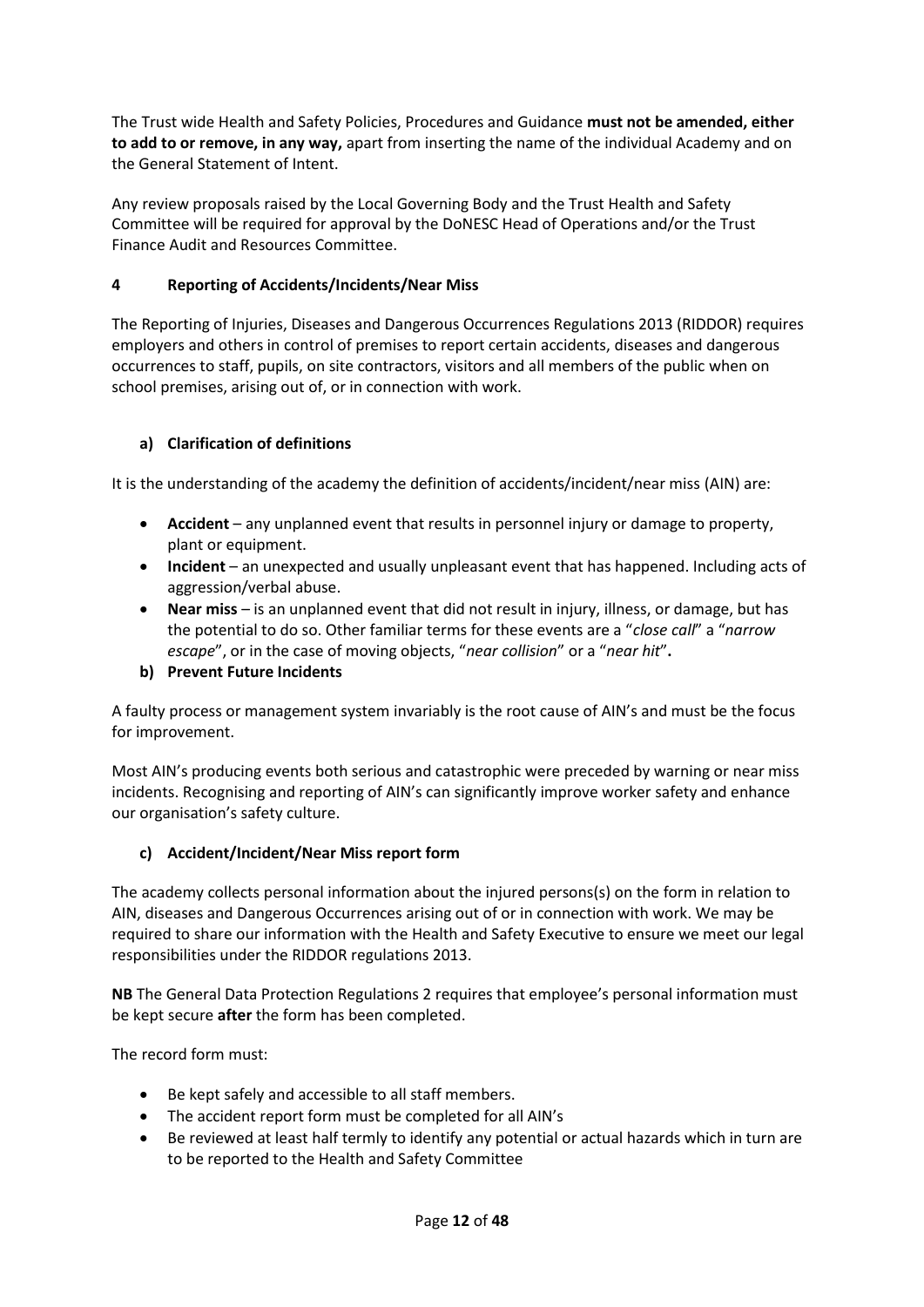## **d) What needs to be reported?**

• Injuries and ill health to people at work

Under RIDDOR the "Responsible Person" in control of the premises must report to the DoNESC Head of Operations:

- Accidents which result in death or a specified injury must be reported without delay (see reportable specified injuries)
- Accidents which prevent the injured person from continuing their normal work for more than seven days (not counting the day of the accident but including weekends and other rest days) must be reported within 15 days of the accident.
- **Any case of work-related injuries**
- Any disease specified under RIDDOR that affects an employee and that a doctor confirms in writing
- Any work-related deaths and certain injuries to the self-employed people that take place while they are working on the premises/site.

**NB:** *Deaths or injuries resulting from a road traffic accident involving a school vehicle travelling on the public highway, under RIDDOR are not reportable. These are classed as road traffic incidents and are investigated by the police.*

## **e) Reportable specified injuries**

These include:

- Fractures, other than to finger, thumbs and toes
- Amputations
- Any injury likely to lead to permanent loss of sight or reduction in sight
- Any crush injury to the head or torso causing damage to the brain or internal organs
- Serious burns (including scalding), which: cover more that 10% of the body; or cause significant damage to the eyes, respiratory system or other vital organs
- Any scalping requiring hospital treatment
- Any loss of consciousness caused by head injury or asphyxia
- Any other injury arising from working in an enclosed space which; leads to hypothermia or head-induced illness; or requires resuscitation or admittance to hospital for more than 24 hrs.

## **f) Physical violence**

Examples of reportable injuries from violence include an incident where a teacher sustains a specified injury because a pupil, colleague or member of the public assaults them while on academy premises. This is reportable because it arises out of or in connection with work.

## **g) Reportable occupational diseases**

- These include (which a doctor confirms in writing):
- Carpel tunnel syndrome
- Severe cramp of the hand or forearm
- Occupational dermatitis e.g. from work involving strong acids or alkalis, including domestic bleach
- Hand-arm vibration syndrome
- Occupational asthma e.g. , from wood dust and soldering using rosin flux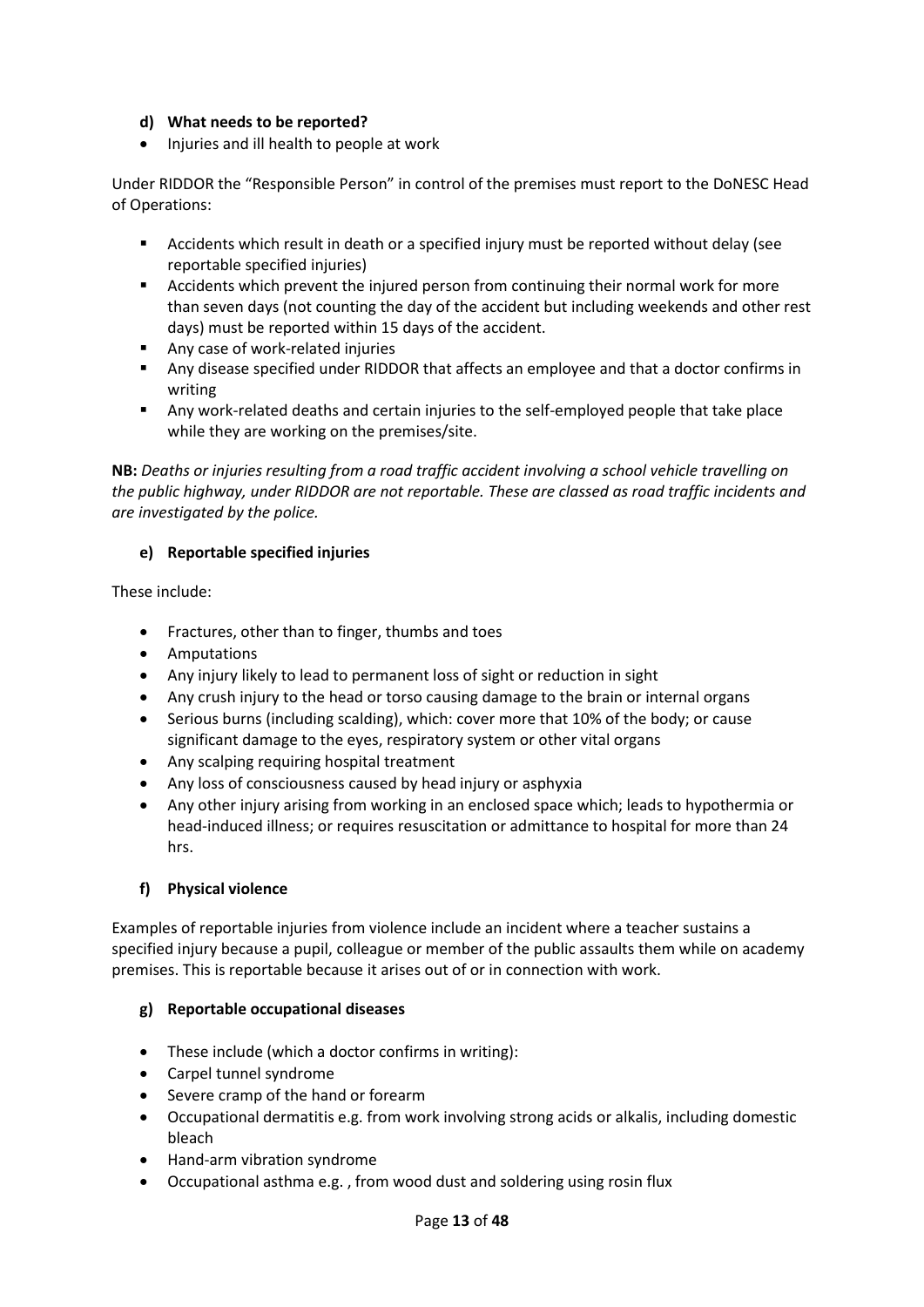- Tendonitis or tenosynovitis of the hard or forearm
- Any occupational cancer
- Any disease attributed to an occupational exposure to biological agent

#### **h) Incidents to pupils and other people who are not at work**

Are only reportable under RIDDOR if the accident results in:

- The death of the person, and arose out of or in connection with a work activity
- An injury that arose out of in connection with a work activity and the person is taken directly from the scene of the accident to hospital for treatment (*examination and diagnostic tests do not constitute treatment*.)

The lists of specified injuries and diseases only apply to employees. If a pupil injured in the incident remains at school, is taken home or is simply absent from school for a number of days, the incident is **not reportable.**

There is no need to report incidents where people are taken to hospital purely as a precaution, when no injury is apparent.

#### **i) Dangerous occurrences**

Reportable dangerous occurrences in schools typically include:

- The collapse or failure of load-bearing parts of lifts and lifting equipment
- The accidental release of a biological agent likely to cause severe human illness
- The accidental release or escape of any substance that may cause a serious injury damage to health
- An electrical short circuit or overload causing a fire or explosion

## **j) Who should report and who to report to**

The RIDDOR reporting system is only for notification of those incidents which require reports under the RIDDOR regulations. Reports should only be submitted by the "Responsible Persons" i.e., Trust Head of Operations with duties under these regulations, in control of work premises where incidents occur. It is not appropriate for injured persons, members of the public or others who do not have duties under RIDDOR to use this reporting system.

Any incident that falls under RIDDOR will be reported to the HSE by the DoNESC Head of Operations using the RIDDOR incidents online reporting [: http://www.hse.gov.uk/riddor/report.htm](http://www.hse.gov.uk/riddor/report.htm)

Information on immediate reporting to the Trust should be held in your Academy Business Contingency Plans (see HS03 and HS09 Incident Report forms)

All reportable Accident/Incidents/Near misses must be reported to the DoNESC Head of Operations Sharon Money (01603 882329) using online form HS09.

#### **Records must be kept for:**

 Any reportable death, specified injury, disease or dangerous occurrence that requires reporting under RIDDOR.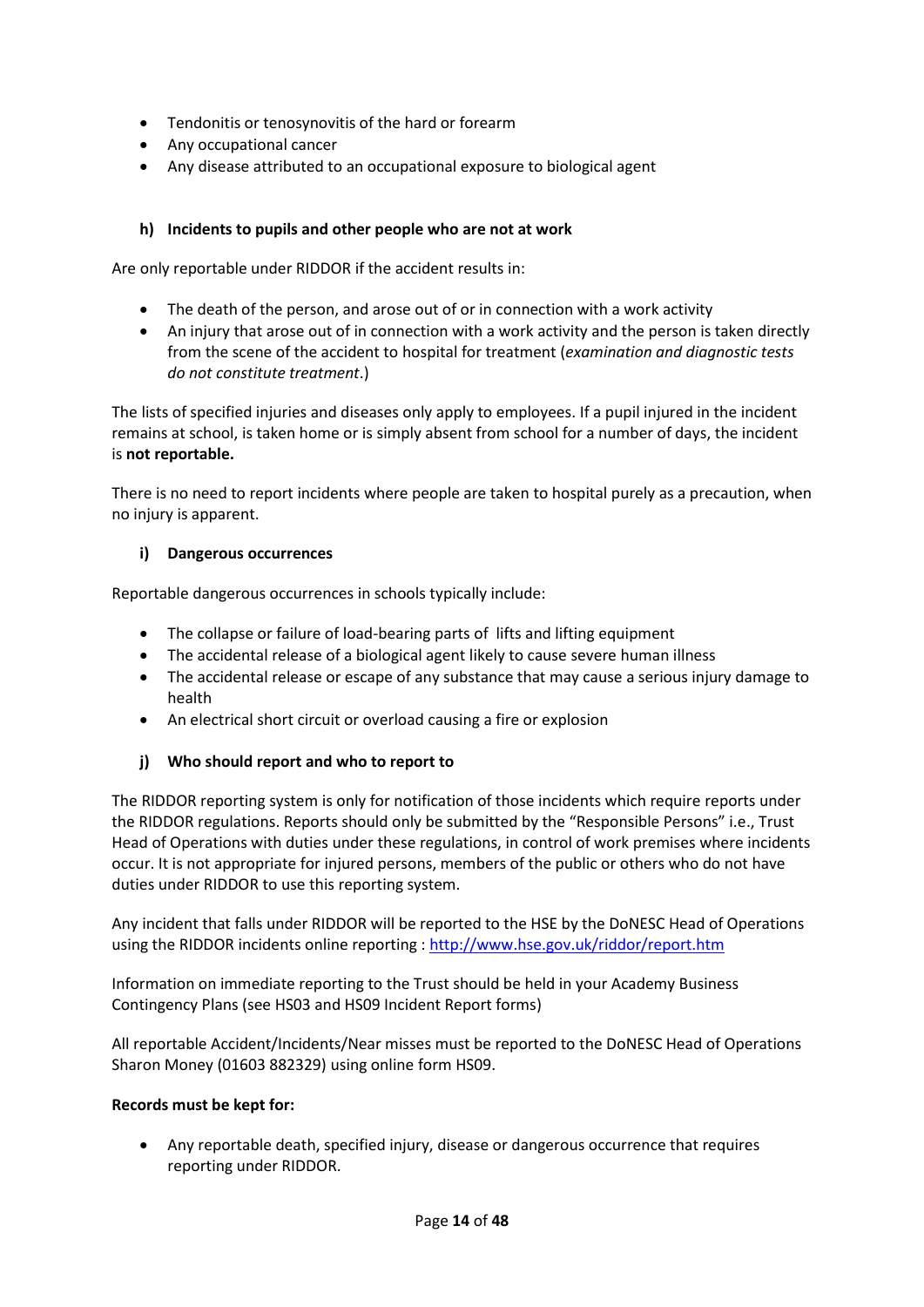- All occupational injuries where a worker is away from work or incapacitated for more than seven consecutive days.
- If a worker is away from work or incapacitated for more than three days a record must be kept.
- All incidents recorded in the academy's accident book must be kept in a secure place to comply with the General Data Protection Regulations May 2018

These records must be kept for at least 3 years after the incident.

## **k) Reporting requirements of other regulators**

There may be other reporting requirements placed on schools by other regulators in the education sector e.g. Ofsted and Local Child Protection Agencies. The requirements of thee other regulators are separate to and distinct from the legal duty to report incidents under RIDDOR.

## **5 Electrical Safety**

The Health and Safety at Work Act 1974 imposes general duties on employers to ensure the health and safety of employees and others. The Electricity at Work Regulations 1989 also set out specific requirements on electrical safety. All of these apply in schools.

- **a) Competent Persons to undertake maintenance or repair of electrical installations and portable appliance testing (PAT)**
- Under no circumstances will academy staff work on live electricity, unless they have received the appropriate training and have the level of skills and experience required to do so safely and competently. Certificate of the training would be required as proof.
- Teachers cannot be required to undertake any electrical maintenance or repair work. Without exception, such work should be allocated to an individual with appropriate training and expertise.
- Day to day testing of electrical equipment could be the task of a delegated member of staff e.g. Site Manager/Supervisor/Caretaker who have had the necessary training and equipment for this task.
- Only people who have the necessary professional training and skills required should carry out more complex work on testing and maintenance.

## **b) Risk Assessment**

Suitable and sufficient risk assessments are required to identify significant risks to health and safety and measures that are to be taken to remove or reduce risks. Risk assessments on electrical safety must take account of the requirements of the Electricity at Work Regulations, which cover electrical apparatus as well as the mains supply.

## **c) Visual inspections and tests**

All portable appliances should be visually inspected at the beginning of each term, but more frequently if its use or environment suggests this e.g., checking for loose cables or signs of fire damage, and if possible, checking inside the plug for internal damage, bare wires and the correct fuse.

All earthed portable equipment such as drills, saws, irons, hand lamps, etc. should be subject to a detailed inspection and test at a frequency dependent upon the use of the equipment and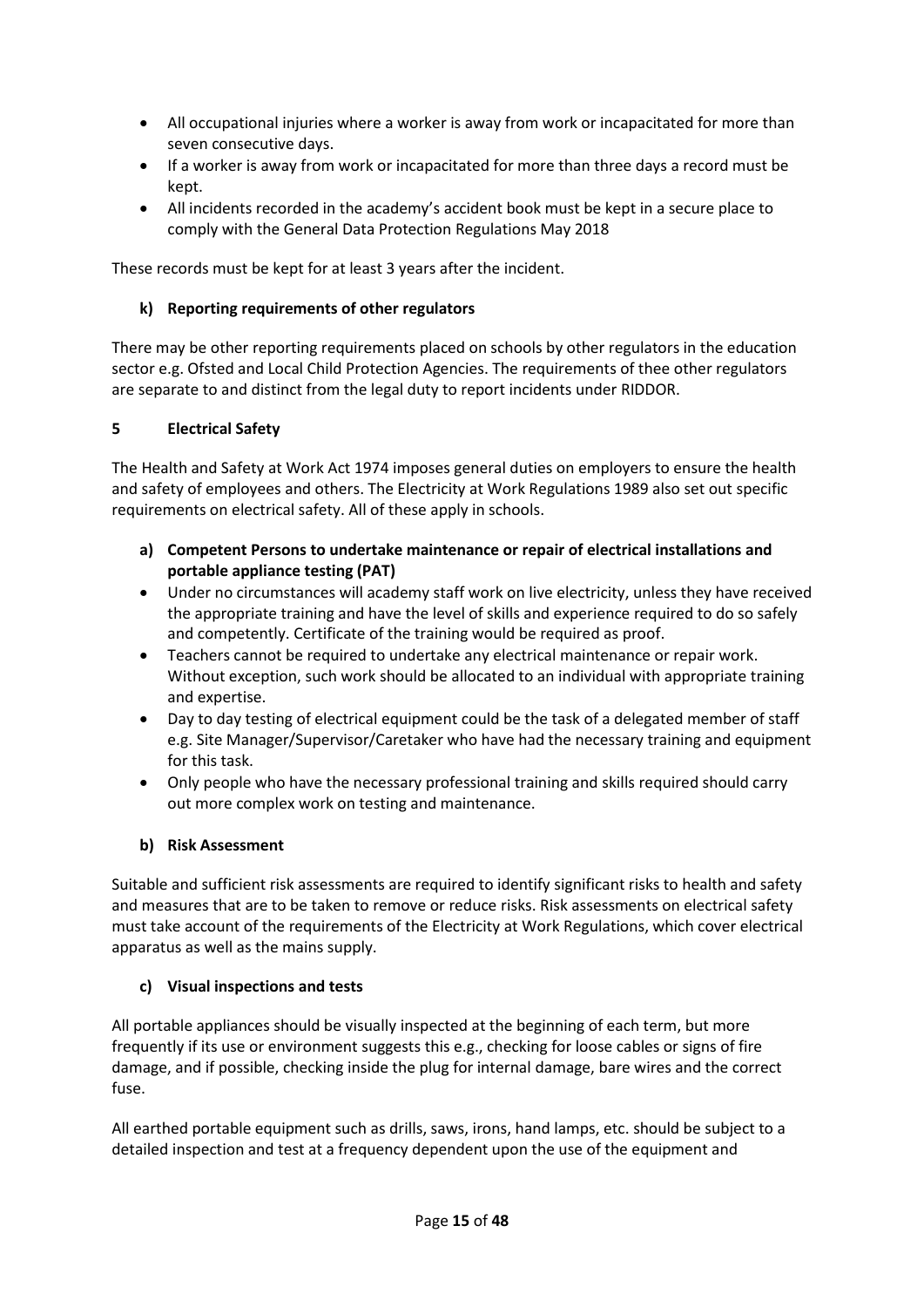determined by a competent person. Items, which are rarely unplugged e.g. refrigerators will need inspecting and testing infrequently.

## **d) Portable Appliance Test (PAT)**

PAT must be carried out by someone with the necessary knowledge and experience to carry to a test and interpret the results should be completed in accordance with the findings of the risk assessment.

## **e) Records of PAT**

A written record of the tests, in the form of a logbook or register should be maintained and be available for examination and the equipment itself should be marked with some form of identification, with the date of the most recent test included on a label.

## **f) Damaged or faulty appliances**

Must be removed from use and either repaired by someone competent or disposed of to prevent its further use. The item must be labelled with a "DO NOT USE" sticker attached until it is suitably repaired. If the item is to be disposed of, the plug must be removed and disposed of safely.

## **g) Fixed Electrical installations**

The HSE advises that fixed electrical installations (including the mains system, sockets, lights and heaters provided they have been adequately maintained), should be inspected by a competent person at least every 5 years. A more frequent inspection and testing will be necessary if the installations are subject to damage and abuse.

## **h) Record of fixed wire tests**

A test certificate should be prepared showing the date and results of the inspection and test. A copy will be kept at the school.

Equipment should always be visually checked before use in particular the condition of power cables and their terminations, as these can often be damaged, wrenched and jerked, which may loosen their connections.

**NB:** Any accidents/incidents/near misses involving electricity may need to be reported under RIDDOR see section 5. And to the DoNESC Head of Operations Sharon Money on 01603 882329.

## **i) Preventing accidents with electricity**

In the prevention of accidents and fire the academy will not accept gifts or second-hand electrical appliances, or bring in their own appliances from home, unless a competent person has tested the equipment and records provided of the test (PAT).

## **6 First Aid**

The Health and Safety (First-Aid) Regulations 1981 require employers to provide "adequate and appropriate" provision to ensure their employees receive immediate attention if they are injured or taken ill at work.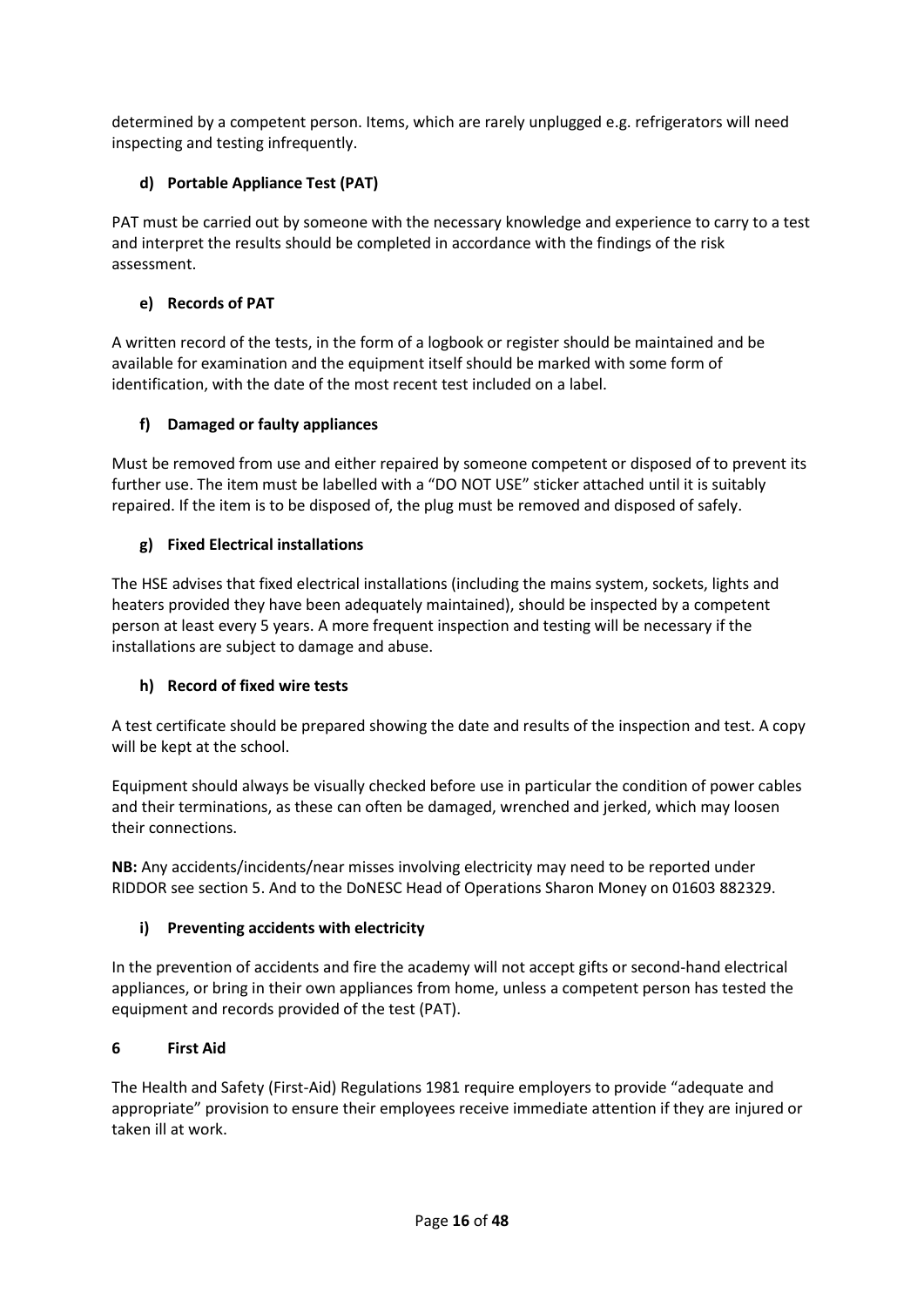The above regulations do not place a legal duty on employers to make first-aid provision for nonemployees such as the public or children in schools. However, it is **strongly recommended** by the HSE and it is the academy's policy that provision is made for them.

## **a) Assessment of first-aid needs**

This involves consideration of workplace hazards and risks, the size of the academy and other relevant factors to determine what first-aid equipment, facilities and personnel should be provided (See HS10a)

## **b) Points to consider/impact on first-aid needs include:**

- The number of people at any one time that occupy the building. These should include staff, pupils, visitors, work experience students and contractors.
- The type of accidents/incidents that have been identified in the past?
- The size of the academy
- Are there any workplaces that include are remote?
- Higher level hazards, such as chemicals or dangerous machinery.
- Do any members of staff work remotely or alone?
- Is there enough provision of first-aiders to cover if some are absent?

## **c) The Trust defines the minimum first-aid provision on any school site is:**

- A suitably stocked first-aid kit(s) (determined by the first aid assessment)
- Appropriate numbers of trained qualified First Aiders (determined by the first aid assessment)
- Information for employees about first-aid arrangements e.g., names of first aiders to be displayed, clearly identifiably and accessible first aid kit(s)
- Provision of first-aid needs to be available at all times to people at work.

## **d) What should be put in the first-aid box?**

There is no mandatory list of items to put in the first-aid box; it depends on what needs have been assessed. As a guide for low-level hazards minimum stocks of first-aid items are:

- A leaflet giving general guidance on first aid (e.g., HSE's Basic advice on first aid at work).
- Individually wrapped sterile plasters
- Sterile eye pads
- Individually wrapped triangular bandages, preferably sterile
- Safety pins
- Large individually wrapped, sterile, unmediated wound dressings
- Medium-sized, individually wrapped, sterile, unmediated wound dressings
- Disposable gloves

*NB: Tablets and medicines should not be kept in the first-aid box, Please refer to separate Policy for the dispensing of medication to pupils.*

## **e) First aiders – Training and qualifications**

The first aider is someone who has completed training appropriate to the level identified in the assessment of first aid. All first aiders are required to attend an appropriate first aid course with a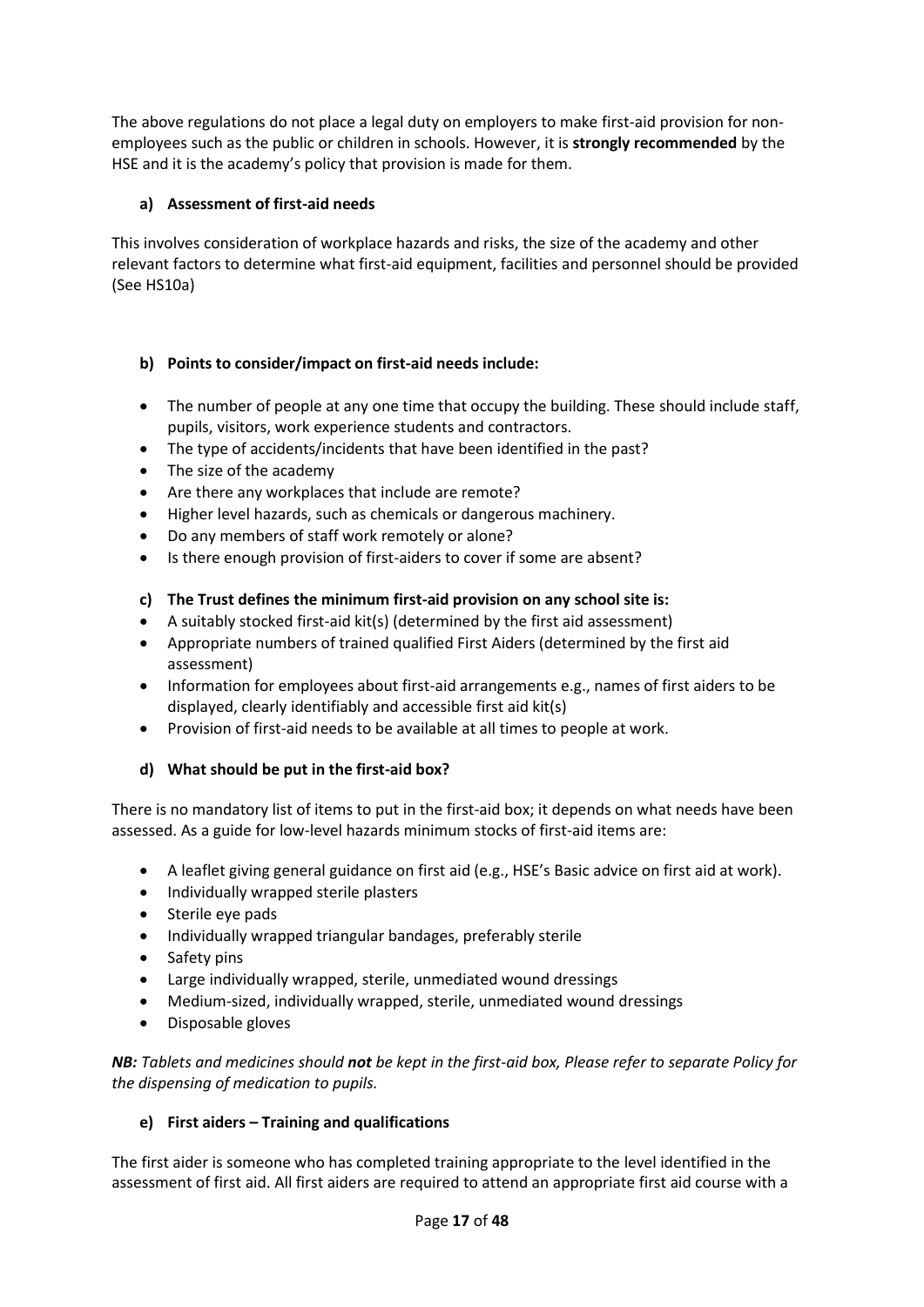competent training provider (e.g., St John Ambulance, British Red Cross) and undertake appropriate refresher training.

## **f) Selecting a training provider**

When selecting a training provider you should check:

- The qualifications expected of trainers and assessors
- Monitoring and quality assurance systems
- Teaching and standards of first-aid practice
- Syllabus content
- **•** Certification

## **g) First aid courses include:**

- First aid at work (FAW)
- Paediatric first aid training
- Emergency first aid at work (EFAW)
- Mental Health First Aid

#### **h) How many first aiders**

This depends on the assessment of your first-aid needs, or where there are additional special circumstances. As an example, the HSE suggested numbers available **at all times at work** are:

- Low hazard for more than 50 people at least one first-aider trained in every 100 employed
- Higher-hazard for more than 50 at least one first-aider trained for every 50 employed

## **7 Fire Policy**

## **a) The Responsible Person**

The Regulatory Reform (Fire Safety) Order 2005 places a duty on the "Responsible Person" to ensure that their fire safety management and in particular, fire equipment, fire notices and fire drills are in place and up-to-date.

The "Responsible Person," is the Head Teacher/Principal within the academy and is responsible for ensuring that appropriate arrangements are in place to ensure the safety of the premises and occupants. Duties include, taking:

- **Measures to reduce** the risk of fire on the premises and the risk of the spread of fire on the premises. This includes:
	- The completion of a Fire risk assessment, (see HS04) which should be suitable and sufficient and carried out by a competent Fire Risk Assessor (see sub-heading Competence of a Fire Risk Assessor, below).
	- Good housekeeping, do not allow combustible materials to accumulate.
	- Suitable firefighting equipment, which is located in appropriate positions.
	- Means of raising the alarm.
	- Fire doors to be kept closed at all times (unless they are fitted with an appropriate device which enables the door to be closed automatically in the event of a fire).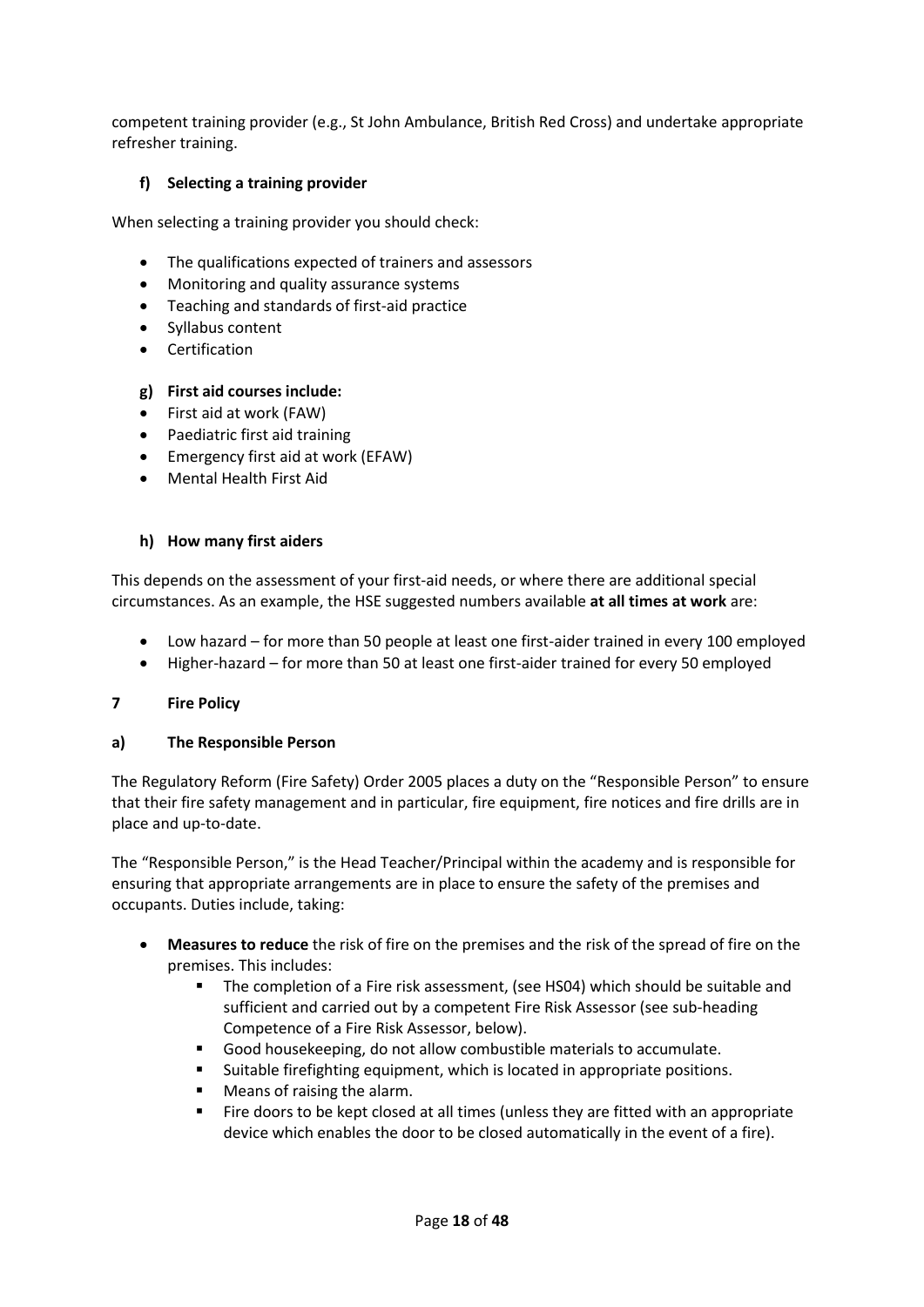- Daily checks on the premises to be carried out, including security to ensure that all practical measures have been taken to reduce the risk of fire both internally and externally.(see HS04 a/b)
- **Measures in relation to the means of escape from the premises** This includes:
	- **Fire action notices** to be displayed throughout the building with clear emergency evacuation instructions (see HS04c) the event of a fire. E.g.
		- **Any person discovering a fire**
		- Sound the alarm

Call the Fire & Rescue Service telephone 999

Leave the building by the most direct route.

Attack the fire using fire extinguishers or other firefighting equipment only if your escape route is blocked by the fire.

## **On hearing the fire alarm**

Leave the building by the most direct route, closing all doors behind you. Report to the assembly point for the building.

Do not take risks.

Do not return to the building for any reason until authorised to do so by the Fire & Rescue Service.

- Do not use any lifts.
- **Measures for securing that, at all material times, the means of escape can be safely and effectively used.**
	- Fire exit routes must be kept clear of obstructions at all times
	- Final fire exit doors must be kept clear of obstructions leading to a place of safety on the external parts of the building.

## **Measures in relation to the means for fighting fires on the premises.**

- Appropriate firefighting equipment must be provided
- Relevant staff members must be trained in the use of fire extinguishers (this is to aid an escape only).

## **Measures in relation to the means for detecting fire on the premises and giving warning**

- Appropriate fire/smoke detection to be installed, in relevant locations.
- Viewing panels in doors and walls, when there are rooms within rooms.
- **Measures in relation to the arrangements for action to be taken in the event of fire on the premises including:**
	- **Measures relating to the instruction and training of employees.** Fire Policy and Procedures to be disseminated to all staff Fire awareness training to be provided to all staff Fire Action Notices to be displayed throughout the building The training of Fire Marshals

## **Measures to mitigate the effects of the fire.**

Do not exceed the maximum occupancy Maintain fire exits and signage Comply with electrical and gas regulations Service and maintenance of firefighting equipment, which must be easily accessible Safe storing and using, of hazardous materials Safety inspection of buildings Maintenance of fire alarms systems Fireproofing Training of staff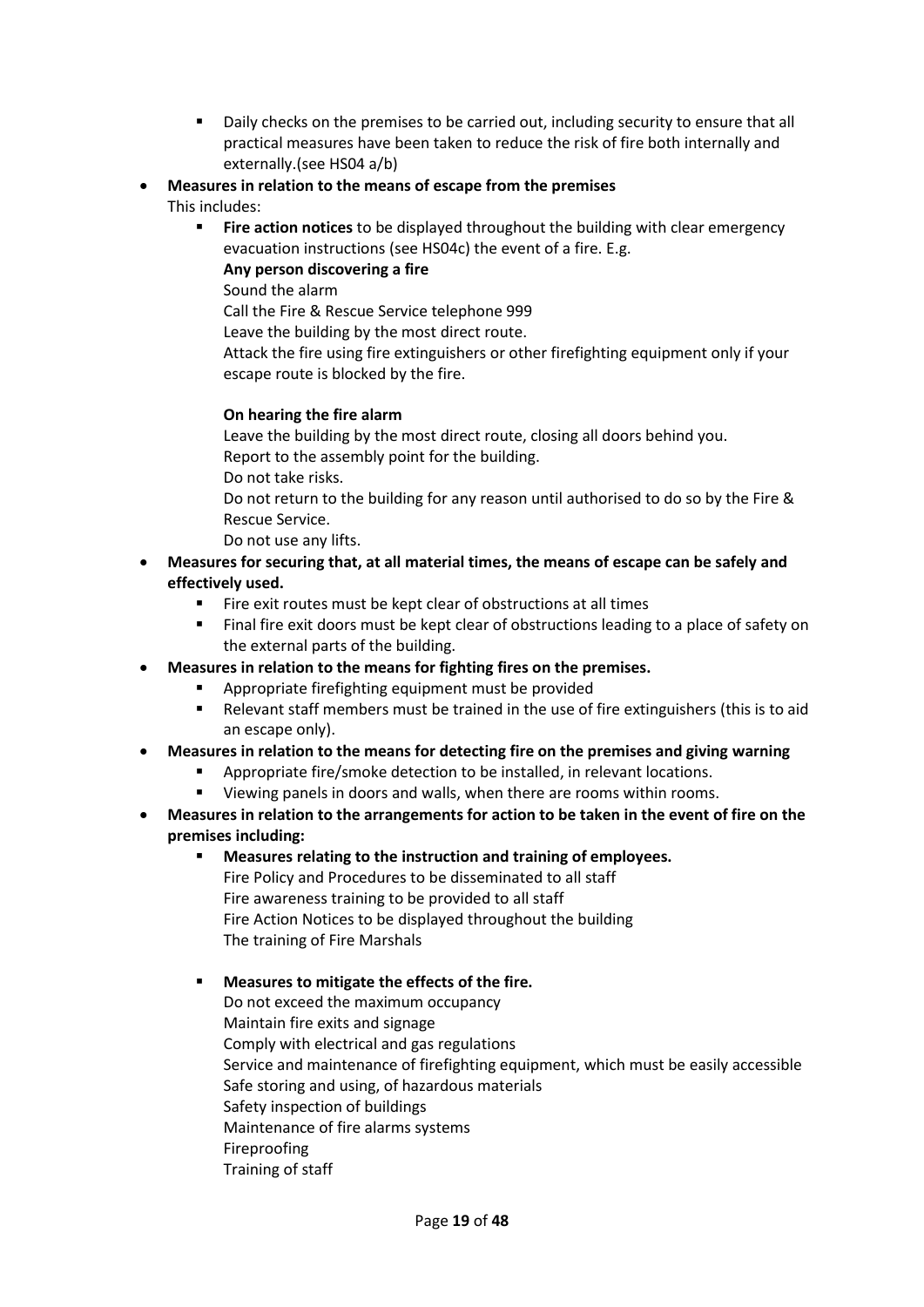Fire drills

## **b) Role of Teaching Staff**

- All teaching staff have the responsibility for the safe evacuation of children in their charge.
- Teaching staff should ensure that their children line up quickly and safely and walk out of the building quietly, evacuating by the nearest safe emergency exit route.

## **c) People with disabilities**

- Teaching staff should be aware of any child in their class that has a disability and may experience difficulties in evacuating the building by the designated escape route e.g. where there is a difference in floor level with stairs or ramps. A Personal Emergency Evacuation Plan (PEEP) must be completed (see HS05 pupils or HSO5a staff/students )
- Line Managers must complete a Personal Emergency Evacuation Plan for all people with a disability.

## **d) All staff members**

- Must take reasonable care for their own health and safety at work and that of other persons who might be affected by their acts or omissions.
- Should follow evacuation procedures

All staff are required to take mandatory on-line fire awareness training.

**Under no circumstances is anyone to re-enter the building unless the Emergency Services give the all clear.**

## **e) Fire Risk Assessment**

A fire risk assessment is an organised and methodical look at the premises, the activities carried on there and the likelihood that a fire could start and cause harm to those in and around the premises (see appendix HS04).

The fire risk assessment should demonstrate that, as far as is reasonable, the needs of relevant persons including the disabled have been identified.

A suitable and sufficient fire risk assessment must be completed by a competent Fire Risk Assessor and reviewed at least every 12 months, or sooner if there have been significant changes e.g., in the layout of the building, if there are contractors working on site that may pose a hazard.

## **f) Competence of a Fire Risk Assessor**

The academy defines as a minimum that a competent Fire Risk Assessor to be as follows:

- Completed the NCC Premises Management course and/or
- Hold at least the IOSH/ Managing Safely/NEBOSH National Certificate in Fire Safety and Risk Management, or equivalent.
- Has a demonstrable experience in completing school/college Fire Risk Assessments
- **e** Plus
- Has a current DBS check

## **g) Housekeeping**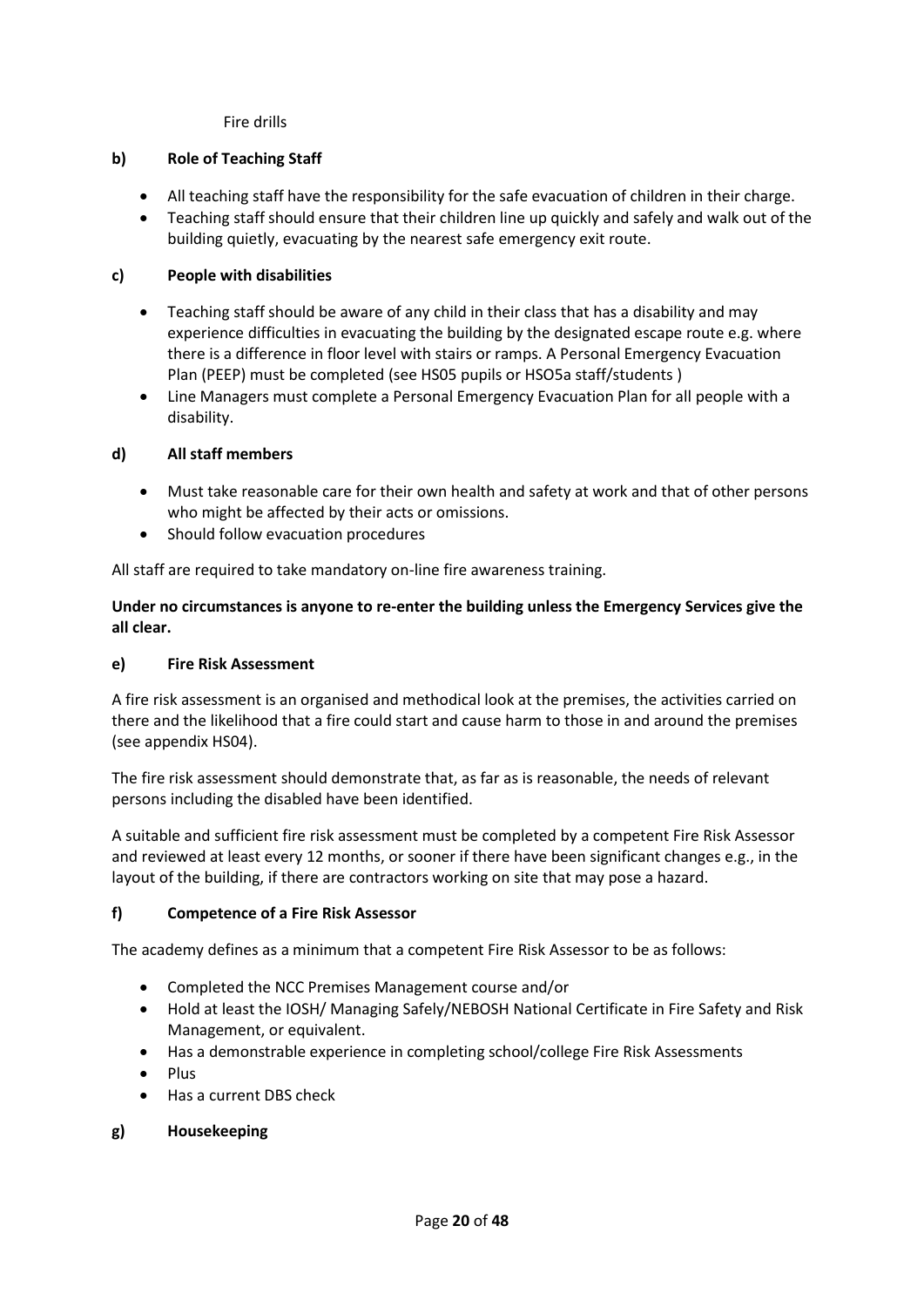Good housekeeping is essential to reduce the risk and spread of fire within the school building and outbuildings.

- Combustible materials should be kept to a minimum, do not allow waste to build up.
- Empty waste bins regularly
- Do not store skips and waste bins near to the school property.
- Ensure large amounts of contractor's materials are stored safely away from the buildings (wherever possible).
- Keep flammable materials from sources of ignition (e.g do not store materials on top of a radiator).

#### **Fire Safety Management (FSM) Checks**

To ensure compliance with fire regulations checks must be made to reduce the risk of fire at the academy. These tasks are delegated by the "Responsible Person" the Head Teacher to the Site Manager/Supervisor/Caretaker at the academy.

- a) FSM checks Daily/weekly/monthly/three monthly/six monthly/annual checks must be made and records kept.
- **Checks include**
	- **Escape routes**
	- **Fire Warning systems**
	- **Escape lighting**
	- Firefighting equipment

These checks are prioritised for service and maintenance requirements.

## **b) Fire Marshalls**

Staff expected to undertake the role of Fire Marshalls (often called fire wardens) would require comprehensive training. Their role may include:

- Performing a supervisory/managing role in any fire situation
- Assisting those on the premises to leave
- Checking the premises to ensure everyone has left
- Using firefighting equipment if safe to do so
- Liaising with the fire and rescue service on arrival
- Shutting down vital or dangerous equipment
- **c) Safe Emergency Evacuation Procedures**

Under no circumstances are lifts to be used for evacuation purposes in the event of a fire. Unless, the lift is clearly identified as an emergency evacuation lift, and this may only be used for people with disabilities.

Fire Action notices must be displayed in appropriate locations throughout the buildings next to fire call points. These will include clear instruction on what to do when raising the alarm and information regarding the nearest fire ex and assembly point(s)

All staff must be aware of emergency procedures, including: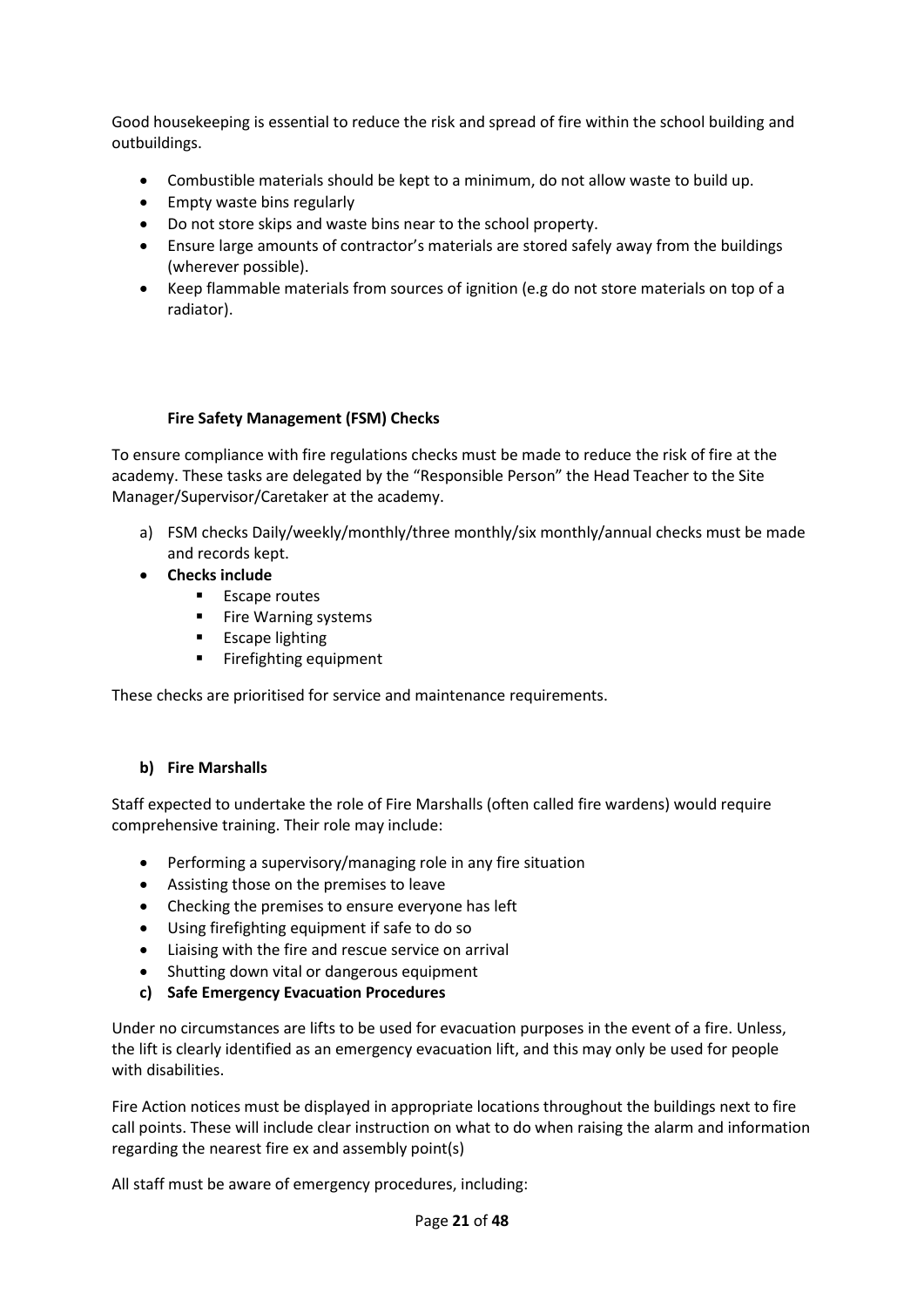- Fire action notices
- The locations of temporary fire alarms
- How to activate the fire alarm as a means of raising the alarm
- Locations of Fire Extinguishers (fire extinguishers must only be used to aid escape in the event of a fire)
- Emergency exit routes/final exit fire doors
- Fire assembly points
- **d) On Sounding or Hearing the Alarm**

In all cases, unless otherwise informed, all staff should treat the alarm as a real event and should respond accordingly in a calm manner.

- **On discovering a fire**
	- Sound the alarm by pressing one of the emergency fire alarms.
	- Call the Fire&Rescue Service telephone 999
	- Leave the building by the most direct route.
	- Attack the fire using fire extinguishers **only if** your escape route is blocked by the fire and in order to enable a safe evacuation.
- **On hearing the fire alarm**
	- Leave the building by the most direct route, closing all doors behind you.
	- Report to the assembly point for the building.
	- Do not take risks
	- Do not return to the building for any reason until authorised to do so by the Fire & Rescue Service.

#### **e) Fire Drills**

**Why carry out fire drills**

Fire drills are intended to ensure, by means of training that:

- **People who may be in danger act in a calm and orderly manner**
- **Those with responsibilities cry out their tasks to ensure the safety of all concerned**
- **E** Escape routes are used in accordance with a predetermined and practiced plan.
- **Evacuation of the building is achieved in a speedy and orderly manner**
- **People will react rationally when confronted with a fire or other emergency at school.**

#### **How often to carry out a fire drill?**

It is the policy of the academy to carry out fire drills at the beginning of each term and a record kept of drills undertaken and evacuation times.

#### **Should you inform staff before a fire drill?**

The advantage of informing all staff of fire drills beforehand is that firstly they will not panic, which avoids potential injuries that could be caused in a rush to exit a building. Secondly if the alarm sounds without a prior warning, there will be no ambiguity as to if it is a drill or not and people will behave appropriately. Head teachers with experienced staff who have successfully completed pre-arranged fire drills may consider additional drills without providing fore warning in order to test for other hazards.

**Preparing for a fire drill**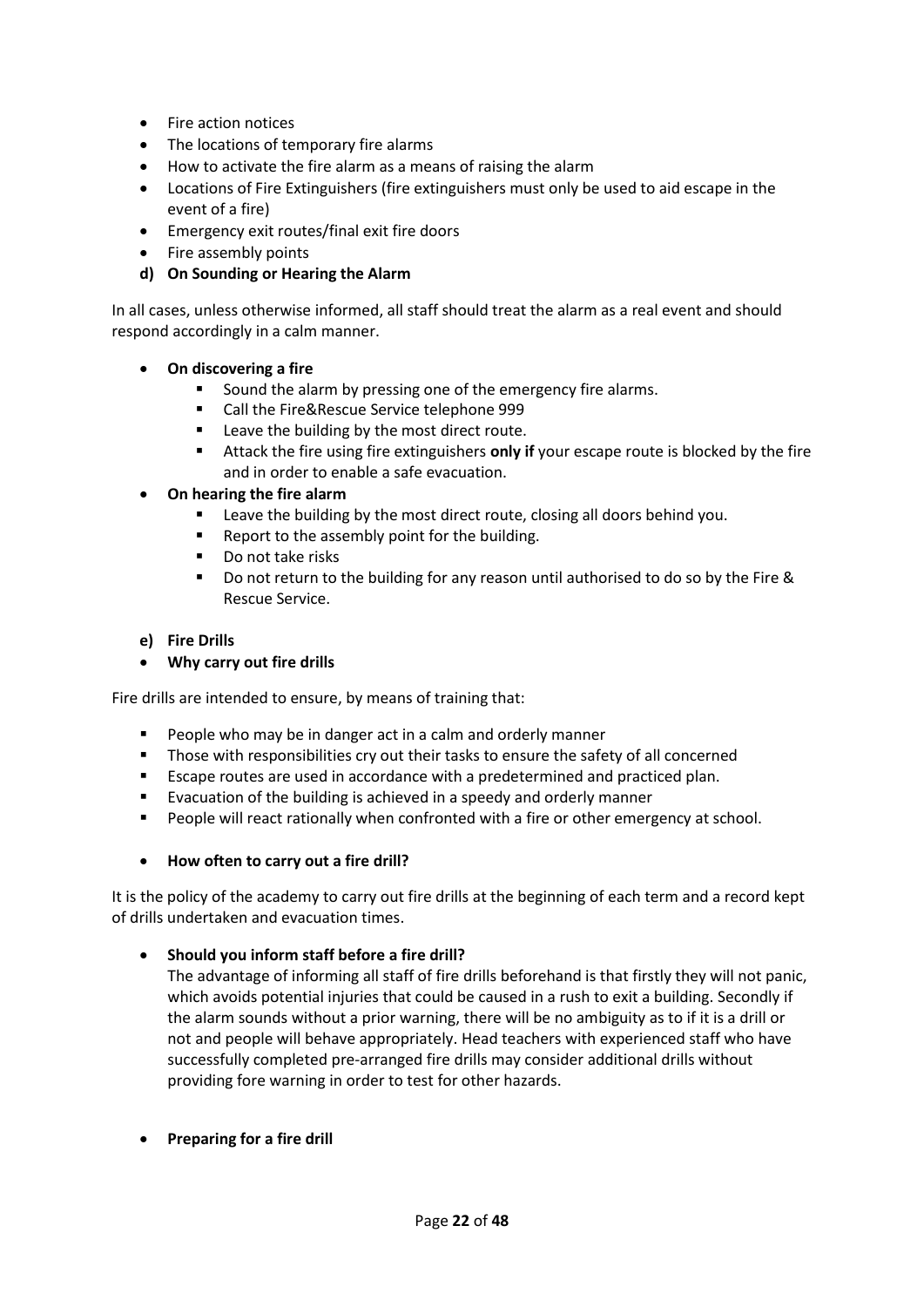When planning a fire drill decide on something specific that will be monitored. This could be a specific aspect of the escape plan that has been highlighted as needing improvement or a more general goal, such as reducing the amount of time it takes for everyone to exit the building.

Amongst the staff, a team of fire marshals with a chief fire marshal should be appointed to supervise fire drills and check that everyone gets out safely. All marshals will require special training so that they can carry out their duties safely and effectively.

## **Informing the fire service of a fire drill**

If the academy has a system that automatically informs the fire service when the alarm is triggered, take appropriate measures to stop this from causing the Fire Service a wasted journey. Take any systems off line before the fire drill but be sure to get them back up and running once the drill has finished.

## **During the fire drill and/or Emergency Evacuation**

To monitor fire drills, observers should be placed at points around the building in areas such as stairwells to look for good and bad practices. Any room for improvement can be noted and then discussed at the debriefing meeting after the evacuation.

In buildings where there are more than one exit routes, the main exits should be blocked off to encourage staff to use alternative escape routes as in a real fire; parts of the building could be impassable due to fire or smoke.

Set a stopwatch to record how long the full evacuation takes, teachers, academy business managers, cleaning supervisors, senior catering staff, and fire marshals should do a roll call and tick people off to make sure everyone in their class and department(s) are out of the building.

The Fire Service must be informed immediately of any person who is missing, along with their area of work.

## **f) Evacuation of people with disabilities – Personal Evacuation Plans (PEEPS)**

Off all the people who may be especially at risk you will need to pay particular attention to pupils. Staff and visitors who have special needs, including those with a disability.

Personal need will often by modest and may require only changes or modifications to existing procedures. It may be required that a PEEP needs to be developed for that individual who frequently uses the building. This PEEP needs to be completed in consultation with the individual or in the case of a pupil with their parents/guardians and/or other relevant people, with copies provided of the PEEP and records kept. (see HS05/HS05a)

- A PEEP should also be completed for any pupil (see HS05), students,staff or visitor (see HS05a) who has a disability
- The PEEP will clearly state what actions are required in those particular circumstances.

## **g) Assembly Points**

An area outside the school building must be designated as an assembly point. It must be clearly marked and easily identified by anyone who may be on the school's premises. It must be far enough away from the school building(s) to give protection from the heat and smoke given off by a fire. It should be in a position that does not put any people at risk by emergency vehicles responding to the incident.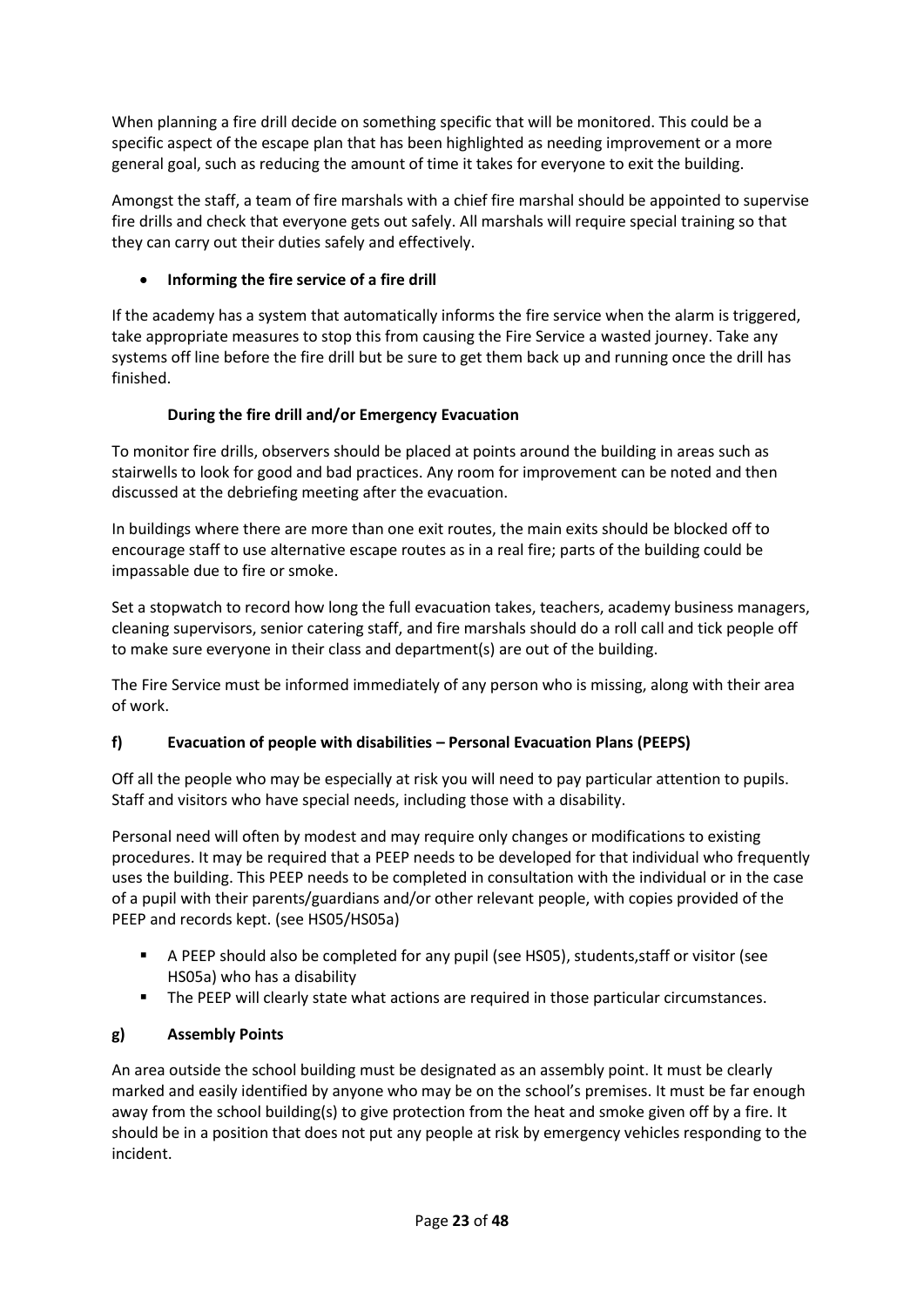- Once outside and at the Fire Assembly point, staff members should take a register to check that all children and staff members are accounted for:
- If there are any staff or children missing this must be reported immediately to the Fire Service – details to be provided to the Fire Service must include:
	- Name of missing person
	- **Place and time last seen and by whom**
	- Any other information e.g. medical condition or behaviour issues.

Staff members in charge of the class are then to supervise the class and await further instructions from the Fire and Rescue Service.

## **8 Buildings Safety Management (BSM)**

The "Responsible Person" the Head Teacher who may delegate these tasks, has a duty to provide and maintain a working environment that is safe and without risk to health. (see HS06) Support and guidance can be offered through the DoNESC Head of Operations.

Information required in the BSM records is:

- Installations that are currently in place
- Is there a testing/check/service/maintenance regime in place, if YES how often?
- Is the testing/check/service/maintenance completed by an external contractor or by competent academy employee(s)?
- Names and job title where relevant

Or

- Full contractor information
- **a) Site safety inspections, repair and maintenance checks**

Checks should be completed daily, and any repairs and maintenance that are identified must be reported to the Headteacher/Principal or their delegation person. The report should include:

- Date the work/actions were identified
- Description of work/actions required and/or what immediate actions were taken (if any).
- Name of the person reporting
- Date work was completed

It may be necessary to take photographs of the work required in order for a more accurate description to be made. (Refer to the Trust Inspection Checklist for Premises Form HS07)

#### **Drug Litter**

All drug litter should be reported immediately to the Headteacher/Principal or their delegation person and safe removal of the litter must be carried out following guidance set out by the [Department of Education](https://assets.publishing.service.gov.uk/government/uploads/system/uploads/attachment_data/file/221089/pb10970-drugrelatedlitter.pdf)

(If the drug litter is found adjacent to the academy property on local authority/highways land then the relevant District Council Environmental Health Officers must be informed as they have a duty to retrieve and dispose of drug litter found on local authority land.)

#### **Contractors**

**Construction/Building Work/Refurbishment or Demolition**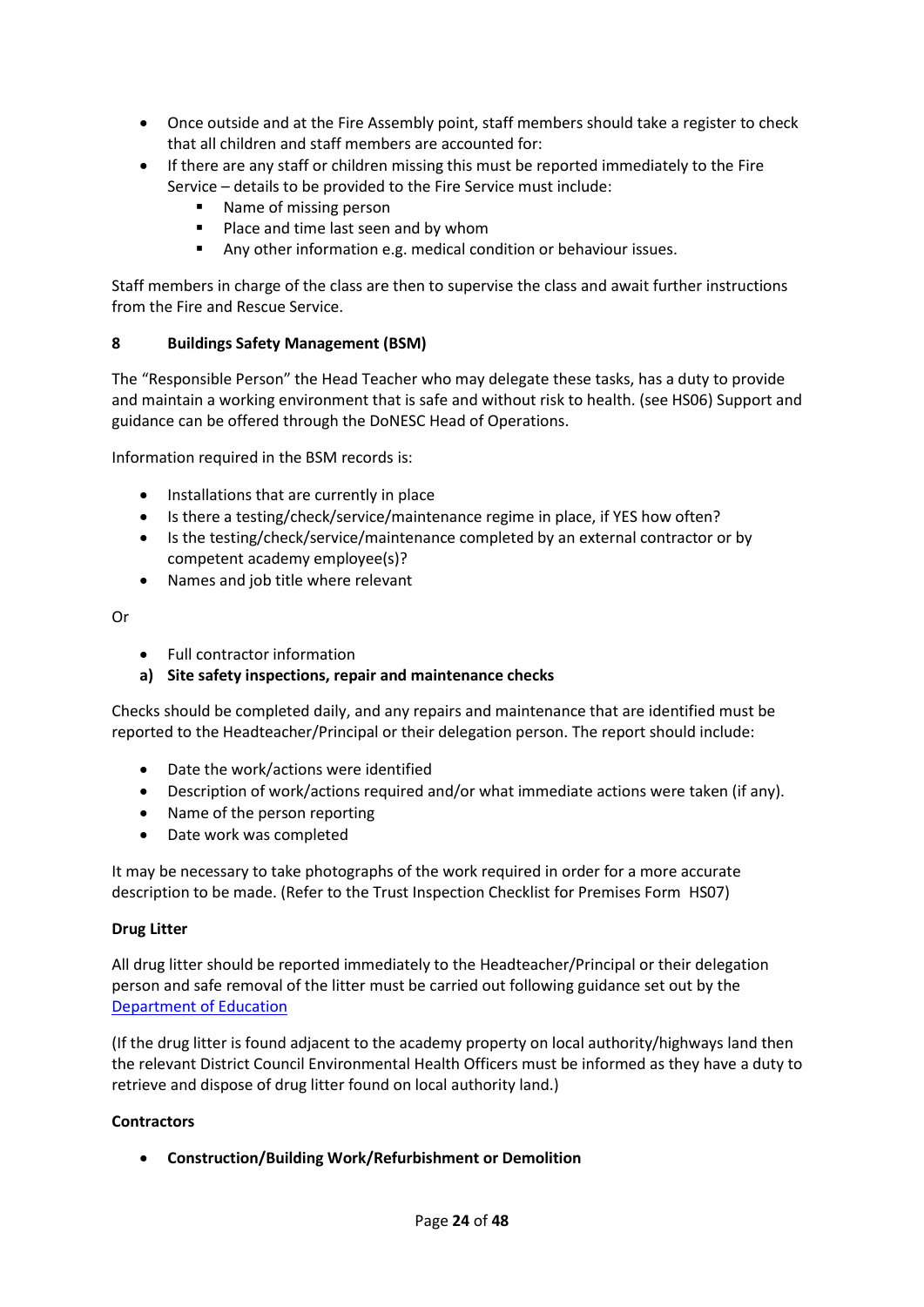Under **no** circumstances must plans for/construction/building work/refurbishment or demolition on academy premises begin without consulting Howard Nelson DoNESC Chief Executive Officer howard.nelson@donesc.org 01603 881759 or Sharon Money Head of Operations sharon.money@donesc.org 01603 882329.

## **Suitability of all contractors**

The person responsible for contractors on academy premises is that of the Headteacher/Principal, or their delegated staff member and/or where applicable the DoNESC Head of Operations/DoNESC Estates Manager Darren William[s darren.williams@donesc.org](mailto:darren.williams@donesc.org) The approved Building Maintenance supplier is KERSHAW who have completed approved contractor pre-checks for their staff and subcontractors before attending academy premises to carry out work. Therefore checks and procedures needed to be carried out on other contractors (if not confirmed on the Trust approved list of contractors held by Contracts and Compliance Assistant Fiona Garner [fiona.garner@dneat.org\)](mailto:fiona.garner@dneat.org) include:

- A Contractor Pre-contract Checks form (see appendix HS12) must be completed by the contractor(s) and delegated person and approved before any work commences.
- Competence of the contractor to complete the job safely e.g. their skills, training, knowledge and experience in the work to be completed is essential. The more complex the task the more competent the contractor will need to be.
- Contractors are required to comply with legislation, relevant regulations and the academy's Health and Safety Policy, Procedures and Guidance.
- **An assessment of the hazards and risks involved with the work**
	- The delegated person who is responsible for the contractor(s), together with the contractors (s) must discuss the planned work to be completed; suitable and sufficient Risk Assessments and Method Statements must be provided by the contractor.
	- **What can cause harm to people, or damage to building, plant and equipment. E.g.,** hazards associated with equipment the contractor(s) will be using including vehicles, tools and noise.
	- Are there any harmful substances used in the processes?
	- Who might be harmed and how?
	- How will the risks be controlled?
	- Considerations include:
	- Any risk from each other's work that could affect the health and safety of others e.g. access and egresses to the site, pedestrian routes, will local residents be affected. Will the work affect other relevant staff/pupils/visitors/other contractors?
	- Make sure you agree the measures needed to control risks with the contractor before work starts.
	- Is a documented safe system of work (Permit to Work) required?
	- Once you have agreed action to control risks, be clear about who will do what and when.
- Provide the contractor with information and instruction about all the health and safety potential risks on site that they may need to be aware.
- The "Responsible Person" or the delegated person and the contractor must work together and coordinate activities to ensure the work can be completed safely and without risks to health. E.g., regular meetings throughout the course of the work. The level of cooperation and coordination will depend on:
	- The job to be done
	- The number of contractors (or subcontractors) involved
	- $\blacksquare$  The risks involved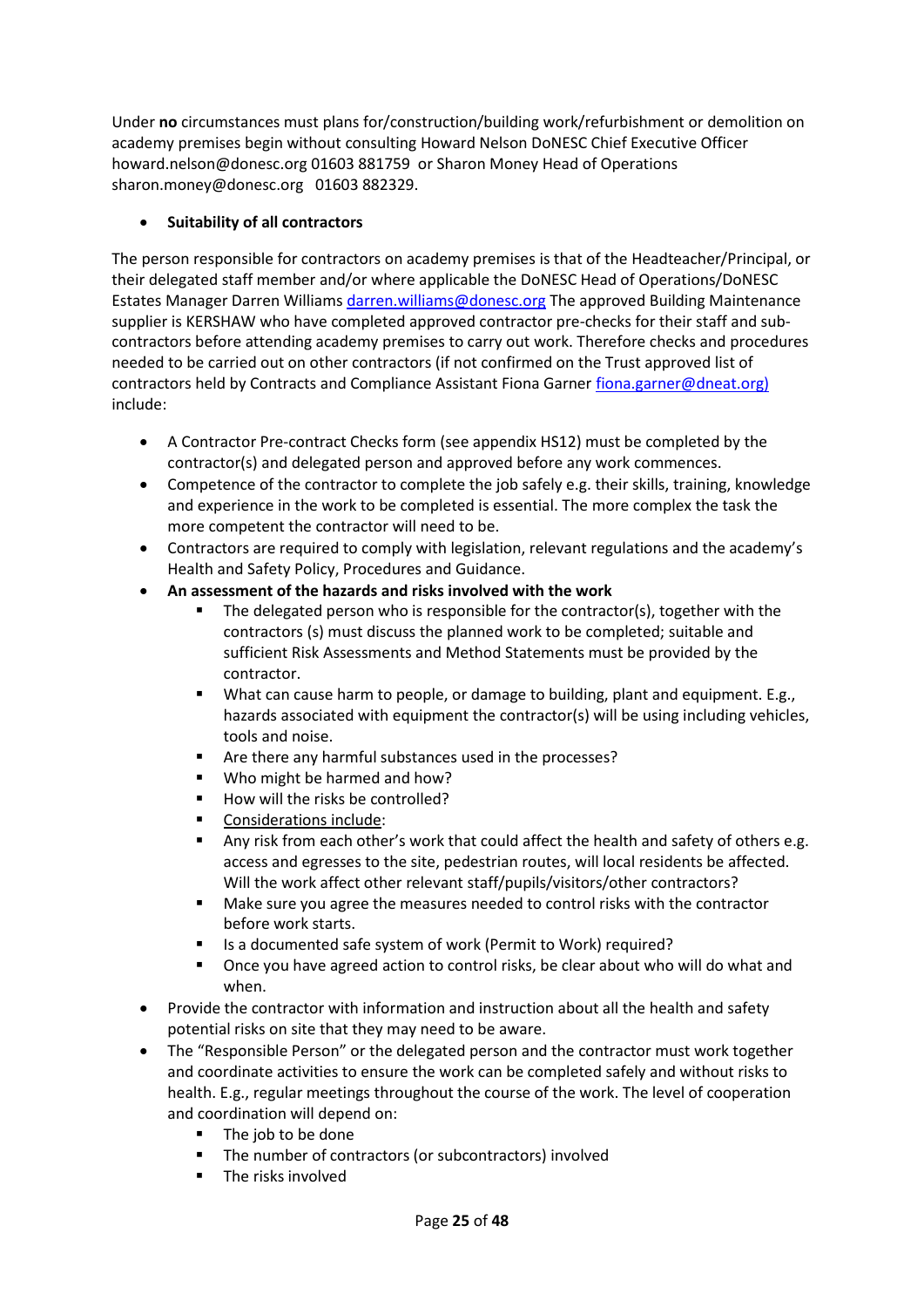*and*

- Consult with others affected on site. You must consult with employees on health and safety matters by law.
- Consult with employees on how the contractor's work will affect their health and safety.
- Make sure they know how to raise any concerns they may have about the contractors and their work.
- Pay particular attention to those who first language may not be English.
- Do not assume that contractors will be aware of all risks, even if they seem obvious to you.
- **Managing/supervising the work**
	- Who will be responsible for the work and what do you expect them to do?
	- Who is in charge of supervising their work and how? What welfare arrangements have been made for workers?
	- How will the work be done and what precautions will be taken? Always refer back to risk assessments/method statements to ensure the contractor is complying with the control measures and processes identified in the assessments
	- What equipment should or should not be worked on/used?
	- What personal protective equipment (PPE) is to be used and clarify who will provide it? (It is the contractor's responsibility to ensure that PPE is suitable for the job being undertaken and they are responsible for the supply of PPE).
	- What are their working procedures (refer to risk assessments/method statements) including permit to work/hot work (Refer to The Trust [Hot works certificate](http://www.dneat.org/dneat-academy-procedures) )
	- What arrangements are there for stopping the work, if there are serious health and safety concerns?

Once the work has started, the Site Manager/Supervisor needs to ensure checks are made on how the work is going, in line with what was agreed. This can be done by:

- Regular checks "are control measures working?"
- Investigating (and recording) of things go wrong, this may be: near misses, accidents and ill health. What went wrong? What can we do to prevent re-occurrence?
- **Contractor information and academy Health and Safety requirements, to be provided to the contractor**

## **General safety rules**

Must sign-in upon arrival and sign-out when leaving Before starting work at the Academy/Site, report to the Site Manager/supervisor. Must comply with the academy's Contractor Health and Safety Policy and Procedures.

Must sign the contractor log book when work has been completed.

Comply with the Health and Safety at Work etc. Act 1974, and any subsequent legislation.

Take care of themselves and any other person(s) that may be affected by their acts of omissions.

Be directly responsible for the acts and omissions of their workers.

Comply with Regulations, and work to best practice, e.g., Guidance and Approved Codes of Practice that are relevant to their work.

Comply with the conditions, procedures and control measures as defined by their method statements and risk assessments.

Provide their workers with adequate PPE and shall use/wear relevant PPE as necessary.

Provide suitable and safe work equipment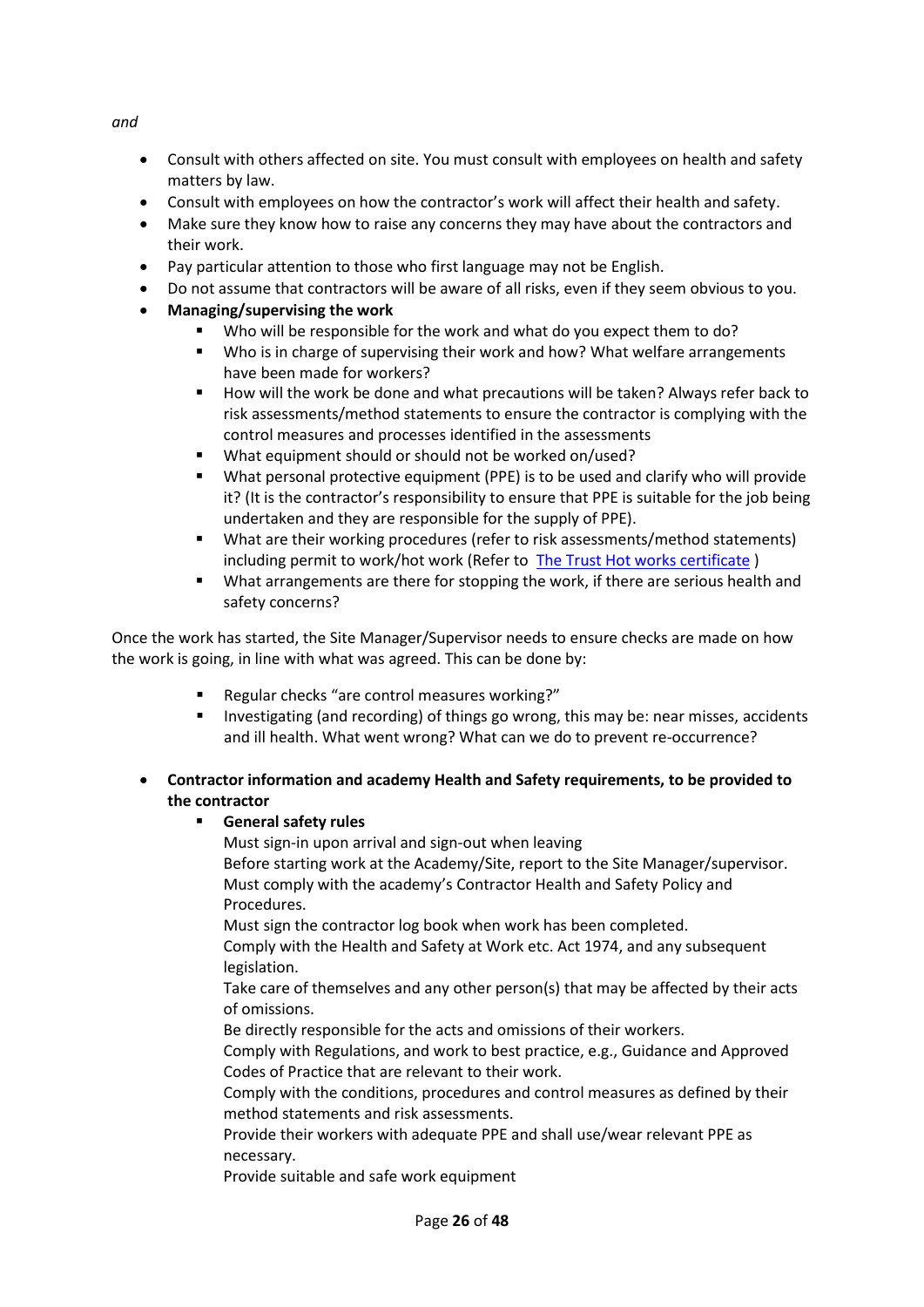Cease to use and report any safety related defects found with all/any work equipment they are using.

Report any issues with health and safety including accidents/incidents/near misses. Provide their own First Aid provision.

Not intentionally damage or misuse anything provided in the interests of Health and Safety whilst on Academy premises.

Report to the Headteacher/Principal, Business Manager or Site Manager/supervisor any incidents that may directly or indirectly affect health and safety and well-being of persons on the academy site.

Remain in the area of work undertaken and shall not enter any other area without permission of the Headteacher/Principal, Business Manager or Site Manager/supervisor.

Not store any hazardous substances on the Academy premises without permission of the Headteacher/Principal, Business Manager or Site Manager/supervisor. Not smoke (including vaping) in/on any part of the Academy/Site buildings or anywhere on site.

This may not be a comprehensive list and therefore contractors should be reminded that, at all times, they must work in a safe manner.

**Specific safety rules**

## **Fire Alarm/emergency evacuation**

All contractors must make themselves familiar with the emergency fire produces for the Academy.

If a contractor discovers a fire they must raise the alarm immediately and follow the emergency fire procedure instructions provided on the Fire Action Notices throughout the building.

## **Permit to Work (PTW)**

PTW are a formal management system used to control high-risk activities. These enable an assessment of risk to be made and to specify control measures, which will be put in place in order to minimise the risk. (see appendix HS11 Permit to work form)

They are necessary for such activities as maintenance or construction work by external contractors, unless a suitable and sufficient risk assessment indicates otherwise.

*NB If work is carried out by the Trust approved Building Maintenance company KERSHAW they will undertake all checks and PTW's If the academy uses other contractors then it is the responsibility of the academy to produce the PTW.*

Examples of types of work which permits will be required include:

- Working at height, e.g., on roofs
- Confined spaces, e.g. ducts
- Hot work e.g., welding, soldering or cutting using hot flame techniques
- Live working on electricity supply systems
- Work involving interaction with asbestos
- Excavation and the digging of trenches

Intention of the PTW is to:

- Ensure that the work is intended to take place is properly authorised
- Clarify the nature and extent of the work
- Specify which precautions must be taken and which activities are prohibited.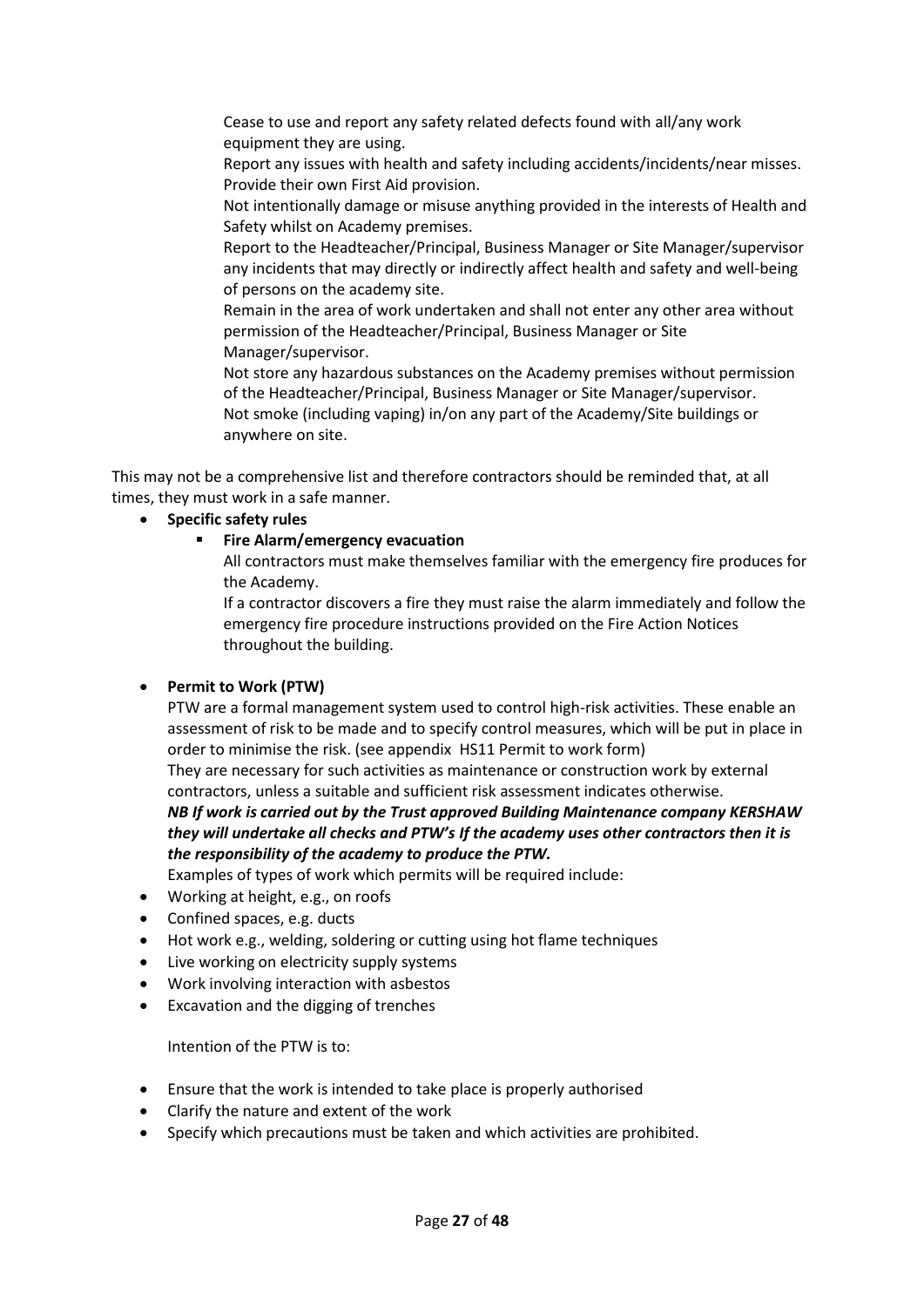- Consideration should also be taken of the activities of other people on the Academy/Site, which may be affected by the proposed work. These activities may need to be temporarily suspended or modified.
- Indicate the date, time and location that the specified activities may occur.
- Ensure that all those persons who have control of or any who are affected by the activity are made aware.
- Provide a record of the work, that the specified precautions have been understood and implemented, and that the workplace and/or equipment are returned to a safe condition.

Academy employees are not permitted to undertake work, which will require a PTW.

- **Key Points of PTW**
	- The Academy/Site Manager/supervisor is responsible for enforcing the use of PTW's
	- A competent person who understands the risks and the necessary control measures to put in place should only issue permits. (*NB for work carried out by the Trusts approved contractor, Kershaw will undertake the PTW)*
	- A permit should be task specific and the necessary risk assessments and methods statements still need to be completed by the contractor in liaison with the Site Manager/Supervisor. PTW are not a replacement.
	- **PTW should only be in place for a limited duration and be clearly dated with specific** conditions attached.
	- PTW should state these requirements, for example, electrical isolation.
	- The Site Manager/Supervisor should only sign and date the permit when they are satisfied that all precautionary measures have been taken.
	- If the risk is too high, e.g. because of bad weather/conditions or dangerous structure then a permit should not be issued, and work not commenced.
	- All PTW records must be retained by the Site Manager/Supervisor

**Examples** of control measures that should be considered when issuing a **PTW** include:

- **Roof works**
	- **Testing roof fragility**
	- **Edge protection**
	- **Prevention of falls of materials or objects**
	- $\blacksquare$  PPE
	- **Emergency procedures**
	- Adequate means of access
- **Hot works**
	- **Good housekeeping**
	- Use of protective curtains (where relevant)
	- All " hot works" equipment should be regularly maintained and inspected
	- Ensure a competent person visits the area after hot works has finished to ensure that no smouldering embers or hot surfaces remain
	- Provision of suitable fire extinguishers
	- **Ensure that sprinklers (if installed) are isolated and reactivated after the works.**
- **Isolation**
	- When working on electrical systems, they should be physically isolated i.e., "locked off" (with the contractor's own padlock) etc., this should be stated on the permit.
- **Other control measures include:**
	- Warning signs and often a lookout need to be posted around the area where work is being carried out.
- **Cancellation of PTW**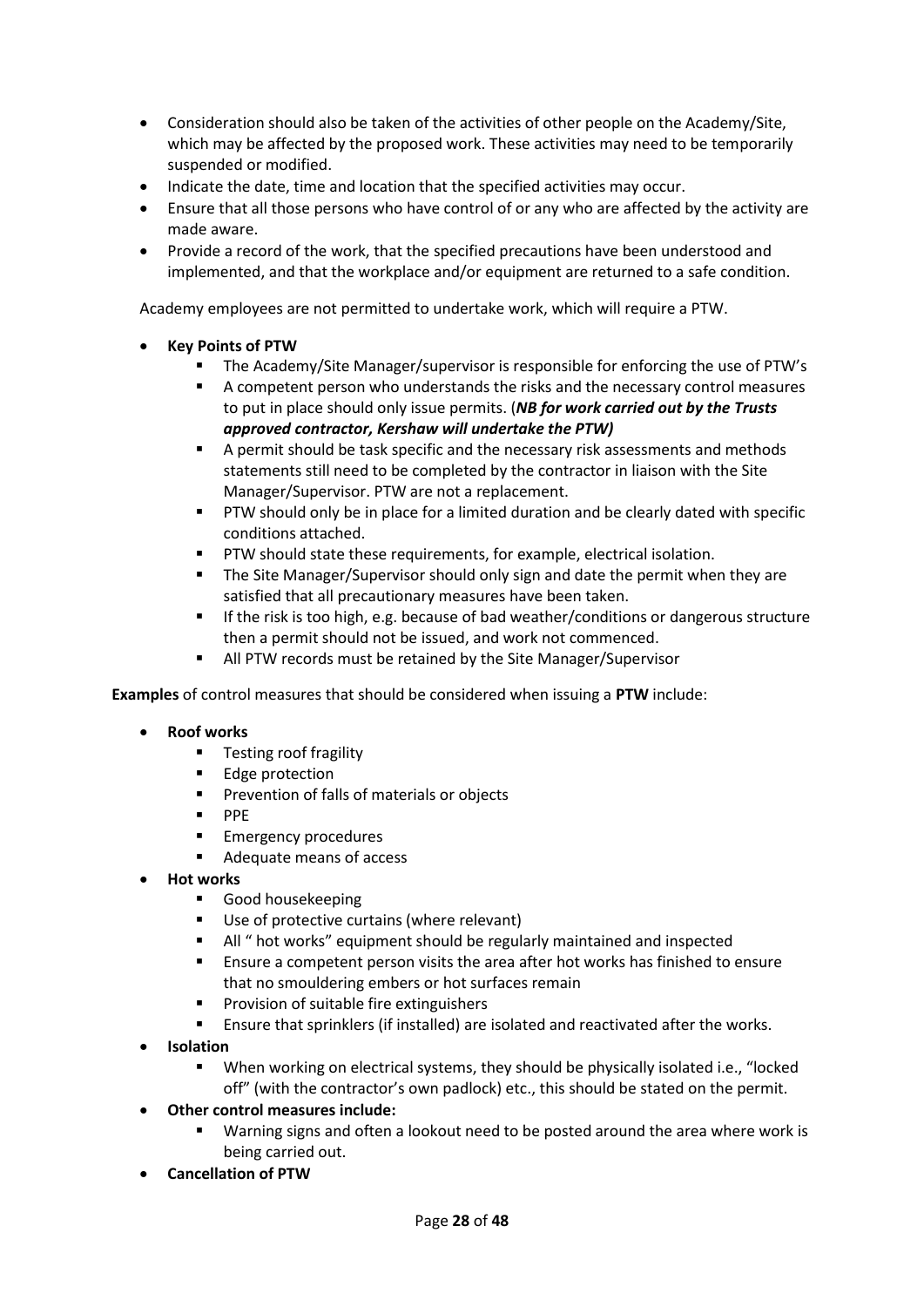- When the operations laid out in the permit have been completed, it should be cancelled immediately and returned to the Site Manager/Supervisor. They should ensure that the work detailed on the permit has been done satisfactorily. They should then sign off the permit to ensure that it is fully cancelled.
- This may only be done when all personnel and equipment involved in the work detailed on the permit has been removed from the permit working area.
- Only then, when the Site Manager/Supervisor and contractor are satisfied that it is safe, can there be a return to normal service.
- **Vehicles on site**
	- **The speed limit whilst on Academy/site is 5 mph**
	- All vehicles must be parked in accordance with the Academy designated parking areas, if unsure then ask at reception or with Site Manager/Supervisor/Caretaker.

All contractors should be reminded that primary school children can often become distracted and are not aware of the dangers of moving vehicles. Contractors must remain vigilant at all times.

## **9 Legionella control**

The Health and Safety at Work etc. Act 1974 places a duty on employers to ensure health, safety and welfare of employees, so far as is reasonably practicable. In order to achieve compliance with legislation, it is essential that the Headteacher/Principal who is the duty holder to ensure the following written control scheme is in place:

- **Identify and assess the sources of risk** for which employees, pupils or visitors may be exposed to within the academy. The assessment should include a survey to identify whether there are conditions, i.e areas of water stagnation, present that will encourage bacteria growth, this includes legionella.
- **Identify the hot and cold-water temperatures** throughout the buildings water storage and distribution system to locate any systems or areas where water may be stored or distributed between 20-45 ° C.
- **Identify all areas or services** capable of releasing an aerosol such as showers, spray taps and where necessary put measures in place to control the risks.
- Keep an up to date plan of the water system layout including parts temporarily out of use
- **Identify whether there are susceptible individuals** present that may be exposed to such aerosols.
- **a) Managing risk**

The following guidance should be actioned and a record kept of:

- **Weekly tasks**
	- Weekly flushing of any outlets and showers that are infrequently used (less than once per week). Precautions should be taken to minimize aerosol release when implementing a flushing programme.
- **Monthly tasks**
	- Water temperatures should be recorded at the nearest and furthest outlets from the storage tanks and water heaters.
	- Water temperatures in the flow and return pipes to storage tanks and water heaters should be monitored and recorded.
	- Hot water temperatures should be recorded from outlets after 1 minute of operation. Cold water should be tested after 2 minutes of operation.
	- A programme should be set to ensure that all the taps within the building are checked at least once, annually.
- **Quarterly**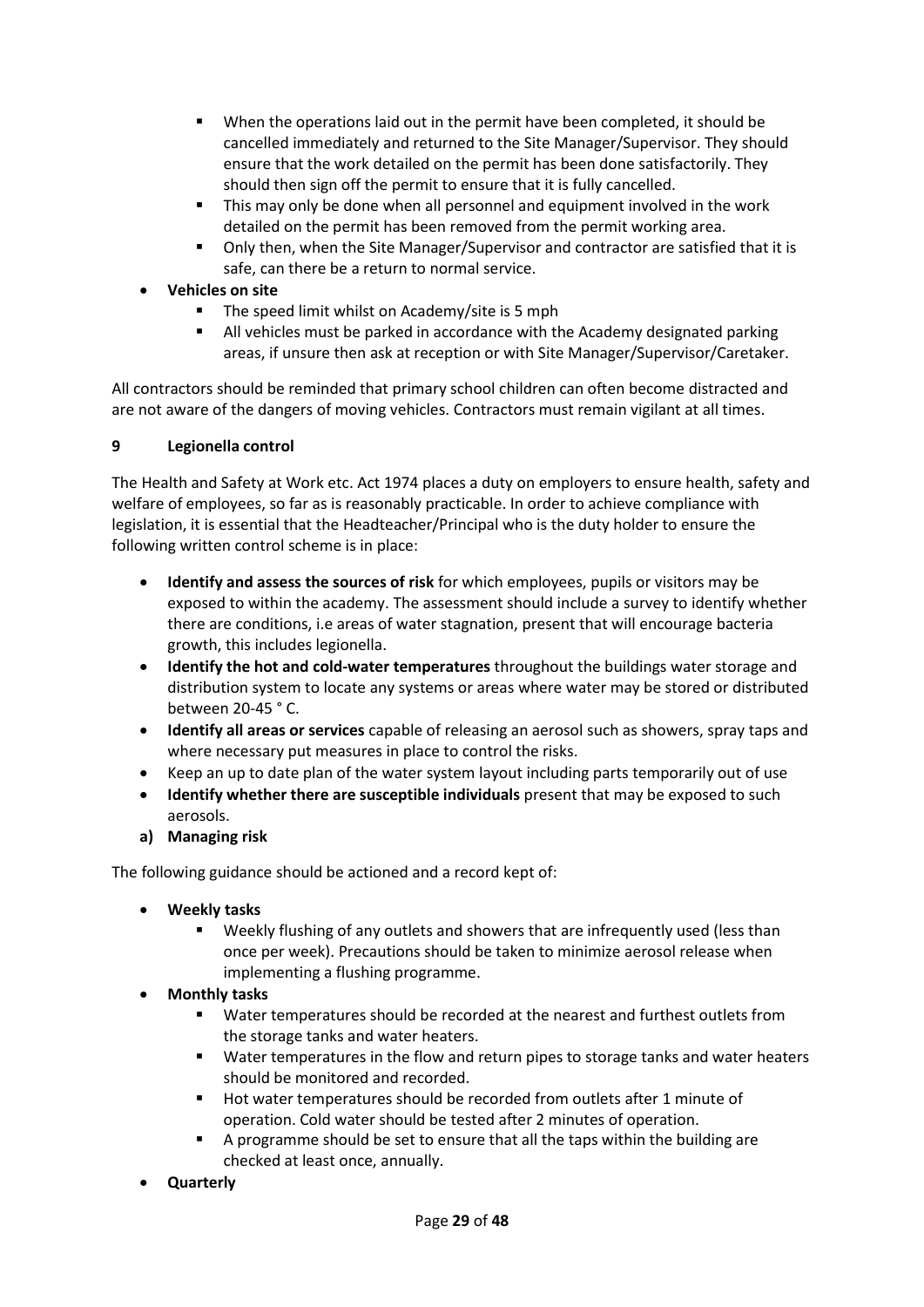- All showerheads and hoses should be dismantled, cleaned and descaled on a quarterly basis. This action should be recorded.
- **Six monthly**
	- The cold water storage tanks should be inspected and temperatures recorded to cover storage, supply and distribution temperatures and general conditions.
- **Annually**
	- The condition of the tanks should be reviewed annually. Where the presence of organic material, vermin and water quality deterioration is identified, remedial action should be conducted. Where required a sample should be taken from the drain outlet.

## **b) Schools holidays, low occupancy periods, six week summer break**

It is extremely important to manage the risk of legionella during school holidays and periods of low water usage or closures. Such times will provide the perfect opportunity for bacterial growth and proliferation including the growth of legionella within the academies water systems and services.

The following actions should:

- When the school is occupied but at a significantly lower capacity to normal then the outlets which are used less than once per week should be flushed weekly.
- When the school is not in use at all during the holiday periods including outbuildings, sports halls/gym etc.) Then all tanks, calorifiers and associated outlets should be thoroughly flushed prior to the commencement of the new term. This should be recorded. Water samples should also be considered for collection prior to the start of the new term.

#### **10. Manual handling**

The Manual Handling Operations Regulations 1992 (MHOR), (as amended in 2002) apply to a wide range of manual handling activities, including lifting, lowering, pushing, pulling or carrying. The load may be either animate, such as a person, or inanimate, such as a box.

The MHOR establish a clear hierarchy of measures for dealing with risks from manual handling:

- Avoid hazardous manual handing operations, "so far as is reasonably practicable"
- Assess any hazardous manual handling operations that cannot be avoided
- Reduce the risk of injury, so far as is reasonably practicable
- **a) Manual Handling Risk Assessment**

The responsible person, the Headteacher/Principal or their delegated member of staff is responsible for the following:

- Manual handling risk assessments will be completed for moving loads that cannot be avoided (see appendix HS16/HS16a/HS16b).
- Information, instruction and training will be provided to employees.
- Wherever possible the load to be moved will be reduced e.g. is it possible to split the load into smaller units?
- Use appropriate equipment for reducing the need for manual handling, e.g., trolleys to eliminate/or reduce the risk of injury.

The following **guidelines** should not be exceeded and each individual must be aware of their own physical capabilities and should not attempt to move any object that is beyond their capabilities.

**For men and women**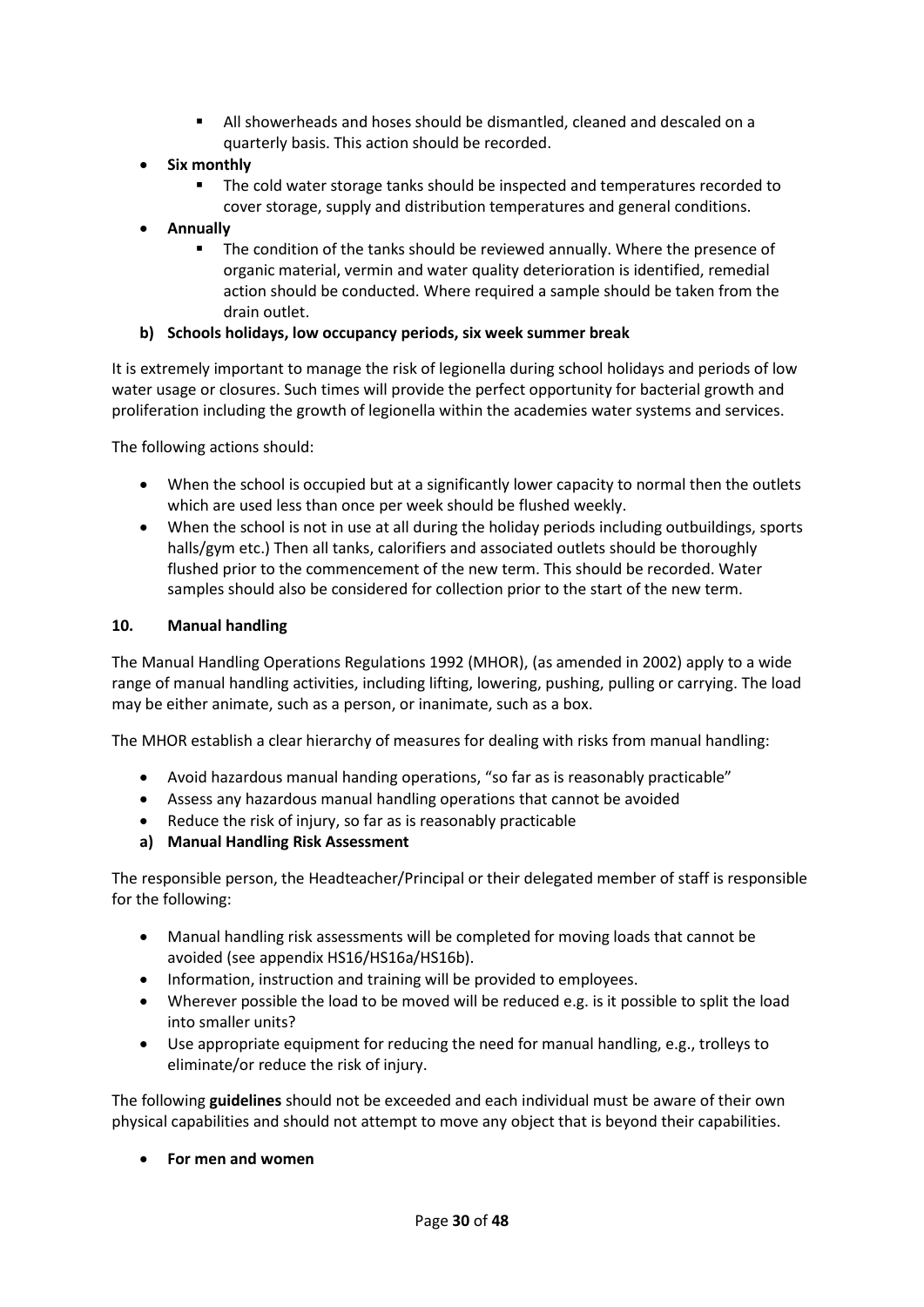## Force to stop or **start the load Men 20kg, Women 15kg**

## Sustained force to **keep the load in motion Men 10 kg, Women 7 kg**

Manual handling problems often come from poor workplace environment or job design. Hazardous activities include:

- Lifting heavy or awkward loads
- Using excessive force<br>
Repeated handling of
- Repeated handling of heavy loads
- **Poor posture and twisting when handling**

All employees must complete on-line manual handling training. This should be available to all staff on-line and records kept of training undertaken.

## **11** Display Screen Equipment

The Health and Safety (Display Screen Equipment) Regulations 1992 explains that the employer needs to protect employees from risks associated with DSE i.e., computers and laptops.

A user is defined in the regulations as "an employee who habitually uses display screen equipment as a significant part of his/her normal work". This is usually interpreted as continuous period of an hour or more on most days of the week. The employee's line manager will identify DSE users.

To comply with DSE regulations the "Responsible Person" the Headteacher/Principal or delegated member of staff must:

- Analyse workstations to assess and reduce risks (see appendix HS15/15a)
- Make sure controls are in place
- Provide information and training
- Provide eye and eyesight tests on request and special spectacles if needed
- Review the assessment when the user or DSE changes

All DSE users must complete on-line DSE training and assessment which will provide a workstation assessment and provide information and training. Records must be kept of training completed.

## **a) Health risks with DSE**

Some DSE users may experience fatigue, eyestrain, upper limb problems and backache from overuse or improper use of DSE. These problems can also be experience from poorly designed workstations or work environments. The causes may not always be obvious and can be due to a number of factors,

Changes in activity may help users, the following is advised:

- Stretch and change position
- Look into the distance from time to time and blink often
- Change activity before you get tired rather than recover
- Short frequent breaks are better than longer, infrequent ones.

## **b) Eye tests**

Upon request of the DSE user, identified by their line manager, (see above) the academy will pay for a test to be carried out by a qualified optician. Only "users" are entitled to receive corrective appliances paid for by the academy.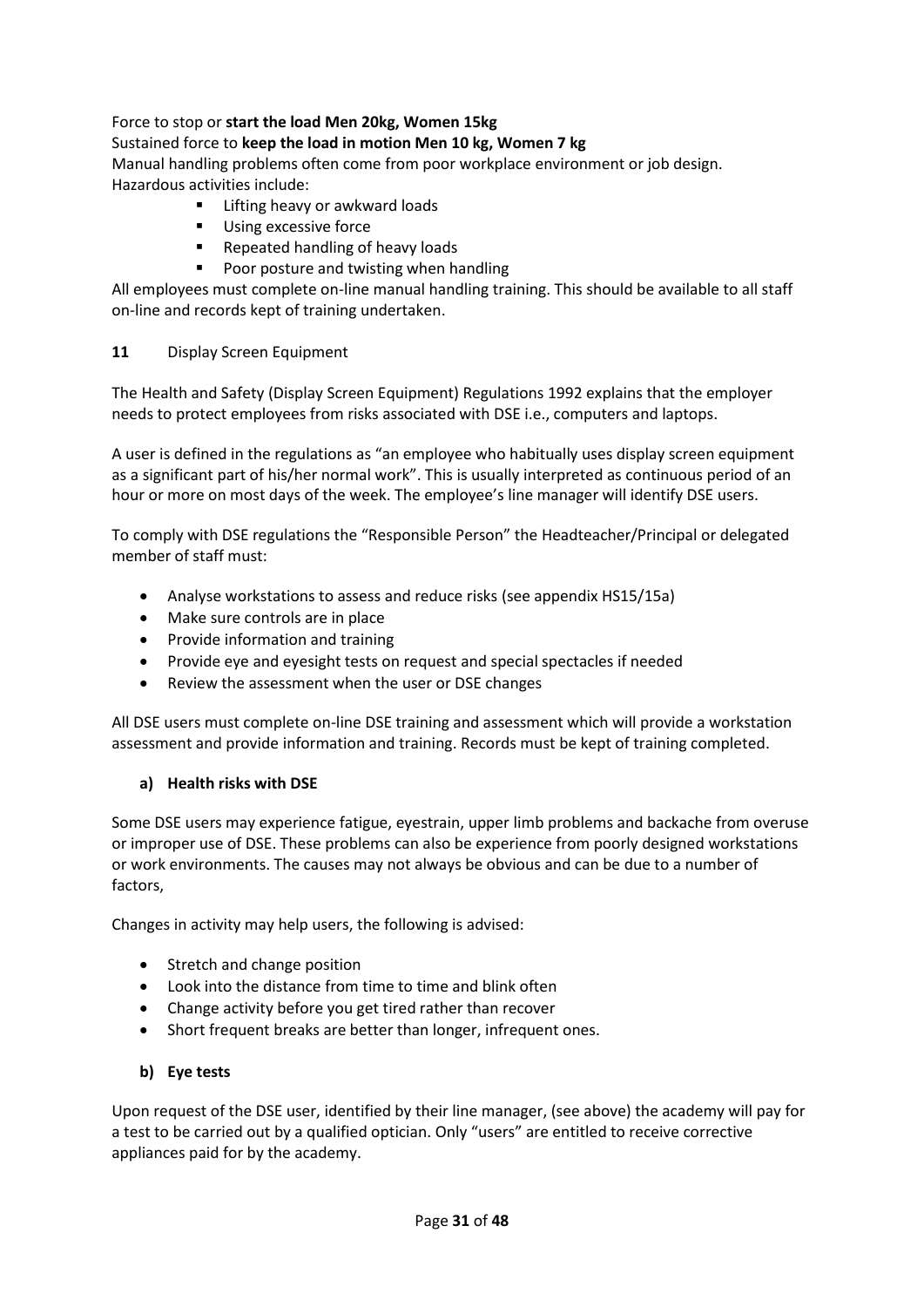"Normal" corrective appliances are at the user's own expense, but users needing "special" corrective appliances will be prescribed a special pair of spectacles for display work only. The academy liability for the cost of these is restricted to payment of the cost of a basic appliance, i.e. of a type and quality adequate for the user's work.

There is no evidence to suggest that DSE work will cause permanent damage to eyes or eyesight. Eye tests are provided to ensure users can comfortably see the screen and work effectively without visual fatigue.

## **c) Working from home**

Staff may need to work from home and it is the responsibility of the employer to ensure that if using DSE in the home on a regular basis then a DSE risk assessment be carried out. This must be done in conjunction with the DSE user and line manager and a copy held by on the staff file. (see HS15/HS15a)

## **12 Training and competence**

The Health and Safety at Work etc. Act 1974 places a duty on the employer to provide information, instruction, training and supervision. All employees are required to cooperate with the academy and the Trust in undertaking their legal duties.

The HSE describes competence as "the combination of training, skills, experience and knowledge that a person has and their ability to apply this to perform a task safely". Other factors, such as attitude and physical ability, can also affect someone's competence.

Someone's level of competence only needs to be proportionate to their job and place of work. You would not need, for example, the same health and safety competence to work in an office as you would on a construction site.

The academy will appoint competent people to assist them in meeting their health and safety duties.

Where members of staff do not have the necessary training to complete a task e.g., carrying out risk assessments, then appropriate training will be provided. Or it may be that manual handling training, or DSE training is required in order for someone to complete "so far as is reasonable" their tasks in a safe manner.

The completion of mandatory on-line training for all staff is required. (See details below)

## **a) Health and Safety Inductions – new staff**

All new employees of the academy will complete a Health and Safety induction and records kept, this will be provided by their relevant line manager at the beginning of their employment (unless there are extenuating circumstances). Inductions must include:

- The location of the Health and Safety Law Poster
- Health and Safety responsibilities outlined in their job description
- How they can access health and safety policies and information?
- Who can they talk to about any health and safety concerns or issues they may have?
- **First Aid Provision**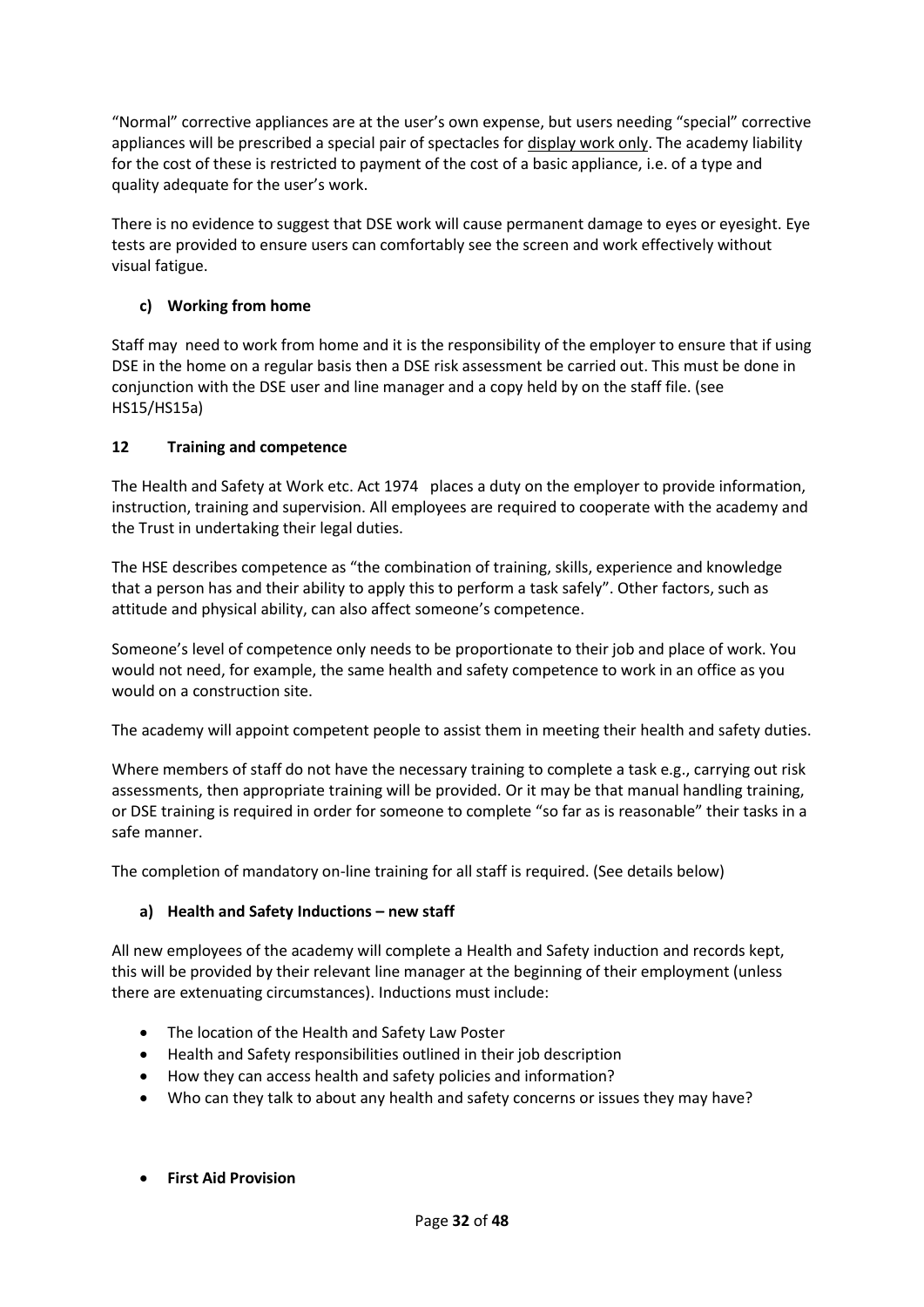- **First Aid boxes**
- First Aiders
- **Accident/Incident/Near Miss reporting**
	- Location of Accident/incident/near miss forms
	- Reporting procedures
- **Fire and Emergency Procedures**
	- **What to do in an emergency**
	- What does the fire alarm sound like e.g., continuous or intermittent sound?
	- A walk around the fire escape routes, final fire doors and route(s)
	- **Location of assembly points**
- **Welfare facilities**
	- **Eating, drinking and rest arrangements**
	- **Toilet facilities**
- **Personal Protective Equipment (PPE)**
	- Relevant to the job-any PPE should be suitable and sufficient for the hazards identified in the risk assessment
	- **Who is responsible for ordering supplies of PPE?**
	- **Safe storage of PPE**

## **b) Health and Safety training – all employees**

- Mandatory on-line training vi[a HR Infospace](https://www.infospace.org.uk/hr/) must be completed by all employees and records kept within 8 weeks of start of employment.
	- Asbestos Awareness & Management Training is mandatory for the link Health and Safety Governor, Headteacher/Principal, School Business Manager and Site/Manager/Supervisor/Caretaker of all Trust academies.
	- Specific job training- dependant on job role. The line manager of the employee will identify the training required e.g., risk management, risk assessment training. This could be face-to-face delivery, or on-line and these are outlined as a matrix in Appendix HS21

In the case of an employee who has been employed before the above mandatory Health and Safety training requirements have been adopted by the academy, staff members must complete the mandatory training within 8 weeks from the date of this policy (unless there are extenuating circumstances) signed by the Chair of Governors.

In the case of the Asbestos Awareness and Management training the Chair of Governors, Head Teacher, School Business Manager, Site Manager/Supervisor/Caretaker, if not already, must complete the training within 8 weeks of taking up their post.

## **c) Health and Safety information and training records**

## **Health and Safety Induction**

On completion of the health and safety induction, the employee will be required to sign the record form to say that they have been provided with, and understand the information provided.

**On-line training**

Employees who complete on line health and safety training should ensure copies of certificates produced are kept by both the employee and School Business Managers.

**Face-to-face delivery of health and safety training**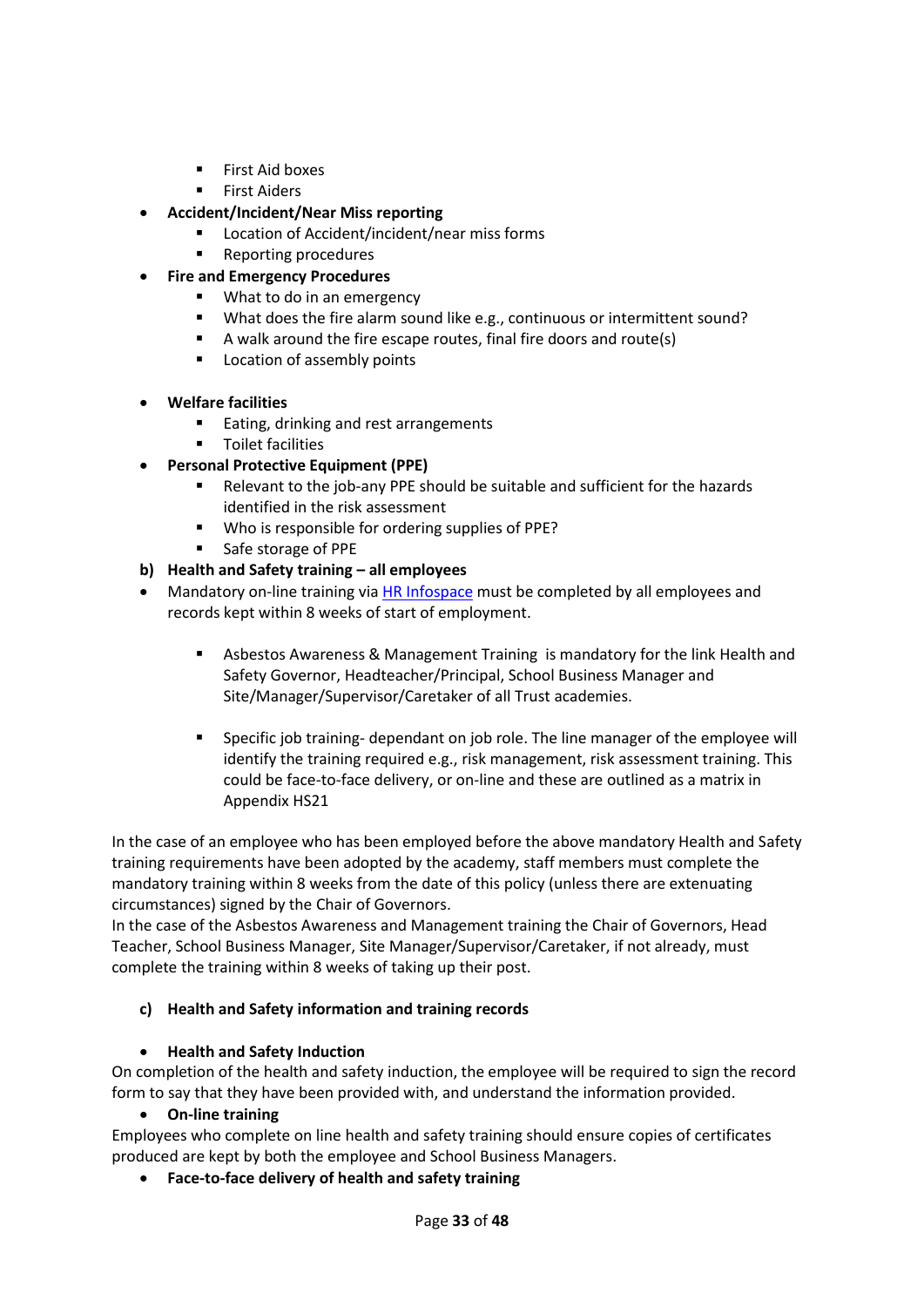Certificates and records of attendance for employees who have attended and successfully completed courses in health and safety should be kept by both the employee and School Business Managers.

## **13. Control of Substances Hazardous to Health (COSHH)**

The COSHH Regulations 2002 require employers to control substances hazardous to health and to put in place control measures to prevent or reduce employee's exposure to such substances. All reasonable steps will be taken to substitute substances for safer alternatives, as is reasonably practicable, and to ensure that employees, pupils and visitors are not exposed to substances hazardous to health (see appendix HS17).

Using chemicals or other hazardous substances at work can put people's health at risk. Even within seemingly low risk environments people can encounter a range or substances capable of being hazardous to health.

## **a) Actions to evaluate and control risks include:**

- Completing an inventory identifying all hazardous substances used on the academy premises and obtaining material safety data sheets.
- Wherever possible replace hazardous substances with safer alternatives.
- A risk assessment is completed for the use of any substances, which present a significant health risk.
- Ensuring that any equipment required for controlling risk is being adequately maintained.
- Ensuring all staff have received information, instruction and training where required.
- Ensuring records of assessments are being kept on the premises and made available on request to any relevant people.
- Ensure that the exposure of personnel to substances hazardous to health is either prevented or adequately controlled.
- Ensure that any equipment provided to control the risk e.g., local exhaust ventilation, fume cupboards, personal protective equipment (PPE) is adequately maintained.

## **b) Hazard symbols and hazard pictograms**

Classified substances can be identified by their warning labels and carry the pictograms detailed below

| Old CHIP Symbol | New CLP symbol | Illustration |
|-----------------|----------------|--------------|
|                 | (Pictogram)    |              |
|                 |                | Toxic        |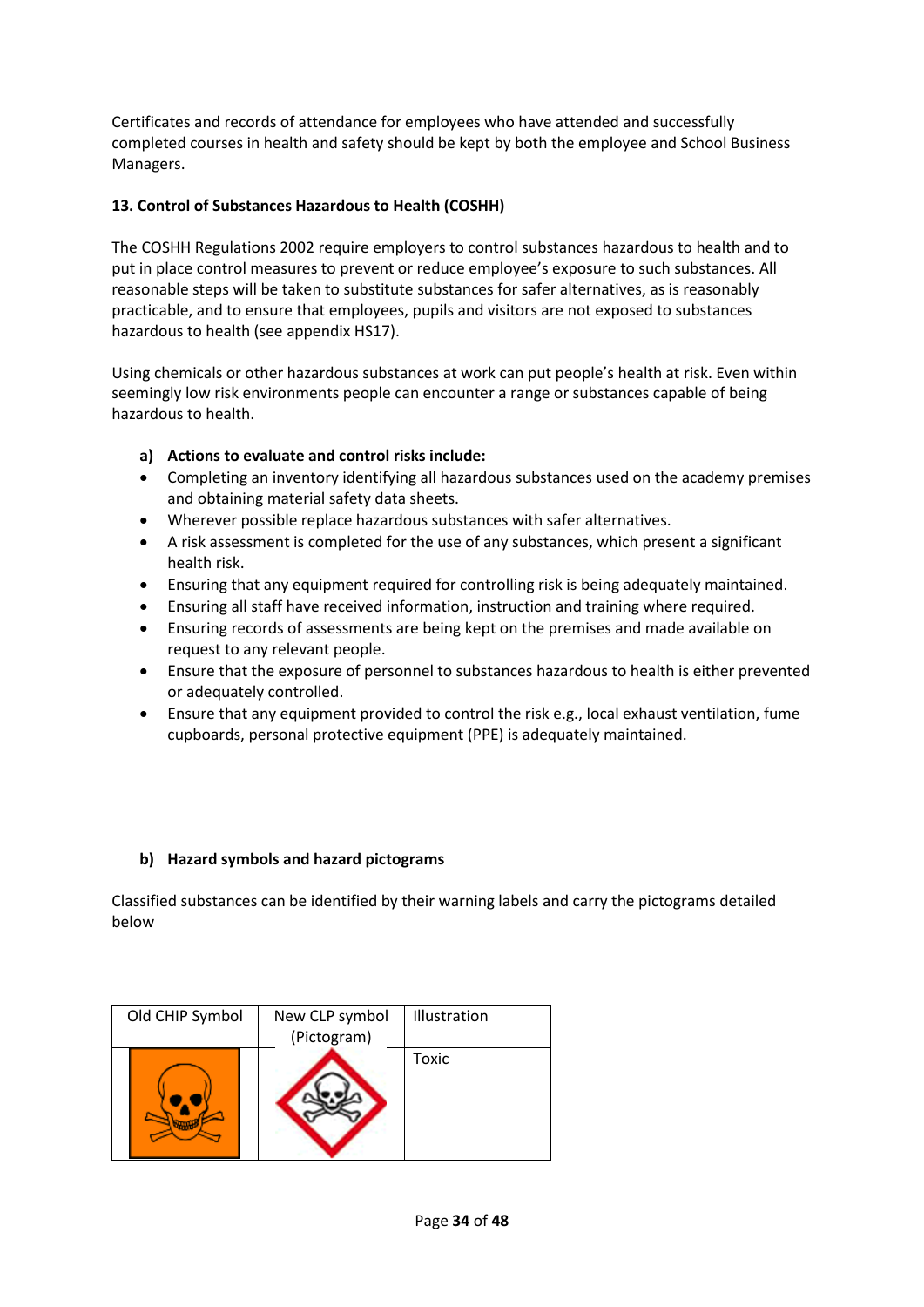|  | Harmful   |
|--|-----------|
|  | Oxidising |
|  | Explosive |
|  | Flammable |

There are also new pictograms, which symbolize serious longer term hazards such as:



Serious health hazard (Symbol: health hazard) Carcinogenic and respiratory

sensitization



Gas under pressure (Symbol: Gas cylinder)

Such substances may be hazardous through inhalation, ingestion, absorption or contact through the skin.

#### **c) Material Safety Data Sheets**

Should be obtained from the manufacturer/supplier. Data sheets are not by themselves suitable and sufficient COSHH risk assessment. The information in the data sheet must be compared to the particular task and circumstances in which the substance is to be used and a decision made about the measures necessary to adequately control exposure.

**d) Health Surveillance**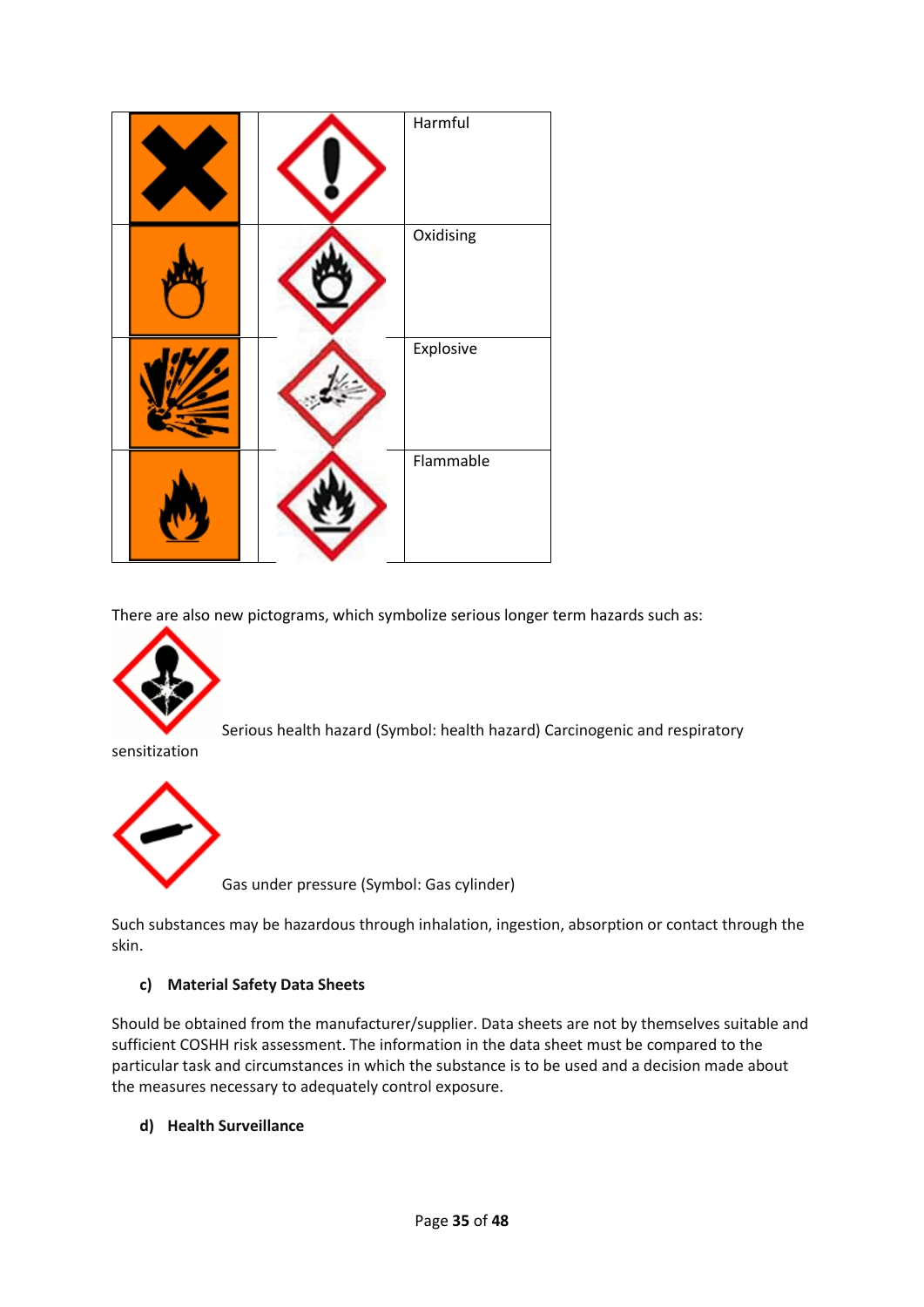Health surveillance is only required in certain circumstances and is dependent on individual circumstances. Where there is a reasonable likelihood that an identifiable disease or adverse health effect associated with exposure will occur and the risk assessment shows that health surveillance is appropriate for the protection of employees these should be carried out. Advice must be sought from the DoNESC Head of Operations/Health and Safety Committee prior to initiating health surveillance.

- Records relating to named individuals must be kept for 40 years.
- Advice should also be sought from Occupational Health (contact Georgia Evans [georgia.evans@donesc.org](mailto:georgia.evans@donesc.org) for further information on OH provider) if there is any uncertainty regarding the need for health surveillance.

## **e) Exceptions to COSHH Regulations**

There are exceptions to these regulations, which are already being controlled by their own specific legislation. E.g. asbestos, lead, radioactive substances.

## **14 Gas Safety**

The Gas Safety (Installation and Use) Regulations 1998 requires employers and self-employed persons to ensure that any gas appliance, installation, pipework or flue installed at any place of work under their control is maintained in a safe condition, so as to prevent risk of injury to any persons.

## **a) Competence**

No person may work on gas fittings or appliances unless they are competent to do so. These requirements apply to both natural and liquefied petroleum gas (LPG). The work on gas fittings must be carried out by someone on the Gas Safe Register. Any work undertaken by KERSHAW will be undertaken by a competent person.

Registered engineers are issued with a unique license number and a photo ID card. The card will list specifically the types of work that the engineer is qualified to undertake. The School Business Manager or their delegated person must ensure that any contractor not provided via KERSHAW, who they have engaged to work on gas fittings, is Gas Safe Registered and appropriately qualified for the work to be carried out.

This can be checked by contacting the Gas Safe Register online or calling on 0800 4085500

## **b) Gas work**

Includes:

- The installation, repair or service of a gas boiler.
- Installation or repair of a gas fire, gas cooker, hob or water heater.
- Any other work on heat producing appliances involving the gas supply pipework, flues, or combustion chambers if connected to either a natural gas of LPG supply.

## **c) Monitoring**

The Gas Safe Register will periodically monitor the work undertake by registered gas engineers to ensure that they understand and continue to work to the standards set out in legislation and in accordance with the rules of registration. They will also investigate complaints about unsafe gas work.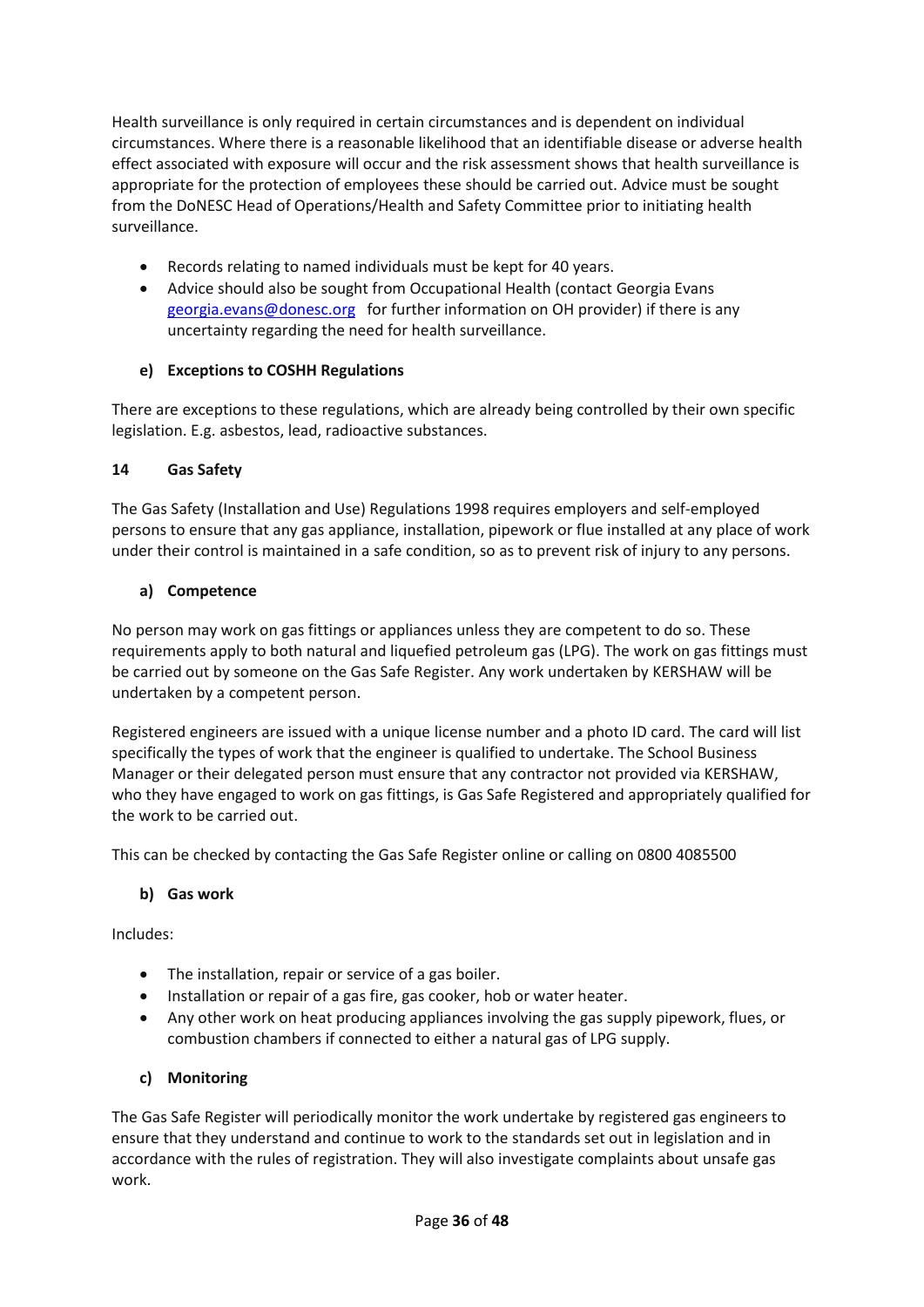## **d) The basic requirements**

The Headteacher/Principal or their delegated employee will ensure:

- All gas systems and appliances are operated and maintained so as to prevent, as far as is reasonably practicable, danger to persons or property.
- Only persons authorised to work on gas installations do so (See above "Competence").
- Use a competent engineer to install, maintain or repair appliances.
- Ensure that gas pipework, appliances and flues are regularly maintained.
- Check all rooms with gas appliances have adequate ventilation do not block air inlets to prevent draughts, and do not obstruct flues and chimneys.

#### **e) If you suspect a gas leak**

- Turn off the supply and immediately call the **National Gas Emergency Service** on **0800 111 999** for natural gas.
- For LPG call the supplier if in doubt, evacuate the building and inform the police and well as the National Gas Emergency Service or your gas supplier.
- Do not turn a gas supply back on until a leak has been dealt with by a Gas Safe Registered Engineer.
- Contact the appropriate DNEAT/ST BENET'S personnel nominated on the DNEAT/ST BENET'S Incidents Reporting form (see appendix HS03 and Incident form HS09)

#### **f) Maintenance**

All gas appliances, flues, pipe work and safety devices will be maintained in a safe condition. The Headteacher/Principal or their delegated person will ensure they are inspected by a competent person who is a Gas Safe Registered engineer, in accordance with current industry practice. Periods between inspections may vary depending on the equipment and use and should follow manufacturer's recommendations. Annual inspections will be a minimum frequency.

- Equipment should be designed, operated and maintained to make sure dangerous levels of carbon monoxide are not produced.
- It should not be used in poorly ventilated spaces
- There should be enough ventilation to remove combustion products.
- Operators are fully trained use a safe procedure for purging, lighting up and shutting down.

#### **15 Asbestos Management**

Asbestos awareness training has been covered in section 13 Training and Competence (see HS13)

Many schools, built before 2000, will contain some form of asbestos. Asbestos-containing materials (ACMs) include:

- asbestos lagging used as thermal insulation on pipes and boilers
- sprayed asbestos used for thermal insulation, fire protection, partitioning and ducts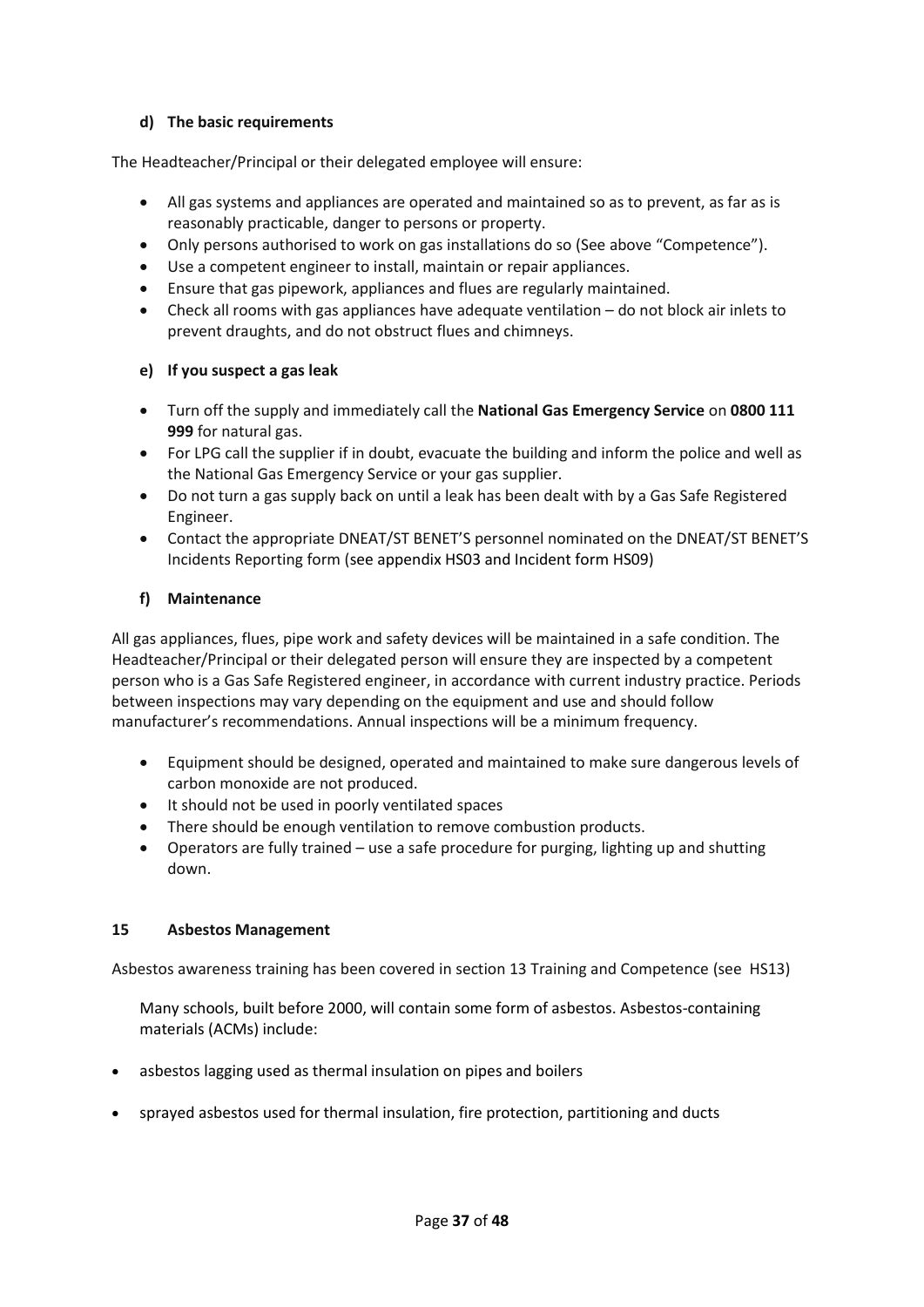- asbestos-insulating board (AIB) used for fire protection, thermal insulation, partitioning and ducts
- some ceiling tiles
- floor tiles
- cement roofing and guttering
- textured coatings

Those most at risk of disturbing ACMs are tradespeople, caretakers, etc. The school's plan needs to contain provisions to ensure that information about the location and condition of ACMs is given to anyone who might disturb these materials. The Headteacher/Principal should also ensure that staffs likely to disturb asbestos are suitably trained

The Headteacher/Principal need to ensure staff are made aware of the potential hazards when dealing with asbestos. All staff should be instructed not to disturb or damage ACMs, for example by pinning work to walls. They should also report damage to school fixtures or fittings that could lead to the release of asbestos fibres, e.g. damage to ceiling or floor tiles, or to column seals in system-built schools.

The Headteacher/Principal responsibilities include:

- keeping an up-to-date record of the location and condition of ACMs in the school (Asbestos Management Plan see HS20 and guidance HS13 )
- assessing the risks from any ACMs in the school

- making plans to manage the risks from ACMs in the school
- putting those plans into action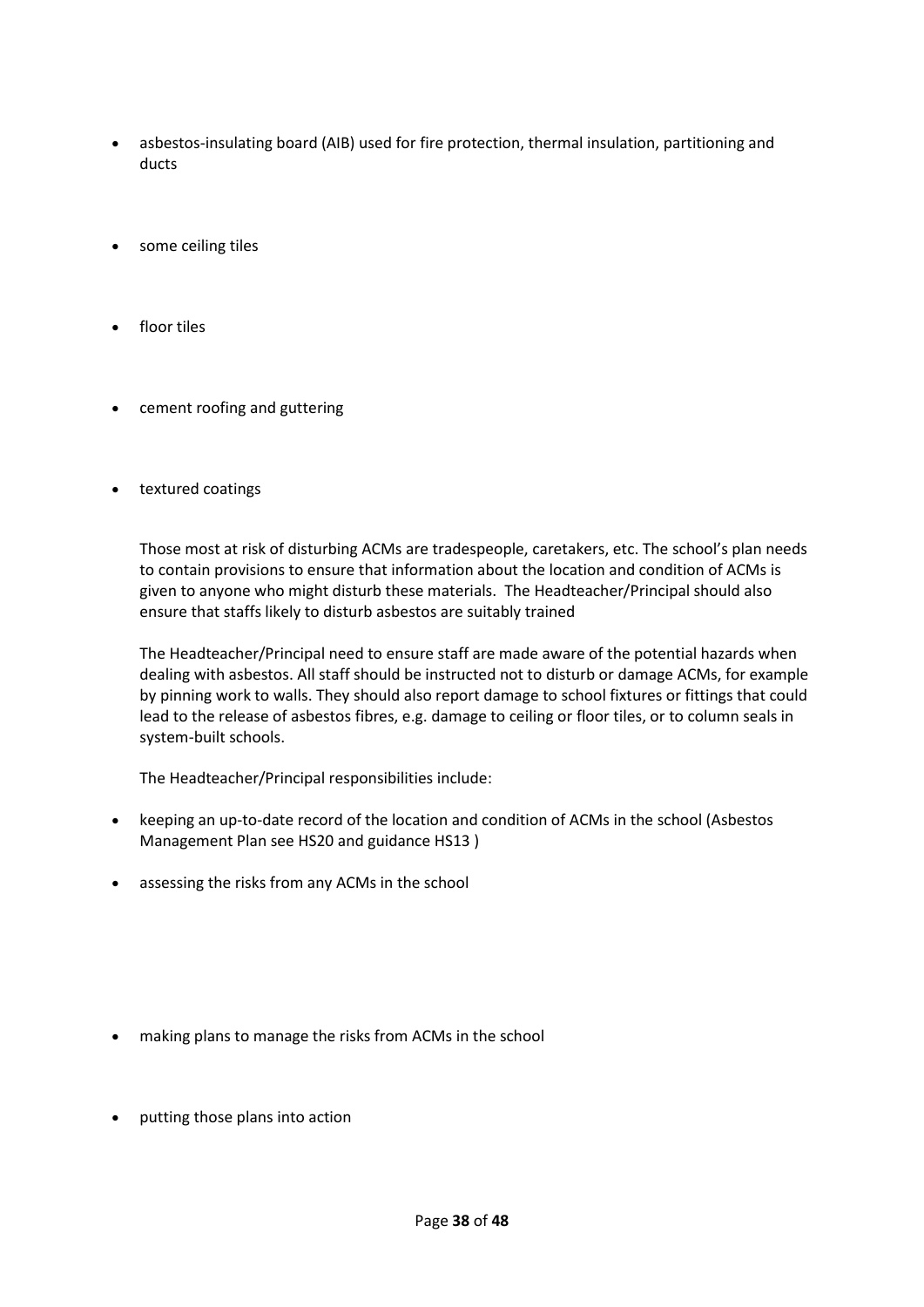#### **16 Keeping Livestock and School Dogs**

Schools may wish to keep a small number of animals (eg chickens or rabbits) to encourage children to learn about animals and their care and to teach them about the sources of food. The keeping of hooved animals is not sanctioned by the Trust due to the risk of disease and the possible impact on the business continuity of the academy and this must be noted when introducing new animals to the school environment. Reading Dogs for Schools must be fully risk assessed, the training and qualification of the dog handlers checked and relevant insurance in place before dogs are allowed on the premises. Academies who wish to introduce a school dog must also seek written permission from the CEO of the Trust.

Issues to consider include the following.

• Ensuring that someone involved is experienced in the housing, feeding, handling and care requirements.

• Ensuring that continuous animal care will be available at all times, including at weekends and over the holidays.

• Ensuring that funding for setting up and maintaining stock, including veterinary fees, will remain available.

• Considering for how long the animals will be kept and where they will go if not kept permanently.

• Checking that anyone that may be affected by the animals, e.g., other members of the school and neighbours are happy with arrangements.

• Ensuring that suitable secure housing and containment is provided for the animals and that their other needs are met.

• Ensuring the health and safety of pupils, staff and other people that may come into contact with the animals and follow the CLEAPSS guidelines.

• Registration with DEFRA may be required (and anyone keeping poultry is encouraged to do so too) and check the DEFRA web site regularly for the current requirements.

## **17 Mental Health and Wellbeing**

Mental health includes an individual's emotional, psychological, and social well-being. It affects how people think, feel, and act. It also helps determine how pupil, staff and other people handle stress, relate to others, and make choices.

The Trust and academy leaders will promote positive mental health in the workplace by:

- Training and supporting Mental First Aiders in the work place,
- Using the HSE Management Standards across the Trust to highlight areas of stress factors and work with staff and managers to review current working practice.
- Promoting and using th[e ACAS framework](https://www.acas.org.uk/index.aspx?articleid=1900) for positive mental health at work

#### **18 Individual Academy Policy Arrangements**

#### **[Name of Academy] Procedures and Arrangements**

The following procedures and arrangements have been adopted to ensure compliance with the Trust's Statement of Intent. All up to date guidance can be found on the Norfolk LA [HRInfospace](https://www.infospace.org.uk/hr/) and/or **Trust templates** provided under the appendices to this policy.

#### **Lead Governor for Health and Safety**

The lead governor with responsibility for scrutiny of health and safety performance is [insert name].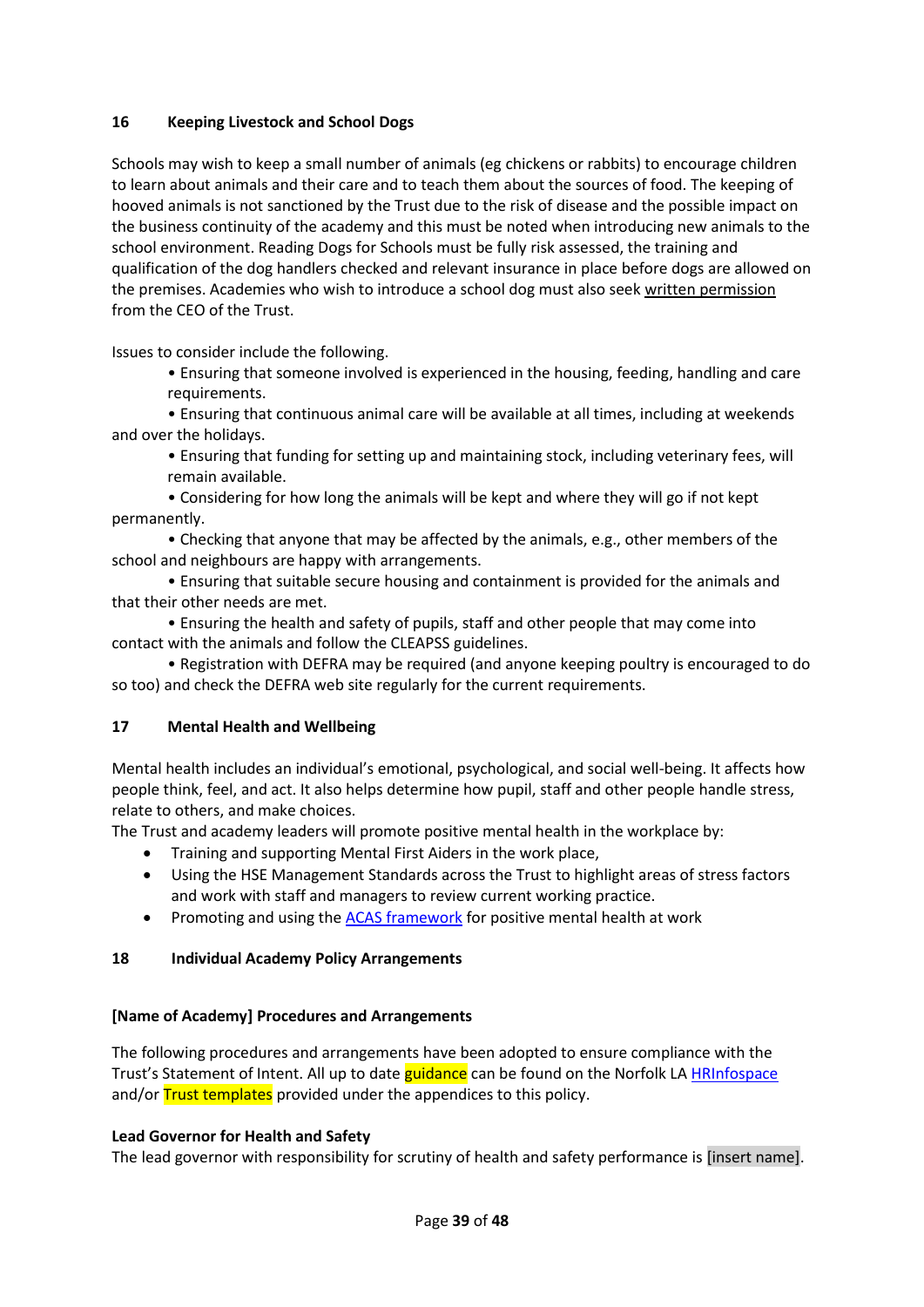#### **Risk Assessment:**

#### **General Risk Assessment**

General Risk Assessment will be coordinated by [insert name] following guidance and templates available. They will be responsible for ensuring the actions required are implemented (see appendices HS01,HS01a&HS07)

#### **Fire Safety**

A fire risk assessment will be carried out and local fire safety procedures developed for the premises by [insert name] following guidance and templates available (see appendices HS04/a/b) A copy of the competency questionnaire (HS04a) is completed and held with the risk assessment

#### **Manual Handling**

Manual handling risk assessments will be carried out by [insert name] following guidance and templates available (see appendices HS16 a-c).

#### **Computers and Workstations**

Computer and workstation risk assessments will be carried out by [insert name] following guidance and templates available (see appendix HS15/15a).

#### **Hazardous Substances**

[insert name] will identify hazardous substances for which no generic assessment exists in the Codes of Practice mentioned below, following guidance and templates (see appendix HS17) available.

#### **Violence to Staff**

Assessment of the risks of violence to staff will be carried out by [insert name] following guidance and templates available (see appendix HS18). This assessment cross-refers to the academy's behaviour policy.

#### **Lone Working**

Assessment of the risks of lone working staff will be carried out by [insert name] following guidance (Trust Lone Working Policy) and templates available (see appendix HS18).

#### **Risk Assessment of Curriculum Activities**

Risk Assessments for curriculum activities will be carried out by relevant Heads of Department/Heads of Faculty using health and safety curriculum Codes of Practice available.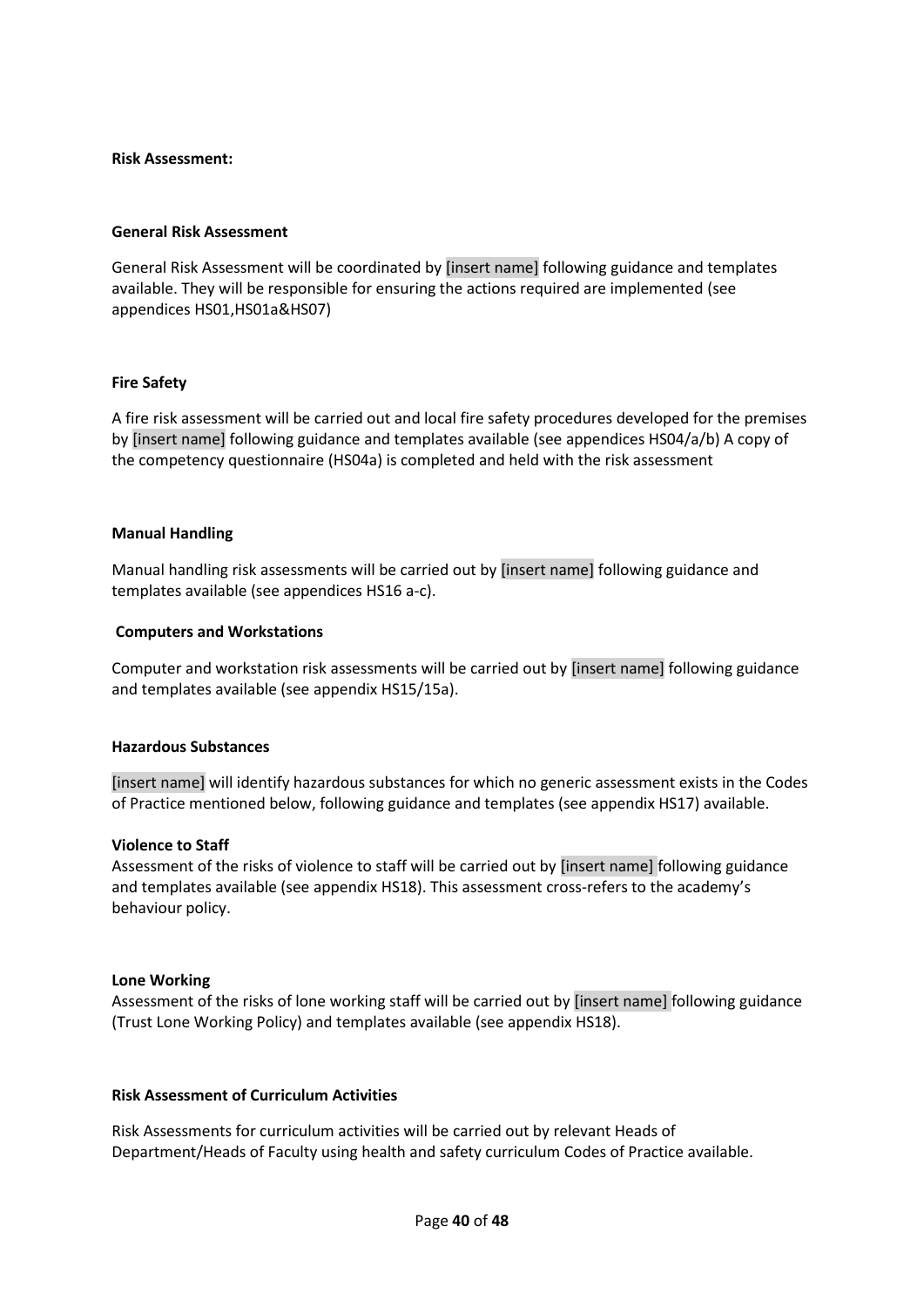#### **Caretaking Code of Practice**

Assessment of the risks to Caretakers will be assessed by [insert name] following the Caretaking Code of Practice guidance available (see appendix HS06).

#### **Driving for Work**

Assessment of the risks of driving for business will be carried out by [insert name] following guidance and templates available (see appendix HS19).

#### **Handling Money**

Assessment of the risks of handling money (if applicable) will be carried out by [insert name] following guidance and templates available.

#### **Home Working**

Assessment of the risks of staff working from home will be carried out by [insert name] following guidance and templates available.

#### **Consultation with Employees**

Union-appointed safety representatives are [insert name(s)]

Consultation with employees not represented by a union is provided through [insert name(s)]

#### **Safe Plant and Equipment**

Plant and equipment will be inspected, maintained and, where necessary, tested by appropriate contractors (KERSHAWS) appointed by the Trust.

Routine local testing of emergency lighting, fire alarm call points, flushing of infrequently used water outlets and monthly water temperature monitoring will be carried out by the caretaker/site manager.

Any problems or defects regarding plant and equipment should be reported to [insert name].

#### **Cleaning arrangements**

The academy is cleaned by: [insert name of contractor if applicable] following guidance set out in the Trust approved Cleaning Policy

Safe working procedures for cleaning staff are devised by: [insert name of contractor if applicable] These procedures are held: [insert location e.g. Premises Manager office] Problems relating to cleaning are dealt with by: [insert name/job title]

#### **External lettings**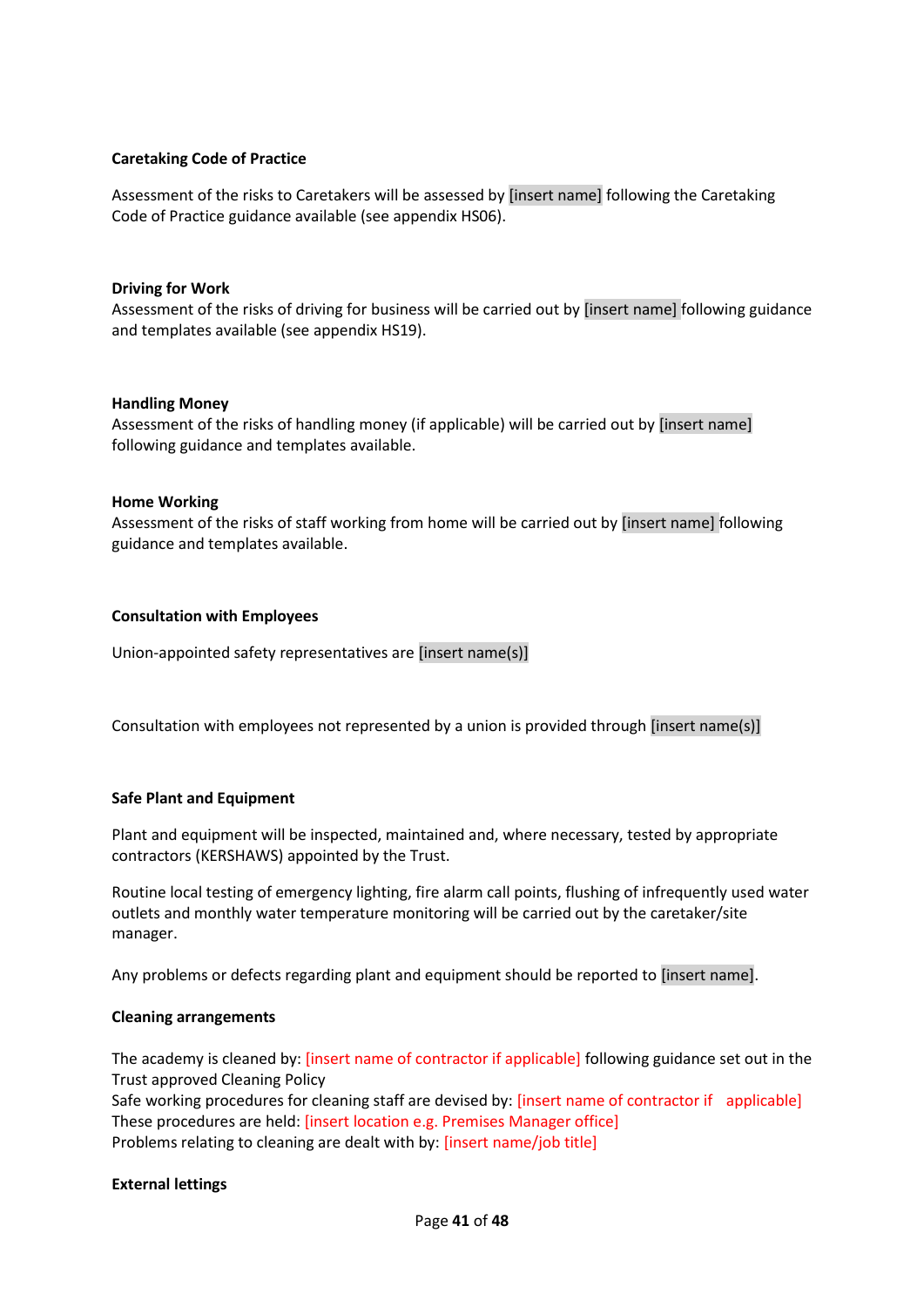#### External lettings are dealt with by: [insert name/job title]

Where necessary, health and safety information will be passed on to the letting group's e.g. contact personnel, safety rules, emergency procedures, hazard reporting etc.

#### **Information, Instruction and Training**

#### **Information and Advice**

A [Health and Safety Law Poster](http://www.hse.gov.uk/pubns/books/lawposter.htm) is displayed at: [insert location]

Health and safety advice is available from the Headteacher/Principal/health and safety coordinator/Sharon Money [sharon.money@donesc.org](mailto:sharon.money@donesc.org) 01603 882329

#### **Health and Safety Training:**

#### **Induction**

Health and safety induction training will be provided for all new employees and for work experience placement students by [insert name] following guidance and templates available. This covers the following areas as a minimum:

- Fire arrangements for the workplace, including assembly point, exit routes, fire alarm sounder and specific details as they relate to the premises.
- First aid arrangements first aid contacts and location of first aid equipment.
- Details of asbestos containing materials which are relevant to the place(s) of work
- Welfare facilities toilets, kitchen, rest areas.
- **Incident reporting requirements.**
- Display Screen Equipment assessment/home working if applicable
- Staff responsibilities (general, specific arrangements such as checking portable electrical equipment using the checklist, responsibility for pupil safety in lesson planning and delivery).
- Relevant risk assessments which apply to the work and safe working practice
- **Arrangements for competency development such as mentoring, job shadowing, training courses** and what work tasks cannot be carried out until the required competency level is achieved.
- Means to report building defects and Premises Headteacher/Principal/line manager information.
- **Premises security and any lone working requirements.**
- **Pupil safety and safeguarding**

Short health and safety e-learning modules are provided which cover core subjects including manual handling, display screen equipment and fire. Use of these courses may not necessarily replace the need for staff to attend a formal training course or receive further instruction and information, for example, lifting techniques for manual handling.

Staff and governors named below have received or will receive health and safety training in the following areas:

#### **Strategic Health and Safety Management and Premises Management Training**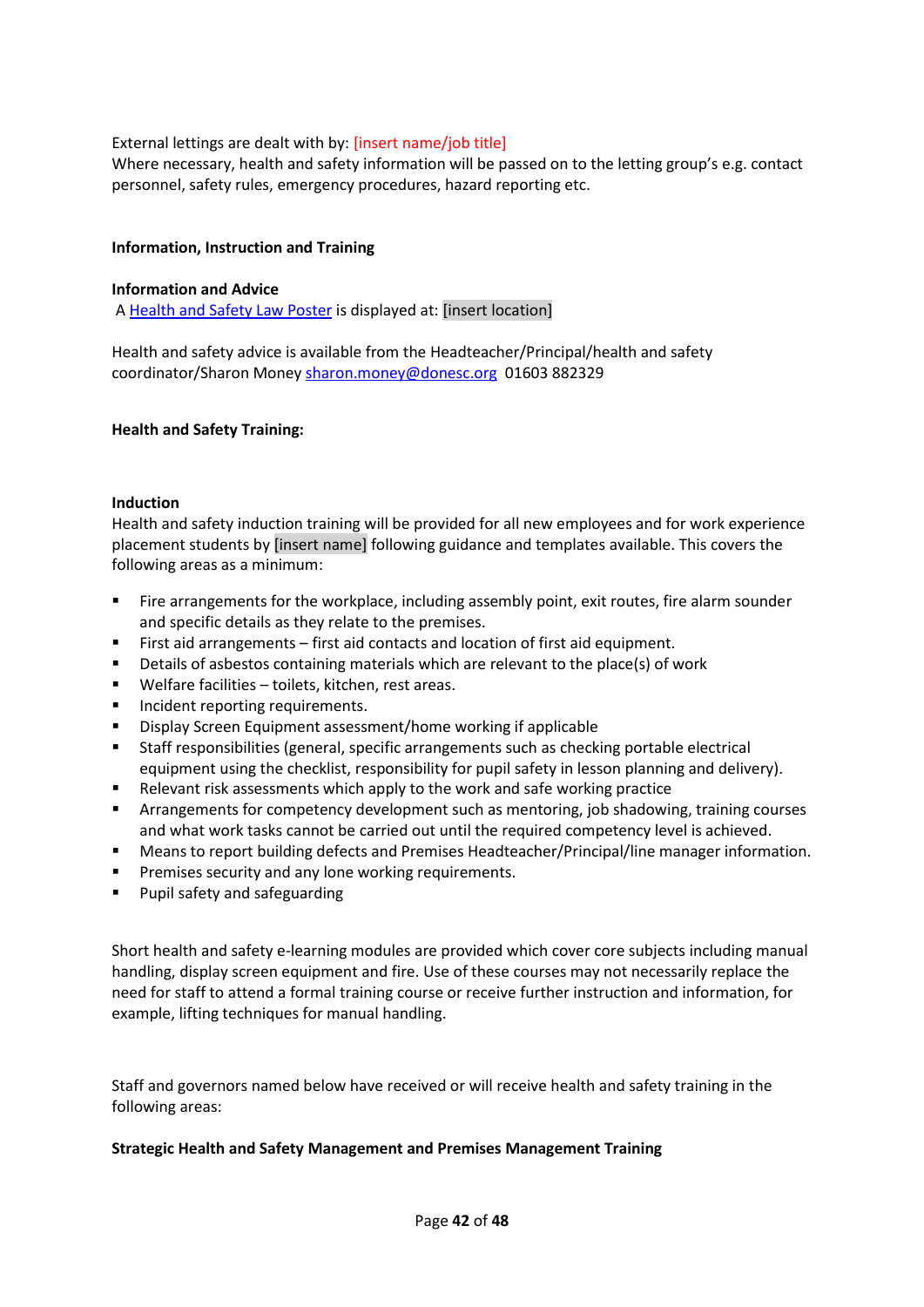- Health and Safety Awareness for Governors: [insert names]
- Health and Safety Management for Headteacher/Principals: : [insert name]
- Health and Safety for Managers: [insert name]
- Premises Management 1 General: [insert name]
- Premises Management 2 Asbestos: [insert name]
- Premises Management 3 Fire Safety Risk Assessment: [insert name]
- General Risk Assessment: [insert name]

#### **Curriculum/Subject Specific Health and Safety Training**

#### **Secondary Science**

- CLEAPSS Health and Safety Management for Heads of Science: : [insert name]
- CLEAPSS Radiation Protection Supervisor : [insert name]
- CLEAPSS Health and Safety for Science Technicians : [insert name]

## **Secondary Design & Technology**

- CLEAPSS Health and Safety Management for Heads of D&T: [insert name]
- CLEAPSS The Safe and Effective D&T Technician: [insert name]
- Level 2 Award in Food Safety: [insert name]

## **Primary and Secondary PE and School Sport**

- Risk Management in PE (primary and secondary subject leaders): [insert name]
- Ensuring Pupils are Safe in PE (primary teachers and coaches): [insert names]
- Norfolk/ Suffolk PE Teaching Competence Standards (NPETCS) (primary support staff and cover supervisors): [insert name]
- Safe Supervision of Swimming: [insert name]

[include academy specific policies eg D&T/PE safety policy]

## **Occupational Risks**

- First Aid at Work: [insert names]
- Emergency First Aid at Work: [insert names]
- Paediatric First Aid (for schools with children up to age 5): [insert names]
- Moving and Handling of Disabled Pupils: [insert names]
- Musculoskeletal Injuries Rehabilitation Scheme Referral Managers Training: [insert name]
- Norfolk Steps training: [insert names]

## **Caretaking/Site Management**

- IOSH Working Safely : [insert name]
- Ladder Use and Inspection : [insert name]
- Health and Safety Workshop (COSHH): [insert name]
- Institute of Sport and Recreation Management (ISRM) Pool Plant Operators Certificate: [insert name]
- Livestock Welfare : : [insert name] if applicable

## **Health and Well-Being**

- Well-Being Facilitators: [insert name]
- Mental Health First Aider: [insert name]

## **Minibuses**

Approved Minibus driver training: [insert name]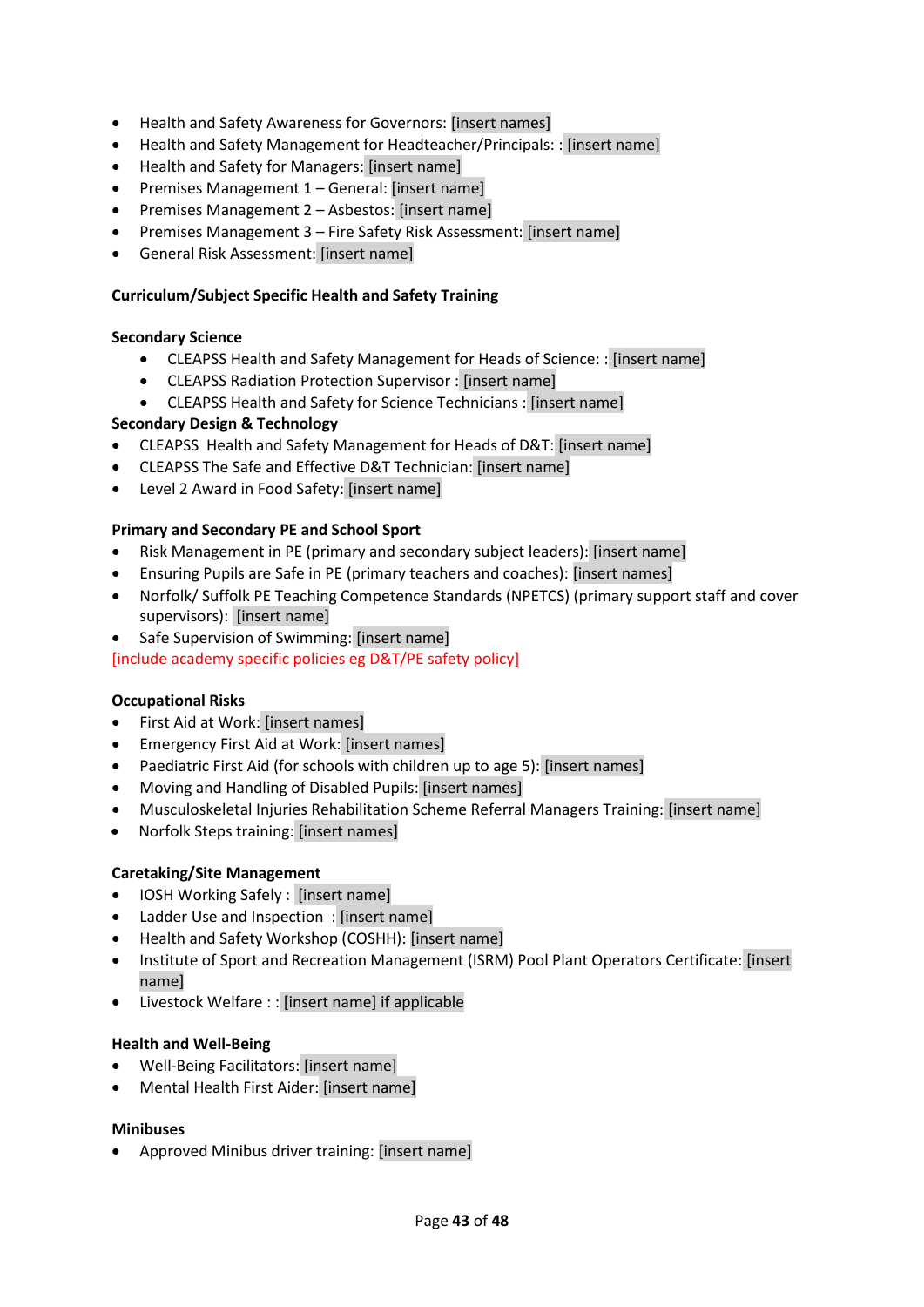#### **Training Records and Training Needs Identification**

Health and safety training records are held by: [insert name]

Training needs will be identified, arranged and monitored by: [insert name]

#### **Incident Reporting and Investigation**

All accidents and cases of work-related ill health involving employees (or non-employees where the injury is potentially caused by a deficiency in activity, equipment or premises must be recorded and reported to the Trust (see Section 4 and Appendix HS09) Forms should be completed on line.

Minor injuries to non-employees (i.e. pupils and visitors) where first aid is given will be reported on the First Aid Record of Treatment form. These forms are kept at: [insert name or location]

[insert name] will investigate all incidents and act on findings to prevent a recurrence.

#### **First Aid**

First aid box/es is/are kept at: [insert location(s)]

The following employees are available to provide first aid: [insert name(s)]

#### **Supporting Pupils with Medical Conditions**

Prescribed medication will be administered to pupils following the Trust approved core policy

[insert name] is responsible for management of administration of medicines to pupils following the Trust approved core policy for Administration of Medicines to Pupils

#### **Site Security and Visitors**

All visitors must report to [insert name/location] where they will be asked to sign the visitors book and wear a visitors' badge.

Other arrangements to ensure the security of pupils and employees on site are: insert academy specific information

#### **On-Site Vehicle Movements**

The risks of persons and vehicles coming into contact will be controlled by the following measures: insert academy specific information

#### **Selection and Management of Contractors / Construction & Refurbishment works**

Contractors and Construction Projects are selected approved and managed by the Trust. Guidance and templates available (Section 5 and Section 8).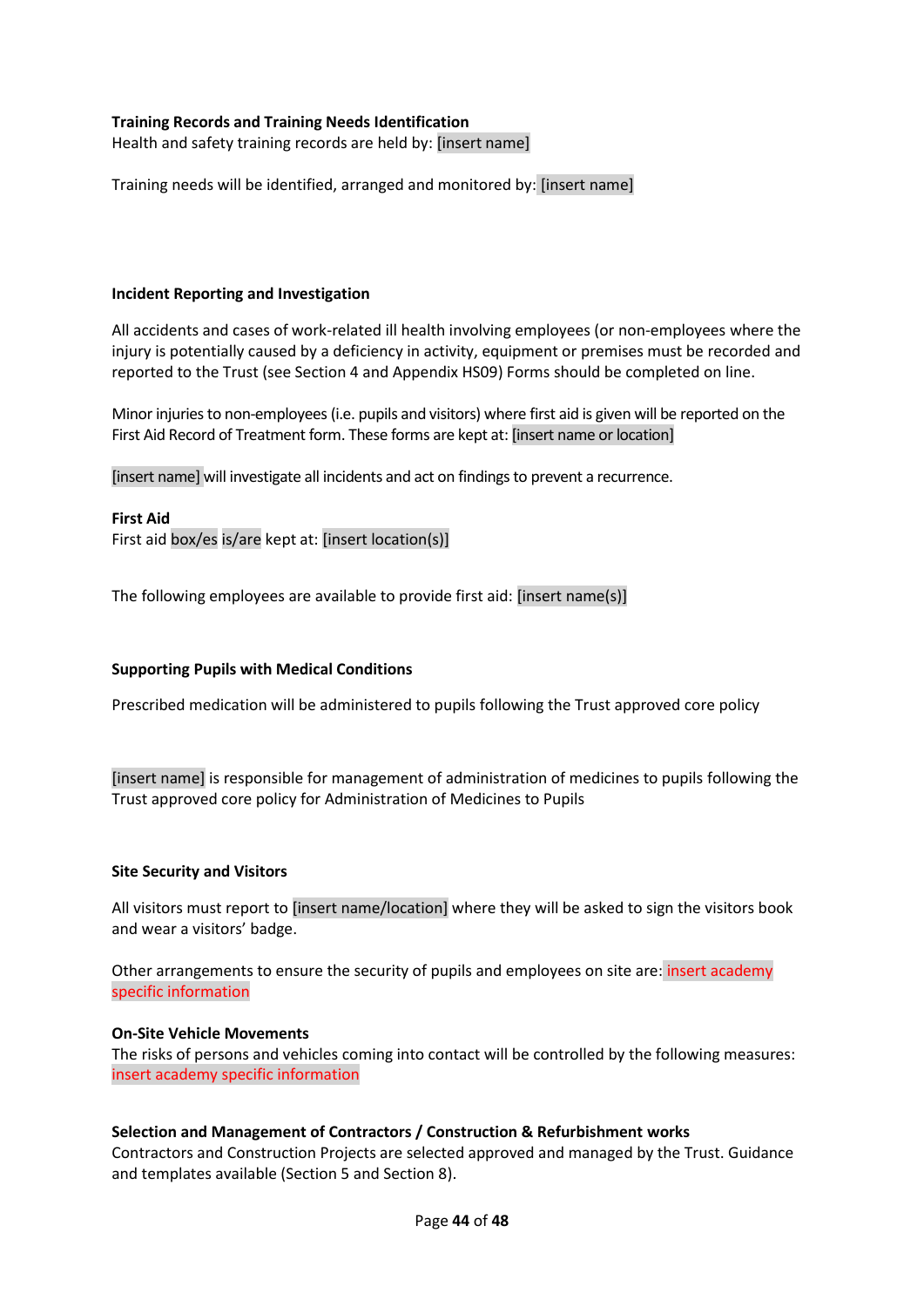#### **Management of Asbestos**

The asbestos register and asbestos management plan (HS20)is held at: [insert location]

[insert name] is responsible for ensuring that contractors who may be working in areas where asbestos has been identified sign the register and that any changes to the register are notified to the Trust (email [fiona.garner@donesc.org](mailto:fiona.garner@donesc.org) ).

#### **Educational Visits**

Educational Visits The academy's Educational Visit Coordinator is:[insert name/s]

The academy utilises the advice and procedures for Educational Visits provided by [Norfolk County Council/EVOLVE/other]

# **Occupational Health**

Access to occupational health services is via Workplace Health&Wellbeing NNUH

**Emergency Procedures – Fire and Evacuation** Escape routes are checked by/every: [insert name or frequency]

Fire extinguishers are maintained and checked by/every: [insert name or frequency]

Alarms are tested by/every: [insert name or frequency]

Emergency evacuation procedures will be tested once every term.

#### **Monitoring**

Routine inspections of the premises to ensure safe working practices are being followed will be carried out by [insert name]

Inspections of individual departments and specific work areas will be carried out by Heads of Department or nominated staff.

# **Review of Policy**

This policy will be reviewed annually.

**Headteacher/Principal signature and date:**

**Chair of Local Governing Body signature and date:**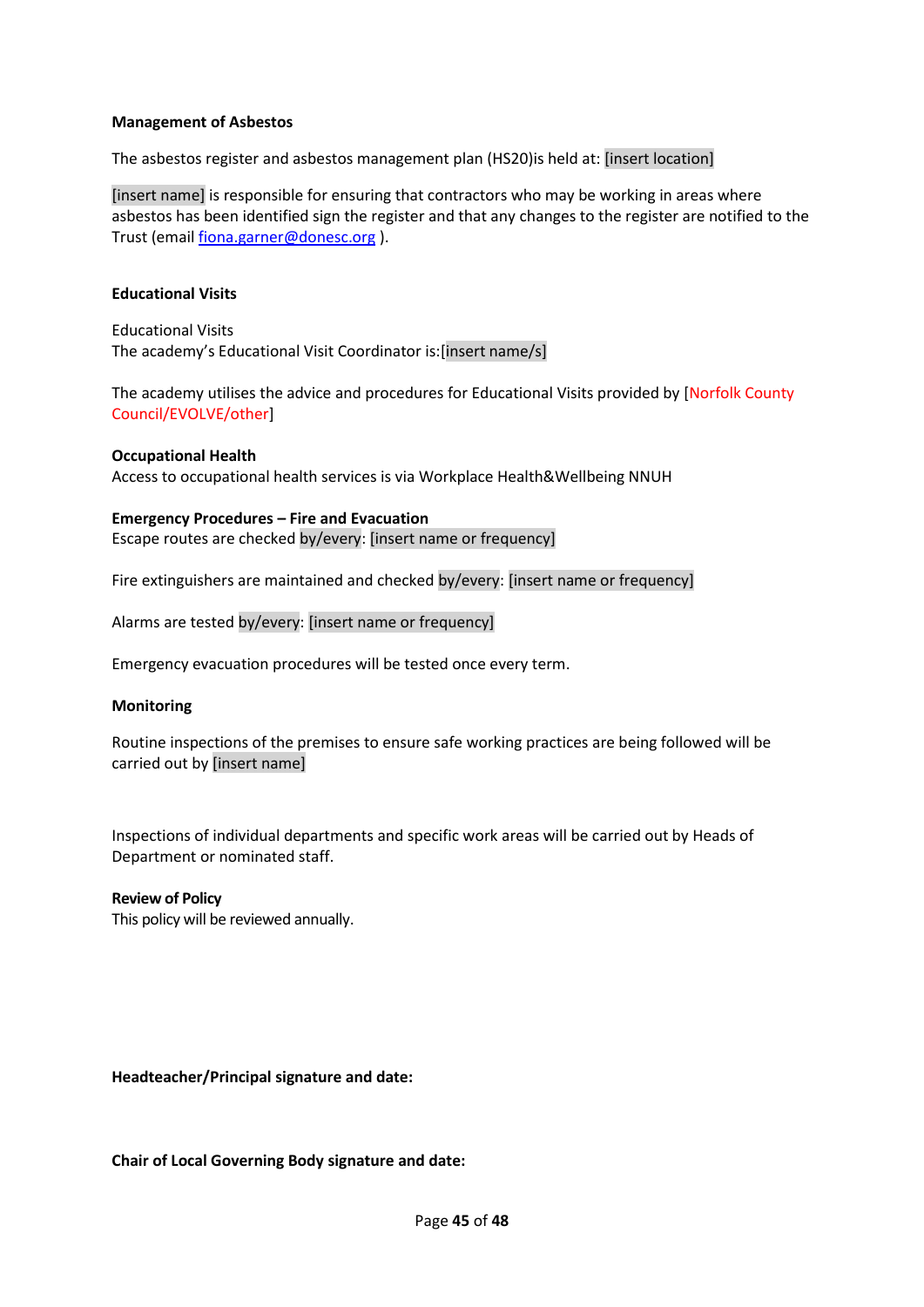## **19. COVID 19 GUIDANCE AND TEMPLATES TO BE USED DURING THE PANDEMIC**

19.1 All academies are required to follow the current COVID 19 risk assessment guidance and templates found on the [Norfolk County Council Website](https://www.schools.norfolk.gov.uk/coronavirus/health-safety-and-wellbeing) . The Trust will disseminate updates and current government information to all academies via the headteacher on an ongoing basis during the pandemic.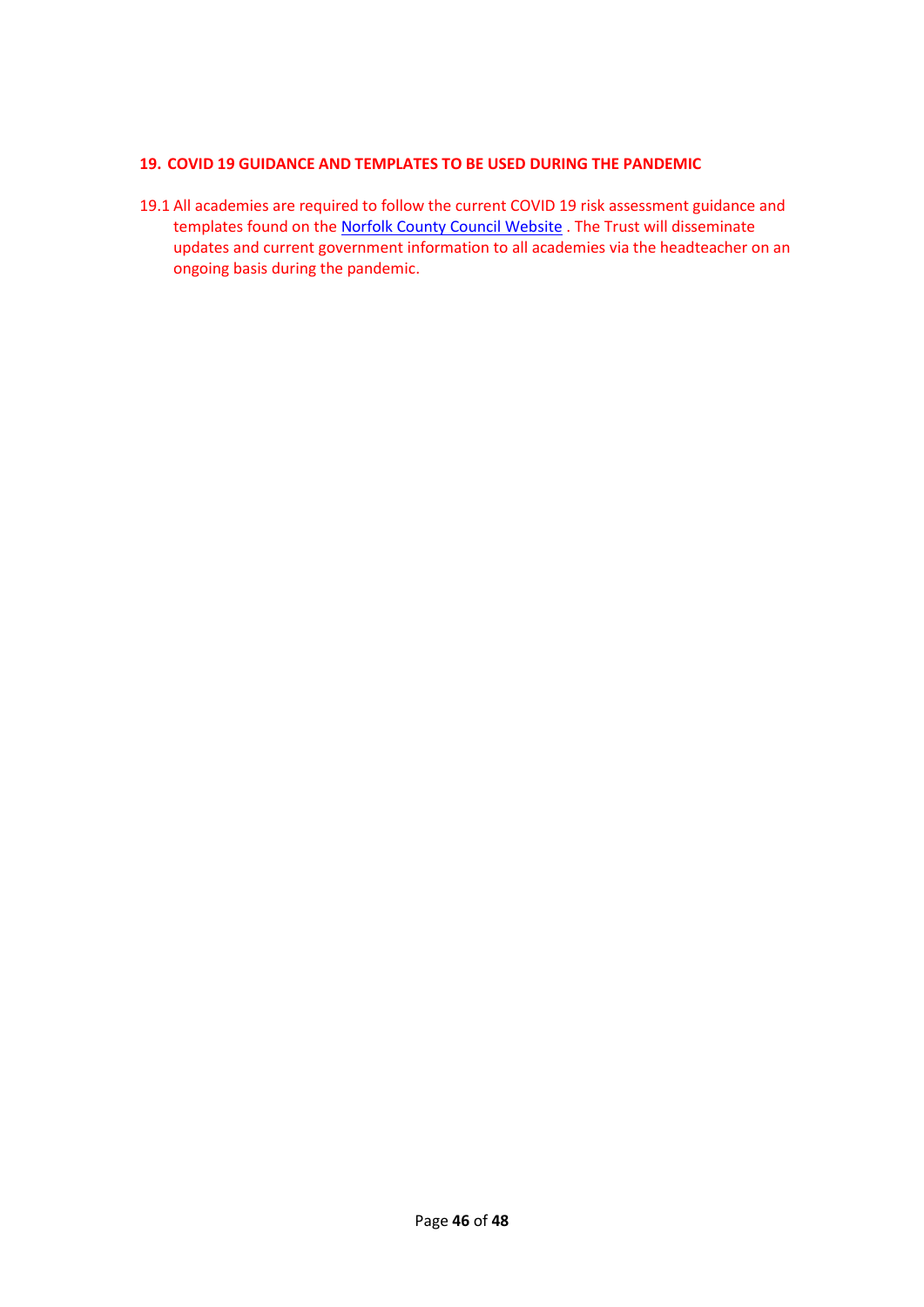# **List of Appendices for Trust Health and Safety Policy**

| <b>Appendix Form number and name</b>                                                 | <b>Version</b> | <b>Date Reviewed</b> |
|--------------------------------------------------------------------------------------|----------------|----------------------|
| HS01 General Risk Assessment Checklist                                               | 3              | October 2021         |
| HS01a Risk Assessment Template                                                       | $\mathbf{1}$   | October 2021         |
| HS02 List of recognised TU H&S representatives                                       | 3              | October 2021         |
| HS03 Incident & High Priority Contact information                                    | 5              | November<br>2021     |
| <b>HS04 Fire Risk Assessment</b>                                                     | 3              | October 2018         |
| HS04a Fire Risk Assessor Competency questionnaire                                    | $\mathbf{1}$   | October 2020         |
| HS04b Fire log                                                                       | $\mathbf{1}$   | October 2020         |
| HS04c Fire Evacuation Plan - simple premises                                         | 1              | October 2020         |
| HS05 PEEP form pupils                                                                | 3              | November<br>2021     |
| HS05a PEEP self-assessment form staff/students                                       | $\mathbf{1}$   | October 2020         |
| HS06 Caretaking Code of Practice                                                     | 3              | November<br>2021     |
| HS07 Inspection Checklist for Premises                                               | 4              | October 2020         |
| HS08 Health and Safety HT Annual Report                                              | 3              | October 2020         |
| HS09 Incident Report Form for Academies online reporting via Trust<br><b>Website</b> | 3              | October 2020         |
| HS10 First Aid in Educational Establishments                                         | 4              | September<br>2020    |
| HS10a First Aid Needs Assessment                                                     | $\overline{2}$ | November<br>2021     |
| HS11 Permit to Work (if not arranged through Kershaws/Trust)                         | 3              | October 2020         |
| HS12 Safe selection of contractors                                                   | 3              | October 2020         |
| HS13 Asbestos Management in Schools                                                  | $\overline{2}$ | February 2017        |
| HS13a Asbestos Management Plan and log book                                          | $\mathbf{1}$   | October 2019         |
| HS14 Pregnancy Risk Assessment template                                              | 3              | October 2020         |
| HS14a Guidance for New and Expectant Mothers                                         | $\mathbf{1}$   | October 2020         |
| HS15 DSE Risk Assessment template                                                    | $\mathbf{1}$   | October 2018         |